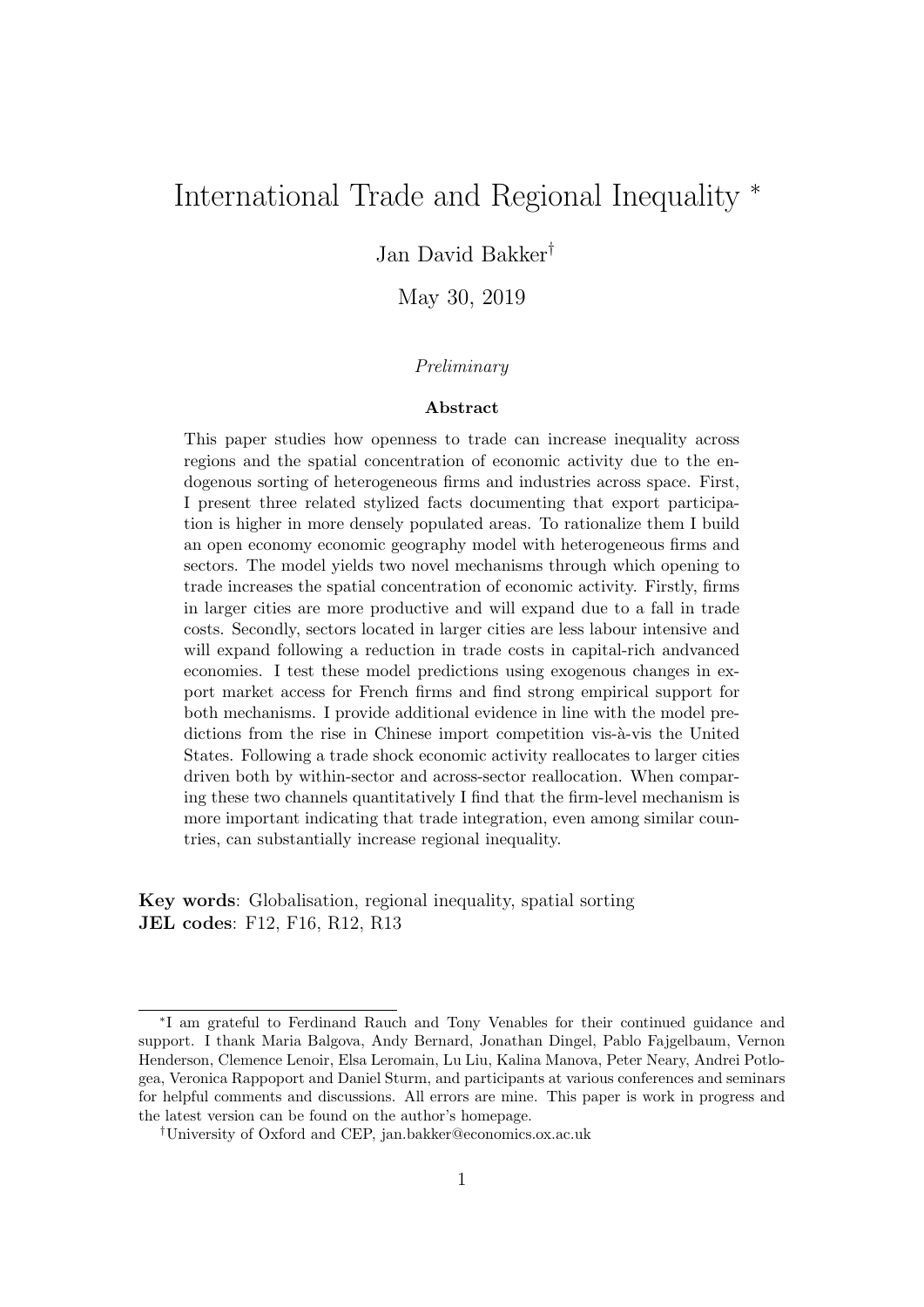# 1 Introduction

The distributional effects of globalisation have come into renewed public focus in recent years. While the effects of international trade on inequality across heterogeneous workers have been studied extensively (Helpman, 2016), relatively little is known about the effect on heterogeneous regions. Are metropolitan areas like New York City differently affected by trade than countryside towns like Grand Rapids, Michigan? The positive cross-country correlation between changes in openness to trade and regional inequality presented in Figure 1 suggests they might be. Across countries, an increase in openness to trade is associated with an increase in the concentration of economic activity in bigger cities.



Figure 1: Trade openness and regional inequality across countries

Note: Change in trade openness and change in regional inequalities between 2000 and 2014 for 26 advanced economies. Change in openness is defined as the change in  $(\text{exports} + \text{imports})/GDP$ . Change in regional inequality is defined as the change in the regional Gini coefficient. Source: OECD Regions and Cities database.

Starting from this cross-country correlation this paper proceeds in three steps to provide evidence linking globalization to a reallocation of economic activity to larger cities. First, I present three related stylized facts documenting that export participation is higher in more densely populated areas. Second, I develop an open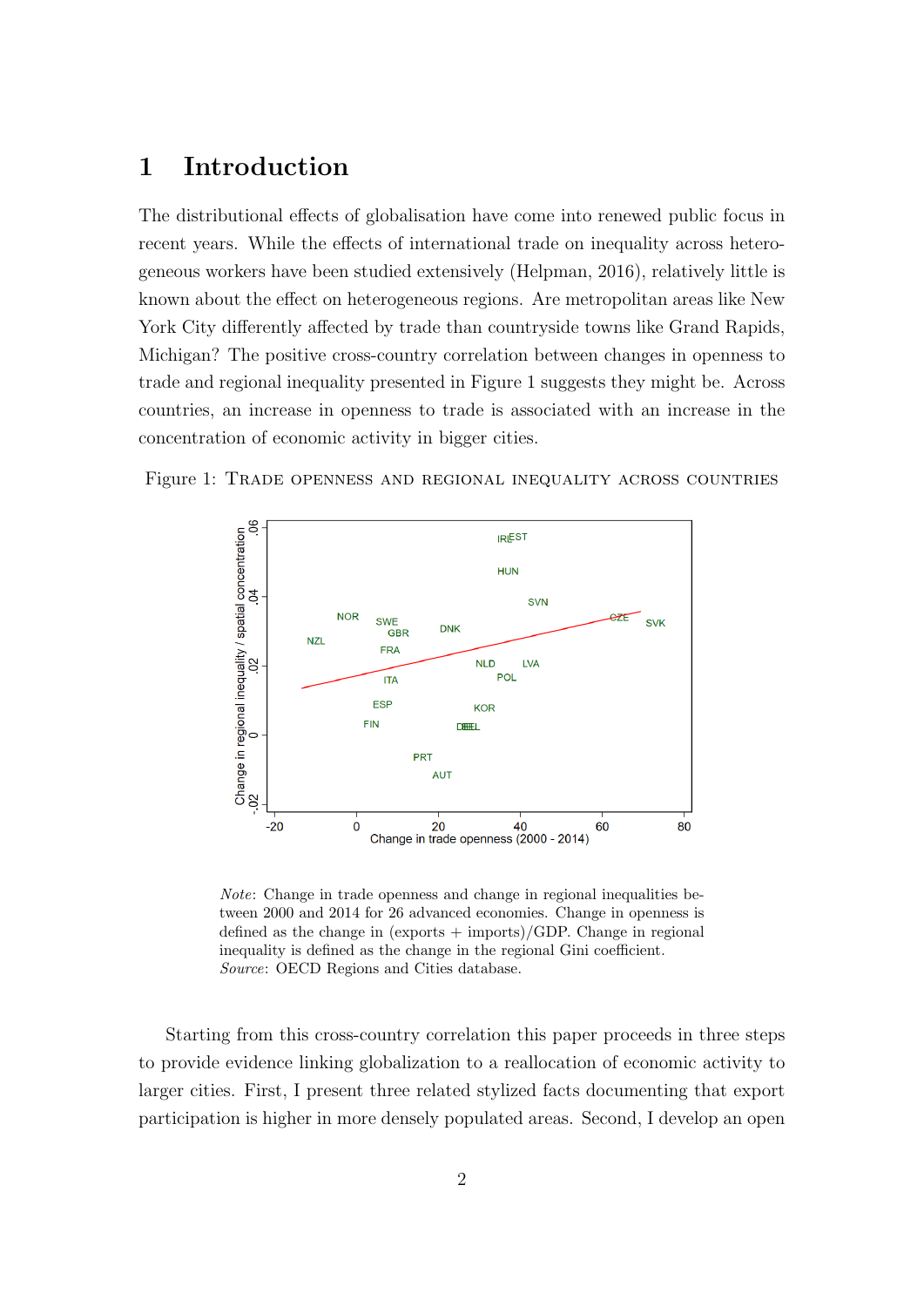economy economic geography model that rationales the cross-country correlation as well as the documented stylized facts and proposes two mechanisms through which changes in trade openness affect regional inequality. Third, I employ exogenous changes in export market access to test the mechanisms proposed by the model using French micro-data. I provide additional evidence from the rise in Chinese import competition in the US studied extensively by Autor et al. (2013) and others. Both in the French and the US data I find strong support for the model mechanisms. The effects of trade shocks vary systematically across locations benefitting larger cities over smaller towns. When comparing the two mechanisms quantitatively I find that in both countries firm sorting across locations is quantitatively more important than sector sorting.

I document in the cross-section of French commuting zones that export participation is higher in more dense areas. This correlation is partly but not completely driven by within-sector heterogeneity across locations. Additionally, I find that average sectoral export intensity also increases with employment density. This suggests a role for both firm and sector heterogeneity in understanding the heterogeneous trade participation and its implications across locations.

To rationalize these stylized facts I propose a firm-level and the industry-level mechanism that both embody stylized facts from research in the fields of international trade and urban economics. First, the firm-level mechanism builds on recent research in urban economics by Combes et al. (2012) and Gaubert (2018) who provide evidence that, within narrowly defined industries, firms in larger cities are more productive. Research in international trade has shown that opening up to trade leads to a reallocation of market share from less to more productive firms within industries (Pavcnik, 2002, Melitz, 2003). Jointly, these two stylized facts suggest that a given aggregate trade shock translates into a heterogeneous local labour demand shock across different city sizes. Smaller cities host less productive firms that are affected more negatively by a given sectoral trade shock and therefore the city faces a more negative labour demand shock in this sector. This will reallocate employment from smaller to larger cities and thereby increase regional inequality.

Second, the industry-level mechanism builds on recent work by Davis and Dingel (2015) and Gaubert (2018), who provide evidence of systematic spatial sorting of heterogeneous sectors. They find that more skill and more capital-intensive sectors are over-proportionally located in larger cities. Theories of endowment-driven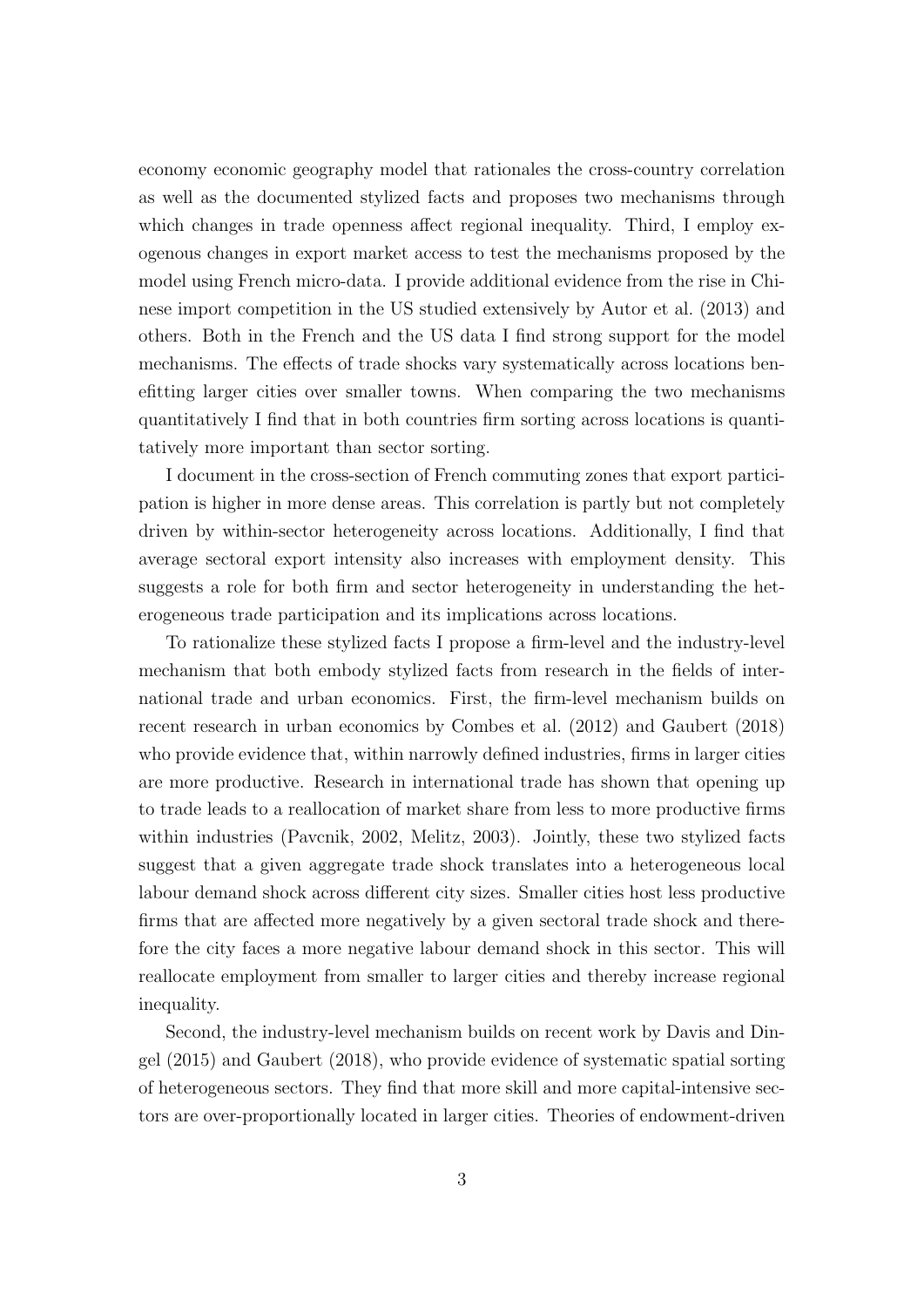comparative advantage in international trade emphasize trade-induced acrossindustry reallocation to capital and skill-intensive industries in countries that are abundant in these factors, e.g. advanced economies. Combining these stylized facts suggests that increasing the openness to trade has a differential effect on the sectors that are located in smaller cities relative to those in larger cities. Smaller cities host sectors that are more exposed to import competition while larger cities host those that are more exposed to an export opportunity shock from trade opening. Therefore employment and economic activity will reallocate from those sectors located in smaller cities to those located in larger cities and thereby increase spatial concentration.

I formalize this intuition by integrating the multi-sector spatial general equilibrium model from Gaubert (2018) with the international trade model by Bernard et al. (2007) to open a rich economic geography to international trade. The spatial equilibrium of the model features spatial sorting of more productive firms and more capital-intensive sectors into larger cities. In the open economy equilibrium with asymmetric countries, trade occurs both across industries driven by comparative advantage, and within industries driven by firm heterogeneity and love-for-variety utility functions. I study different versions of the model to highlight the effect of the firm-based and the industry-based mechanism separately. Both mechanism can rationalize the cross-country correlation. In a version of the model with symmetric countries and therefore only within-industry trade, the city size distribution in the open economy is more concentrated than in the closed economy in line with the firm-based mechanism outlined above. In a version of the model that only features two sectors that vary in their factor intensity and homogeneous firms, the city size distribution of the country that is more capital abundant is more concentrated in the open than in the closed economy as suggested by the industry-level mechanism.

I validate the model predictions empirically using exogenous changes in market access (following Redding and Venables (2004) and Hering and Poncet (2010)) and French micro-data as well as the rise in Chinese import competition in the United States following Autor et al. (2013) and Acemoglu et al. (2016). In the empirical analysis I rely heavily on the model structure that implies that city size is a sufficient statistic for both the distribution of firms across different cities within a sector as well as the sectoral composition. I find strong support for the model predictions using the regressions implied by the model structure. Consistent with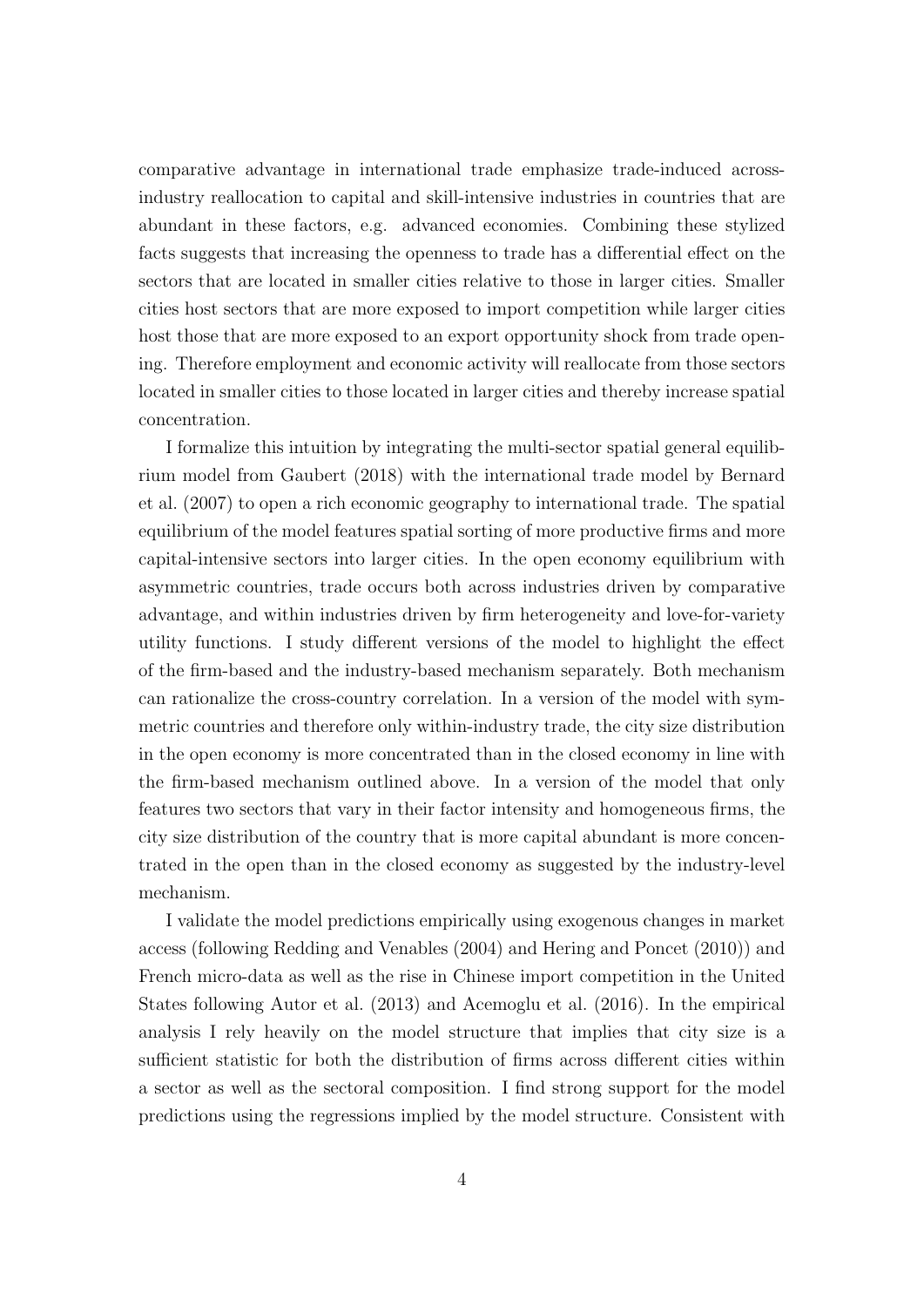the firm-level mechanism, I show that conditional on the size of the aggregate trade shock the firms located in larger cities increase their revenue by more from a market access shock in France and employment decreases by less from an import competition shock in the US. Consistent with the industry-level mechanism, I find that the industries located in larger cities respond more to an export opportunity shock and less to an import competition shock. Comparing these two mechanisms I find that the firm-level mechanism is quantitatively more important than the sector-level mechanism. This highlights the spatial implications form trade even from a decrease in trade costs among similar countries such as within the European Union.

The remainder of this paper is organized as follows. Section 2 discusses the related literature and the contribution of this paper. Section 3 introduces the data and the stylized facts. In section 4, I describe the model that underlies the empirical analysis presented in section 5. In section 6 I provide additional evidence from the rise of Chinese import competition in the US. Section 7 concludes.

# 2 Related literature

This paper proposes spatial sorting as a causal mechanism through which increases in international trade affect regional inequality. This relates to a number of literatures in both international trade and economic geography.

There is a small literature that looks at how international trade affects the economic geography within a country going back to Krugman and Elizondo (1996). Recent papers include Fajgelbaum and Redding (2014), who study how an increase in openness leads to higher population densities in areas with higher access to world markets and Cosar and Fajgelbaum (2016) who document that Chinese coastal cities specialize in traded goods relative to more remote locations. This literature focuses on the importance of intra-national trade costs and looks at settings such as Argentina in the late 19th century and China where intra-national trade costs are an important transmission mechanism for the effects of external integration. This paper complements the previous literature and adds to it in three ways. Firstly, it suggests a different mechanism through which international trade effects the economic geography based on the spatial sorting behaviour of heterogeneous firms and industries. Secondly, in my empirical application I look at the economic geography of an advanced economy whose spatial distribution is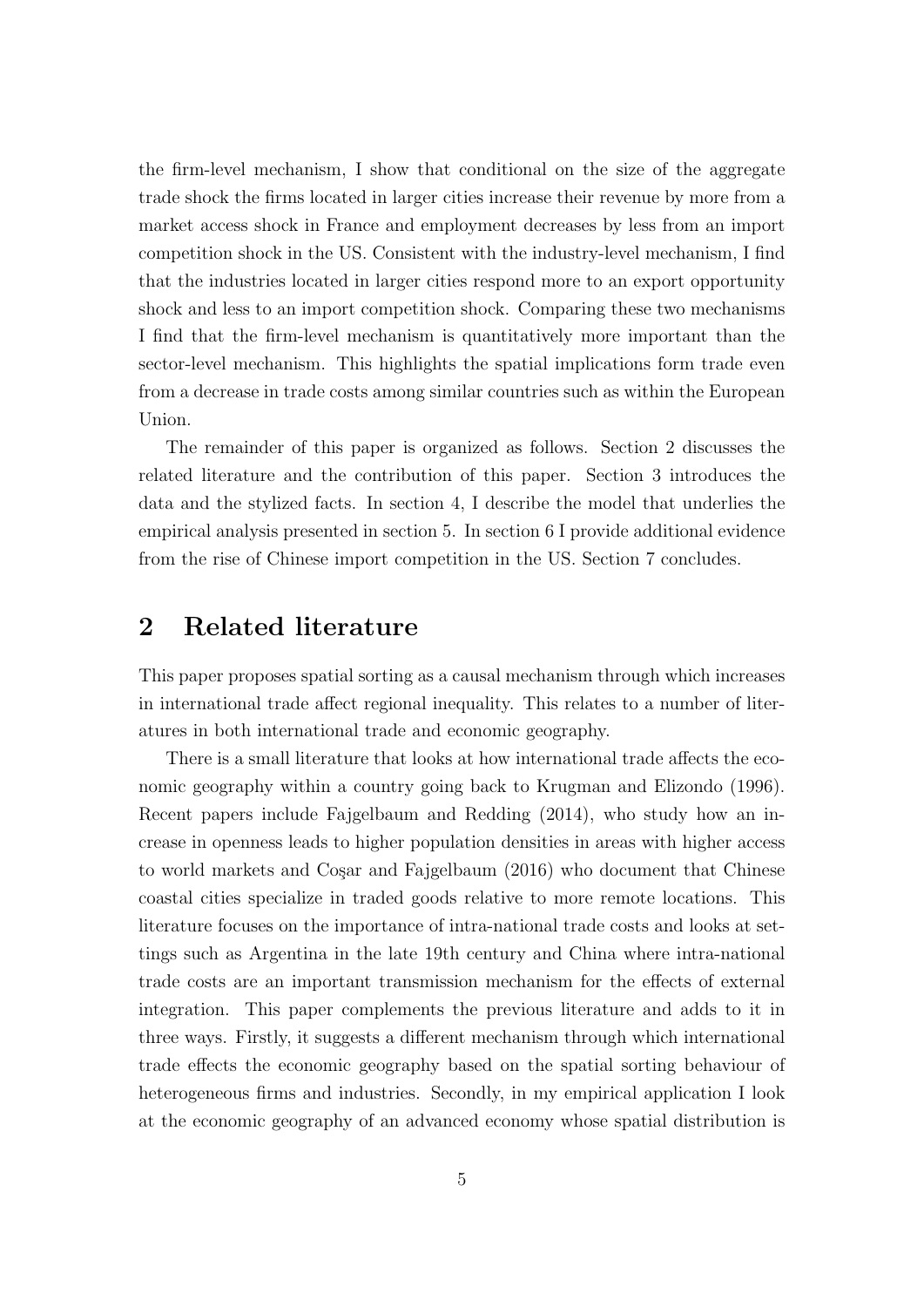governed by different forces and arguably more stable than the one of an industrialising country. Thirdly, in contrast to the previous literature that focuses more on long-term macroeconomic development issues I study the effect on regional inequality and thereby link trade to the emerging literature on regional divergence (Giannone, 2017).

Most closely related to this paper is recent work by Brülhart et al.  $(2015)$  that studies the heterogeneous effects of trade on different town sizes in Austria after the fall of the Iron Curtain. They find that larger towns tend to have larger wage and smaller employment responses than smaller towns and argue that this is driven by heterogeneity in the labour supply elasticity across different city sizes. While the focus on the heterogeneity across different city sizes is somewhat similar, the papers complement each other as they differ in the choice of model and focus of the analysis. They explicitly do not consider the endogenous sorting of sectors across city sizes and do not allow for variation in the intensity of the trade shock, such that they do not eplore the two mechanisms highlighted in this paper. While the empirical analysis in this paper allows for more heterogeneity in the effect of trade they instead use a more structural approach in order to address the welfare implications. Additionally, they do not address the effects on the spatial distribution of economic activity.

In my empirical analysis, I build on the large literature that studies the effects of trade shocks, especially the rise in Chinese import competition, on employment and other variables in local labour markets (Kovak (2013), Autor et al. (2013)) and on the industry level (Acemoglu et al., 2016). I add to this literature in a number of dimensions. Firstly, in my model I do not treat each commuting zone as an independent small open economy but rather model the economic geography of the country explicitly. This allows me to formalize and empirically highlight the heterogeneity of the effect of import competition across different commuting zones. I also let the model guide the endogenous spatial distribution of industries rather then treating them as exogenous or pre-determined. Secondly, instead of only focusing on outcomes on the commuting zone level I emphasize the effect on the aggregate spatial distribution of economic activity.

Methodologically, I build on recent empirical and theoretical advances that analyze spatial sorting of heterogeneous firms and sectors in economic geography and urban economics such as Combes et al. (2012), Davis and Dingel (2015) and Gaubert (2018). I contribute to this literature by studying the importance of spa-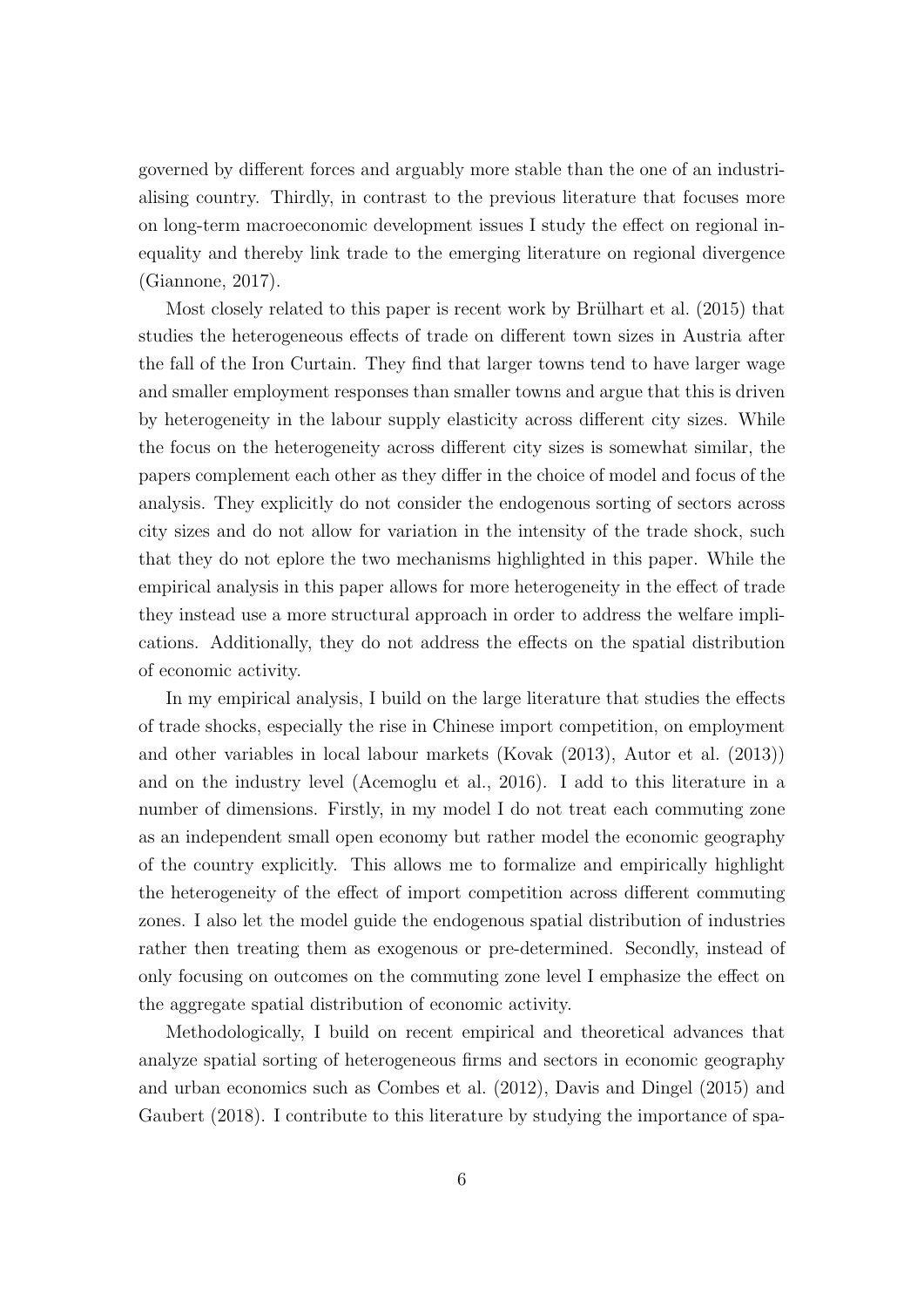tial sorting in the open economy and how it matters for the effects of changes in trade openness. The only paper that jointly models spatial sorting and international trade is contemporaneous work by Garcia et al. (2018). Similar to this paper they also incorporate trade with heterogeneous firms into the spatial equilibrium model developed by Gaubert (2018). They study how omitting the firm decision to export might lead us to underestimate the welfare losses from sub-optimal city sizes due to zoning restrictions, as the lost agglomeration gains could have pushed firms above the Melitz (2003) threshold.

The paper also adds to the large literature on the distributional effects of trade (see Helpman (2016) for a recent survey), but rather than focusing on heterogeneous effects by skill or gender it focuses on heterogeneity across less and more populated regions. The results could also be relevant for the literature in political economy that tries to understand the regional distribution of the support for populist parties and protectionist policies.

# 3 Data and stylized facts

In this section I present three related stylized facts documenting differential export participation across employment densities of commuting zones. The underlying firm-level data comes from two datasets provided by the French national statistical institut (INSEE). The Unified Corporate Statistics System (FICUS) contains all French firms wih revenues over 730,00 Euros and reports information on employment, capital, value added, production, and three-digit industry classification collected for tax purposes. It is matched with establishment-level employeremployee data, which indicate the geographical location of each establishment of a given firm year. As is standard in the literature, I use commuting zones (Zones d'emploi) to measure employment density and only focus on metropolitan France. I restrict the sample to manufacturing firms that are only located in one commuting zone allowing a clear spatial assignment. I additionally complement this data with trade variables derived from the the BACI data set (Gaulier and Zignago, 2010) and the gravity dataset provided by Head and Mayer (2014).

Figure 2a plots the share of export sales in total sales by employment density of commuting zones in 1995, conditional on geographical controls. The positive partial correlation indicates that firms in denser places are more export intensive, suggesting that the firms that are able to expand their activity and grow from trade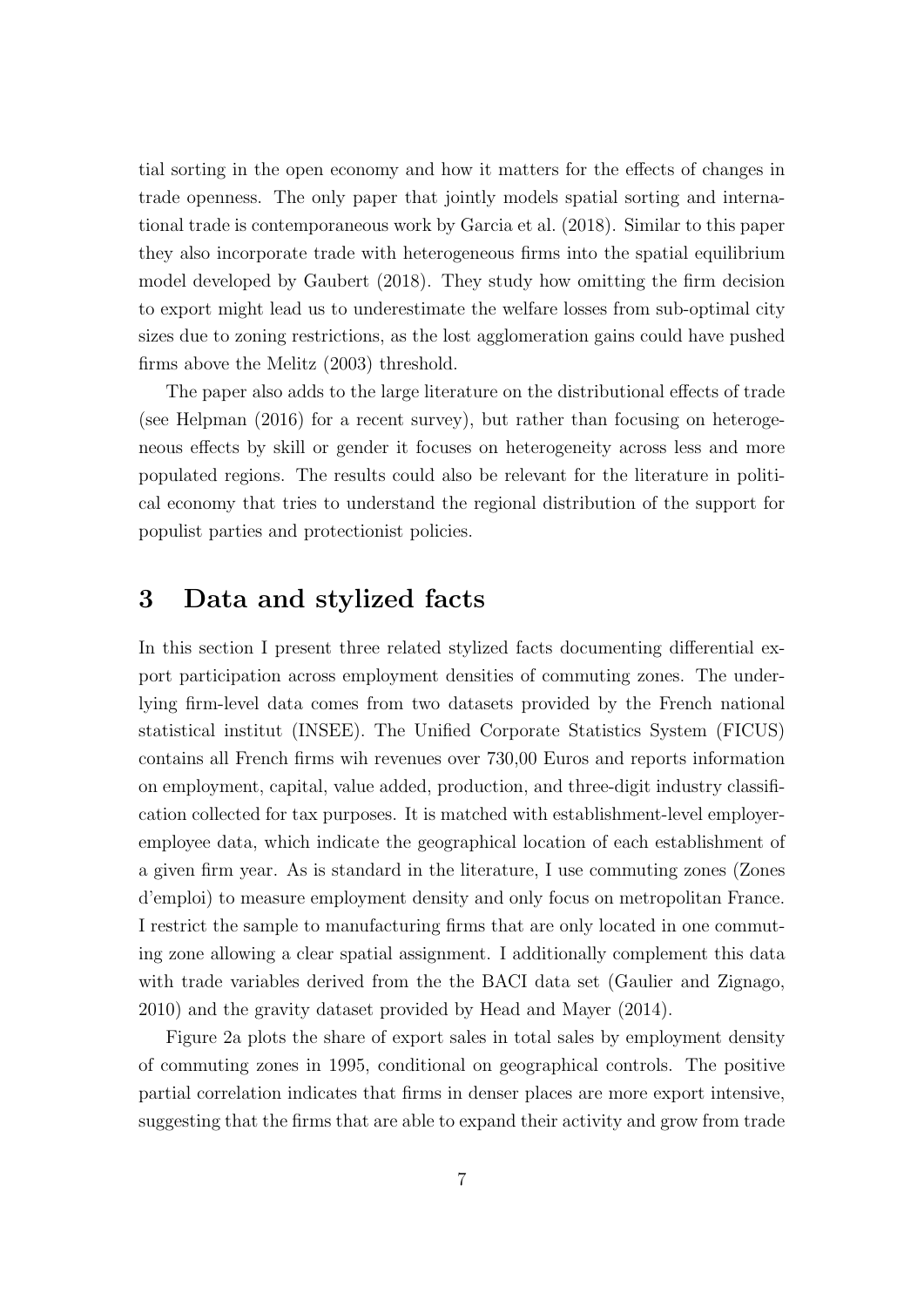are overproportionally located in larger cities. Figure 2b plots the same partial correlation now including a four-digit sector fixed effect. The correlation becomes weaker but remains significant, indicating that within-sector heterogeneity across cities contributes to the overall positive correlation (Table 7 in the appendix reports the corresponding regression coefficients). Figure 2c provides evidence on the importance of across sector heterogeneity for the overall correlation between export intensity and density. It plots the average export intensity of sectors located in different commuting zones. The positive correlation indicates that more export intensive sectors are located in larger cities.

Globalization creates unequal employment growth across and within sectors. These stylized facts document that the potential for employment growth from globalization are unequally distributed across more and less densely populated areas. Overall, export intensity is higher in denser places (figure 2a), and this holds true both within sectors (figure 2b) and across sectors (figure 2c). These stylized facts guide the development of a model that features both within and across sector mechanisms to explain the unequal effects of trade across space.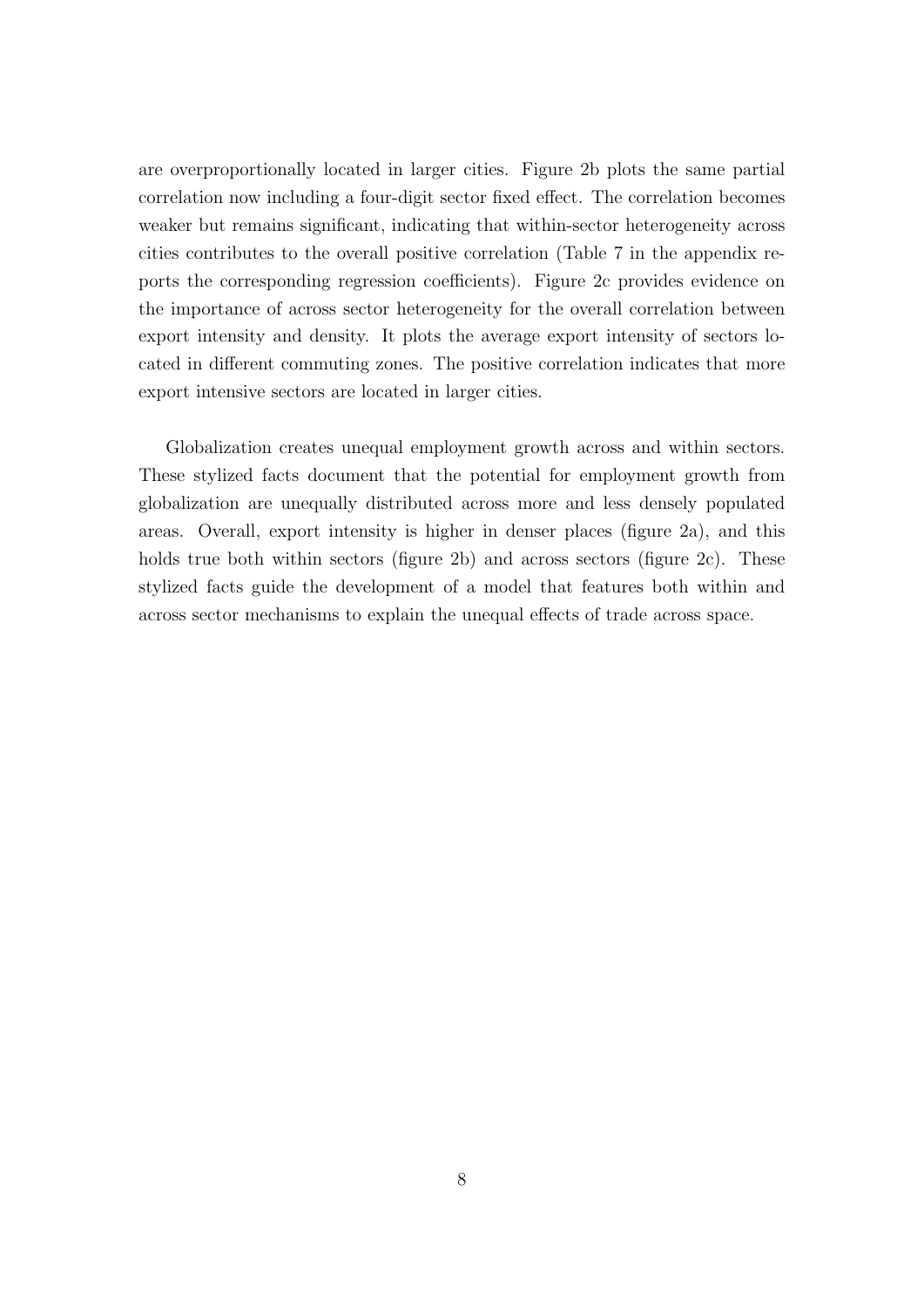

Figure 2: Trade participation across city densities

(c) Sectoral trade participation



The underlying regressions contain dummies the Atlantic and Mediterranean coast, Paris, and the deciles for distance to the Western border. They are run on the firm-level but weighted by sales value. The estimated coefficients corresponding to figures a and b can be found in table 7. The estimated slope for figure c is  $0.016***$ .

# 4 Theory

In this section I develop a multi-sector economic geography model with heterogeneous firms following Gaubert (2018) and integrate it with an international trade model featuring firm heterogeneity and comparative advantage (Bernard et al., 2007). Combining a rich economic geography with an international trade model allows me to capture how firm and sector heterogeneity translate an increase in openness into an increase in regional inequality. There are two countries, Home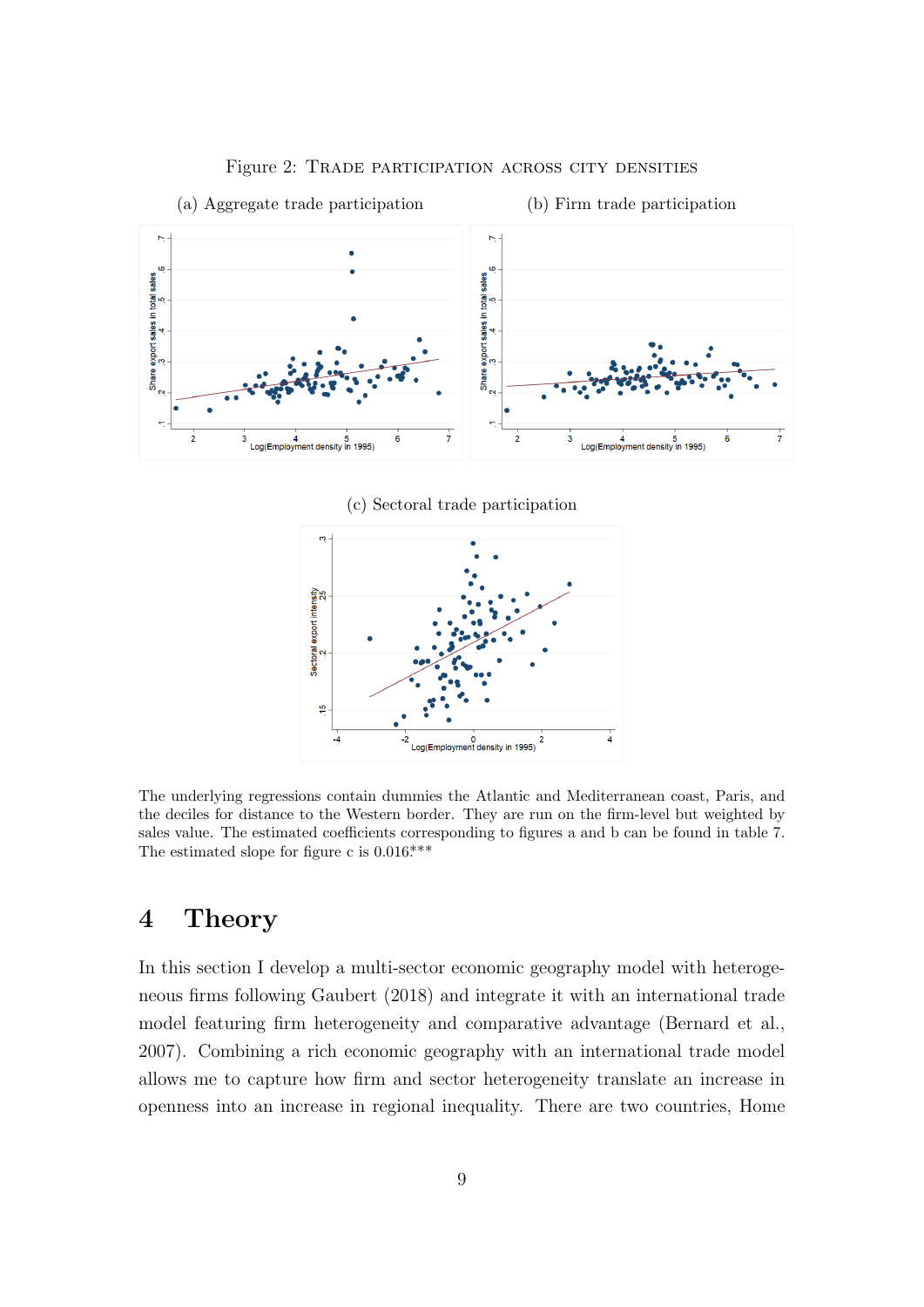and Foreign  $(k = H, F)$ , where Foreign can either be thought of the rest of the world or a specific country. In the empirical application I will think of Home as the United States and Foreign as China. I do not introduce any heterogeneity in terms of the economic geography of the two countries and therefore can suppress the country superscripts to ease readability when describing the spatial equilibrium.

### 4.1 Model setup

#### 4.1.1 Preferences

There is a mass of N identical workers that supply one unit of labour inelastically, consume  $h(L_c)$  units of housing and  $c(L_c)$  units of the tradable consumption index, where  $L_c$  denotes the size of the city a given worker decides to locate in. Workers' preferences are given by:

$$
U = \left(\frac{c}{\eta}\right)^{\eta} \left(\frac{h}{1-\eta}\right)^{1-\eta}
$$

$$
c = \prod_{j=1}^{S} c_j^{\xi_j}
$$

$$
c_j = \left[\int c_j(i)^{\frac{\sigma_j - 1}{\sigma_j}} di\right]^{\frac{\sigma_j}{\sigma_j - 1}}
$$

where  $\sum_{j=1}^{S} \xi_j = 1$ . Workers maximize their utility subject to the budget constraint  $Pc(L_c) + p_Hh(L_c) = w(L_c)$ , where P is the CES price index of the tradable consumption bundle  $(c)$ ,  $p<sub>H</sub>$  is the price of housing and the income is given by the wage  $w(L_c)$  given inelastic unit labour supply.

#### 4.1.2 Housing and cities

There is a large number of ex-ante identical potential city sites in each country with an immobile amount of land normalized to one ( $\gamma = 1$ ), that is owned by absentee landowners. There are no trade costs between cities within a country.<sup>1</sup>

<sup>&</sup>lt;sup>1</sup>This assumption is not crucial for any of the results but eases tractability.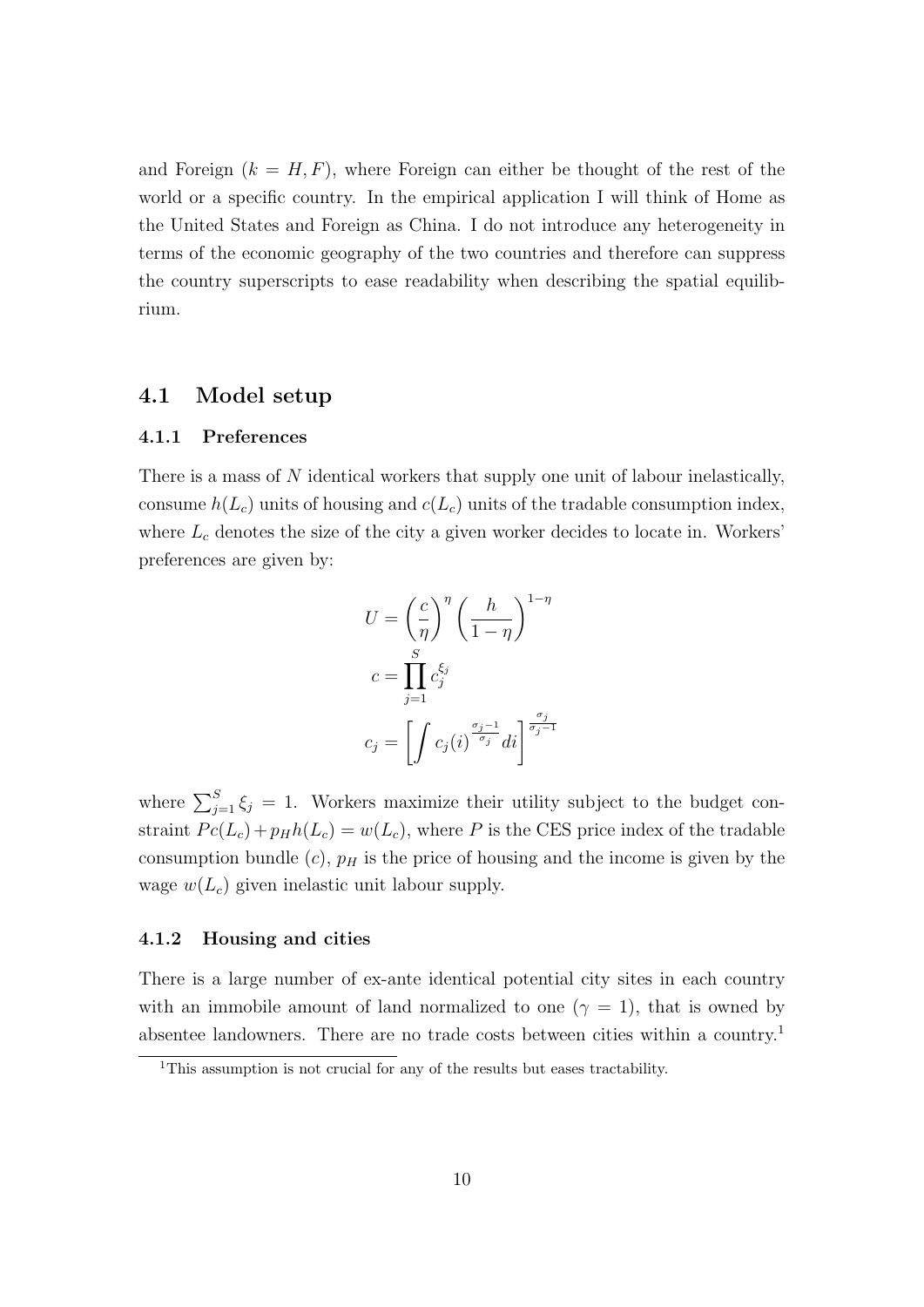Housing is immobile and produced according to the following production function:

$$
h^S = \gamma^b \left(\frac{\ell}{1-b}\right)^{1-b} \tag{1}
$$

Given the structure on housing demand and supply the equilibrium in the housing market implies that the amount of housing consumed in equilibrium is given by:

$$
h(L_c) = (1 - \eta)(1 - b)L_c^{-b}
$$
\n(2)

The amount of housing consumed is smaller in larger cities since the increase in housing production is constrained by the fixed amount of land. If we impose spatial equilibrium, i.e. that utility is equalized across space  $(V(p_H, P, w) = \overline{U})$  we can derive the equilibrium wage as a function of city size:

$$
w(L_c) = \bar{w}((1 - \eta)L_c)^{b \frac{1 - \eta}{\eta}}
$$
\n(3)

where  $\bar{w} = \bar{U}^{\frac{1}{\eta}}P$  is taken as numeraire. The wage increases with city size. This acts as a congestion cost that counterbalances the gains in productivity from agglomeration.

#### 4.1.3 Production

The economy consists of a number of tradable sectors indexed by  $j = 1, ..., S$ . Each sector is populated by a mass of firms that differ in their exogenously given raw efficiency  $(z)$ . Firms compete according to monopolistic competition and each firm produces a unique variety  $(i)$  using the following production technology:

$$
y_j(z, L_c) = \psi(z, L_c) k^{\alpha_j} \ell^{1 - \alpha_j} \tag{4}
$$

where the Hicks-neutral productivity shifter  $\psi$  depends on the raw efficiency draw of the firm  $(z)$  and the city size the firm locates in  $(L<sub>c</sub>)$ . Sectors are also heterogeneous with respect to the factor share  $(\alpha_i)$  of inputs capital  $(k)$  and labour $(\ell)$ .

Firm entry and location choice Firm entry closely follows the setup in Melitz (2003). Firms initially pay a sunk market entry cost  $(f_{E_j})$  and draw their raw efficiency z from cumulative distribution function  $F_j(z)$ . After the realization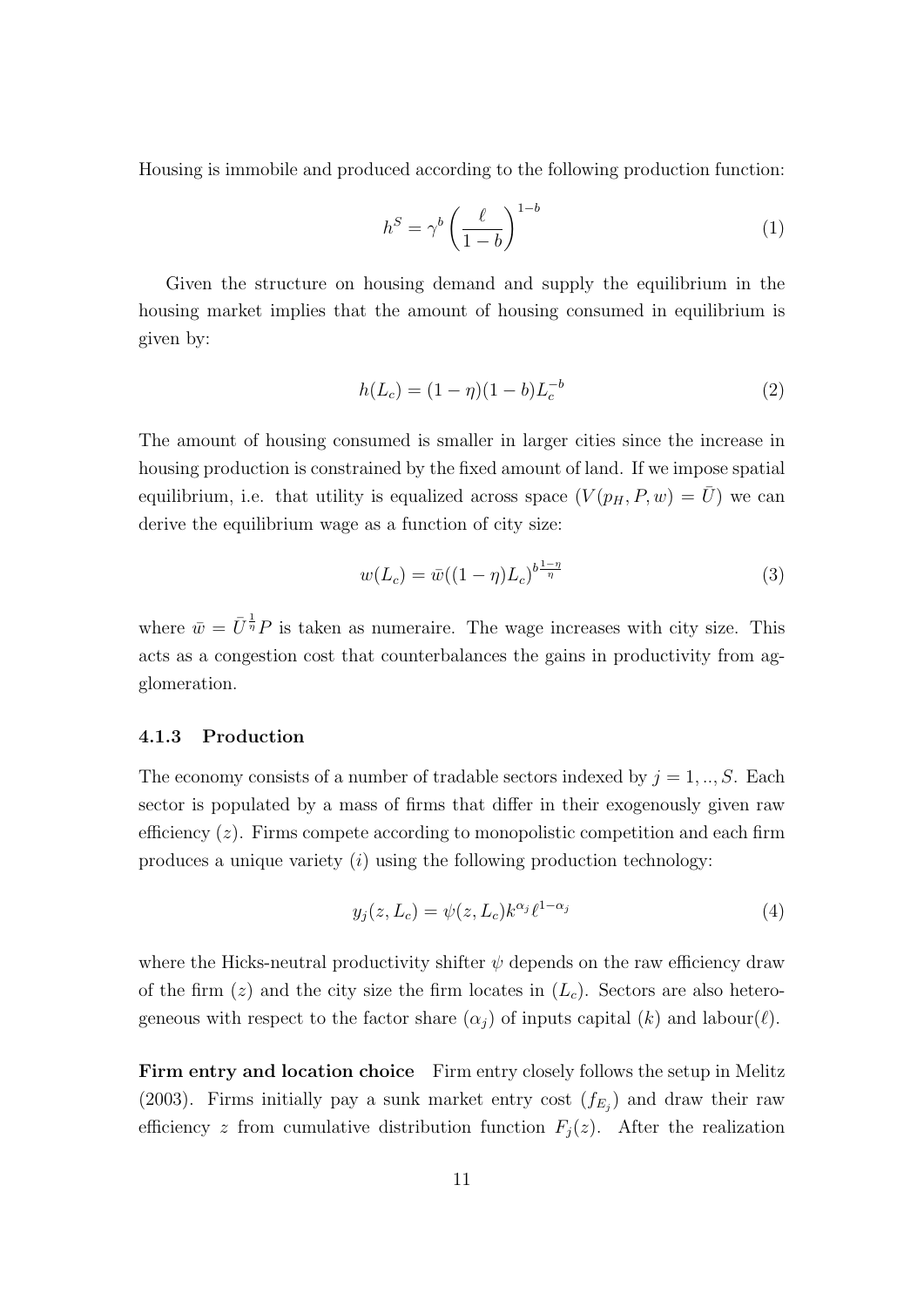they decide whether to start producing or to exit immediately. If they decide to produce they choose which city size  $(L<sub>c</sub>)$  to locate in and whether to only produce for the domestic market, paying per period fixed cost  $f_{P_j}$ , or to also export paying per period fixed cost  $f_{X_j}$ . Firms die with an exogenous probability  $\delta$ . In order to match the stylized fact that more productive firms are located in larger cities Gaubert (2018) assumes there is a complementarity between raw efficiency  $(z)$  and city size  $(L_c)$  such that ex-ante more productive firms increase their productivity by more by location in a larger city. I maintain her assumption that  $\psi(z, L_c)$  is strictly log-supermodular in city size  $(L<sub>c</sub>)$  and firm raw efficiency  $(z)$ , and is twice differentiable:

$$
\frac{\partial^2 log \psi(z, L_c)}{\partial L_c \partial z} > 0
$$

In order to ensure a unique solution for the location problem of the firm the additional regularity condition that the elasticity of productivity with respect to city size is decreasing has to be imposed.

Firm problem Firm profits can be decomposed into profits from domestic and exporting activity  $\pi = \pi^d + \pi^x$ . Conditional on entry the firm maximises both domestic and exporting profits such that the firm problem is given by:

$$
\max_{k,\ell,p_j^d,p_j^x,L_c,n} \pi_j = (1+T(L_c))(p_j^d \psi_j(z_i,L_c)k^{\alpha_j} \ell^{1-\alpha_j} - w_H(L_c)\ell - \rho_H k - \bar{c}_j^H f_{P_j}) + n(1+T(L_c))(p_j^x \tau_j^{-1} \psi_j(z_i,L_c)k^{\alpha_j} \ell^{1-\alpha_j} - w_H(L_c)\ell - \rho_H k - \bar{c}_j^H f_{X_j})
$$

where  $\bar{c}_j^H = \rho^{-\alpha_j} \bar{w}^{1-\alpha_j}$  denotes the non-city size specific marginal costs of firms in sector j. Firms choose optimal factor inputs capital  $(k)$  and labour  $(\ell)$ , whether to export or not  $(n)$ , optimal prices for the home market  $(p_j^d)$  and the foreign market  $(p_j^x)$  (if applicable), and in which city size  $(L_c)$  to locate in.  $T(L_c)$  is a subsidy proportional to profits paid by city developers to attract firms. Given CES demands and monopolistic competition firms set prices at a constant mark-up over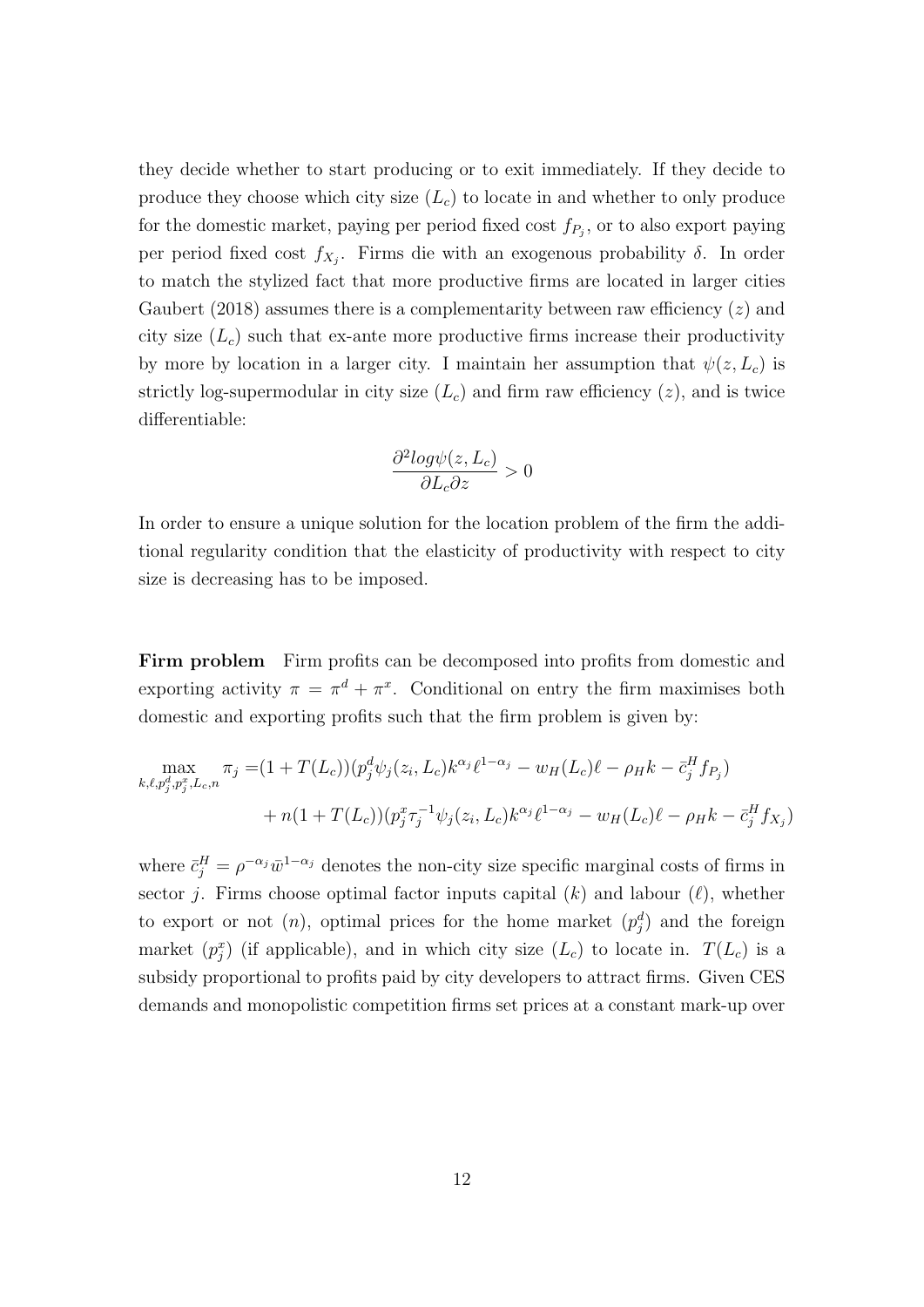marginal cost. The profit function of a firm that locates in city size  $L_c$  is given by:

$$
\max_{L_c} \pi_j = \tilde{\kappa}_{1j} \rho_H^{-\tilde{\alpha}_j} (1 + T_j(L_c)) \left( \frac{\psi(z, L_c)}{w_H(L_c)^{1 - \alpha_j}} \right)^{\sigma_j - 1} R_j^H P_j^{H^{\sigma_j - 1}} - (1 + T_j(L_c)) \bar{c}_j^H f_{P_j} \tag{5}
$$
\n
$$
+ n(1 + T_j(L_c)) \left[ \tilde{\kappa}_{1j} \rho_H^{-\alpha(\sigma_j - 1)} \left( \frac{\psi(z, L_c)}{w_H(L_c)^{1 - \alpha_j}} \right)^{\sigma_j - 1} \tau_j^{1 - \sigma_j} R_j^F P_j^{F^{\sigma_j - 1}} - \bar{c}_j^H f_{X_j} \right]
$$
\nwhere  $\tilde{\kappa}_{1j} = \frac{((1 - \alpha_j)^{1 - \alpha_j} \alpha_j^{\alpha_j} (\sigma_j - 1))^{\sigma_j - 1}}{\sigma_j^{\sigma_j}}.$ 

#### 4.1.4 City developers

In order to avoid a coordination failure an agent at the city-level is needed that coordinates firms, workers and land-owners. There is one city-developer per potential site that maximizes profits and opens a city of given size if there is a demand for this city size. City-developers earn income through fully taxing the income of land-owners. They pay a subsidy proportional to profits  $(T(L_c))$  in order to attract firms and compete according to perfect competition. They solve the following problem:

$$
\max_{\{T_j(L_c)\}_{j\in 1,\dots,S}} \Pi_{L_c} = b(1-\eta)w(L_c)L_c - \sum_{j=1}^S \int_z T_j(L_c) \frac{\pi_j(z, L_c)}{1 + T_j^i(L_c)} \mathbb{1}_j(z, L_c) f_j(z) dz
$$
\n(6)

where  $\pi_H(L_c) = b(1-\eta)L_cw(L_c)$  is the profit earned by the fully taxed landowners and  $\mathbb{1}_j(z, L_c)$  is equal to 1 if firm z chooses to locate in this city and 0 otherwise.

## 4.2 Definition of the spatial equilibrium

The construction of the spatial equilibrium is qualitatively equivalent to the equilibrium in Gaubert (2018). The spatial equilibrium is given by:

- (i) workers maximize utility given prices
- (ii) utility is equalised across all inhabited cities
- (iii) firms maximize profits given factor prices and the aggregate price index
- (iv) landowners maximize profits given prices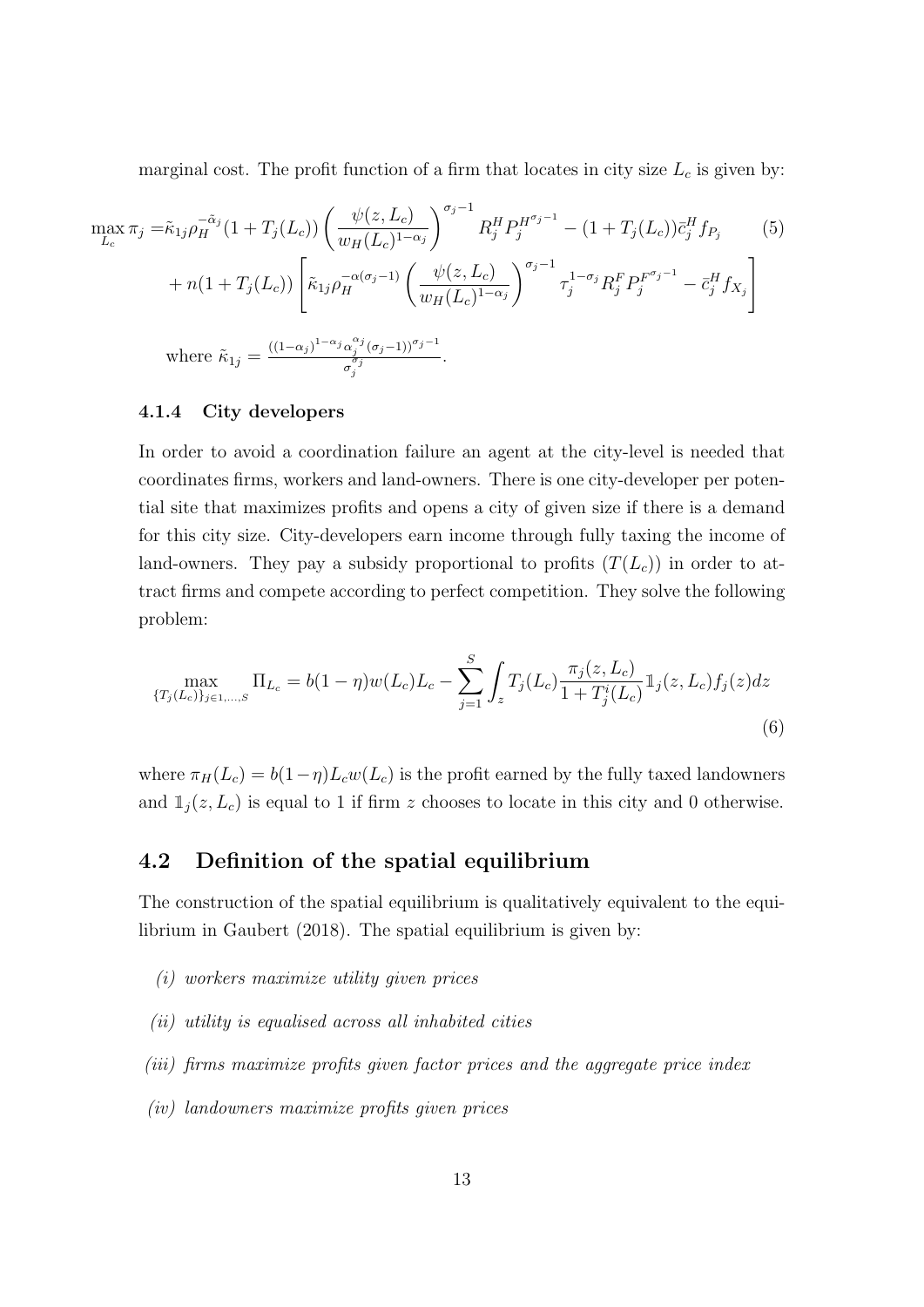- (v) city developers maximize profits given the wage schedule and the firm problem
- (vi) National capital and international goods market clear, and the housing and the labour market in each city clear
- (vii) capital is optimally allocated, and
- (viii) firms and city developers earn zero profits.

Since the introduction of international trade does not alter the structure of the equilibrium the existence and uniqueness proof in Gaubert (2018) still applies.

## 4.3 Constructing the spatial equilibrium

#### 4.3.1 Subsidy

As the city developer problems is not affected by international trade it solves the same problem as in Gaubert (2018) such that the same lemma applies:

Lemma 1 ((Lemma 2 in Gaubert (2018))) In equilibrium, city developers offer and firms take-up a constant subsidy to firms' profit  $T_j^* = \frac{b(1-\eta)(1-\alpha_j)(\sigma_j-1)}{1-(1-\eta)(1-b)}$  $\frac{-\eta(1-\alpha_j)(\sigma_j-1)}{1-(1-\eta)(1-b)}$  for firms in sector j, irrespective of city size  $L_c$  or firm type z.

Proof. The proof can be found in appendix C in Gaubert (2018).

#### 4.3.2 Matching function

Whenever there is demand for a given city size, it is profitable for a city developer to open a city of that size. Workers are by the definition of the spatial equilibrium indifferent across locating in different city sizes. Firms are not indifferent across different city sizes as their profits vary with city size. The demand for cities is therefore determined by firms' location decisions. Given the subsidy derived above the variable profit of firms that only serve the domestic market and those that serve both the domestic and the foreign market are given by:

$$
\max_{L_c} \pi_j^d = \tilde{\kappa}_{1j} \rho_H^{-\alpha(\sigma_j - 1)} (1 + T_j^*) \left( \frac{\psi(z, L_c)}{w_H(L)^{1 - \alpha_j}} \right)^{\sigma_j - 1} R_j^H(P_j^H)^{\sigma_j - 1}
$$
(7)  

$$
dx \qquad \approx \qquad -\alpha(\sigma_j - 1) \left( 1 + T_j^* \right) \left( \frac{\psi(z, L_c)}{\psi(z, L_c)} \right)^{\sigma_j - 1} \left[ P_M^H(P_j^H)^{\sigma_j - 1} \right]^{1 - \sigma_j} P_j^F P_j^F \sigma_j^{-1}
$$

$$
\max_{L_c} \pi_j^{d,x} = \tilde{\kappa}_{1j} \rho_H^{-\alpha(\sigma_j - 1)} (1 + T_j^*) \left( \frac{\psi(z, L_c)}{w_H(L)^{1 - \alpha_j}} \right)^{\sigma_j - 1} \left[ R_j^H(P_j^H)^{\sigma_j - 1} + \tau_j^{1 - \sigma_j} R_j^F P_j^{F^{\sigma_j - 1}} \right]
$$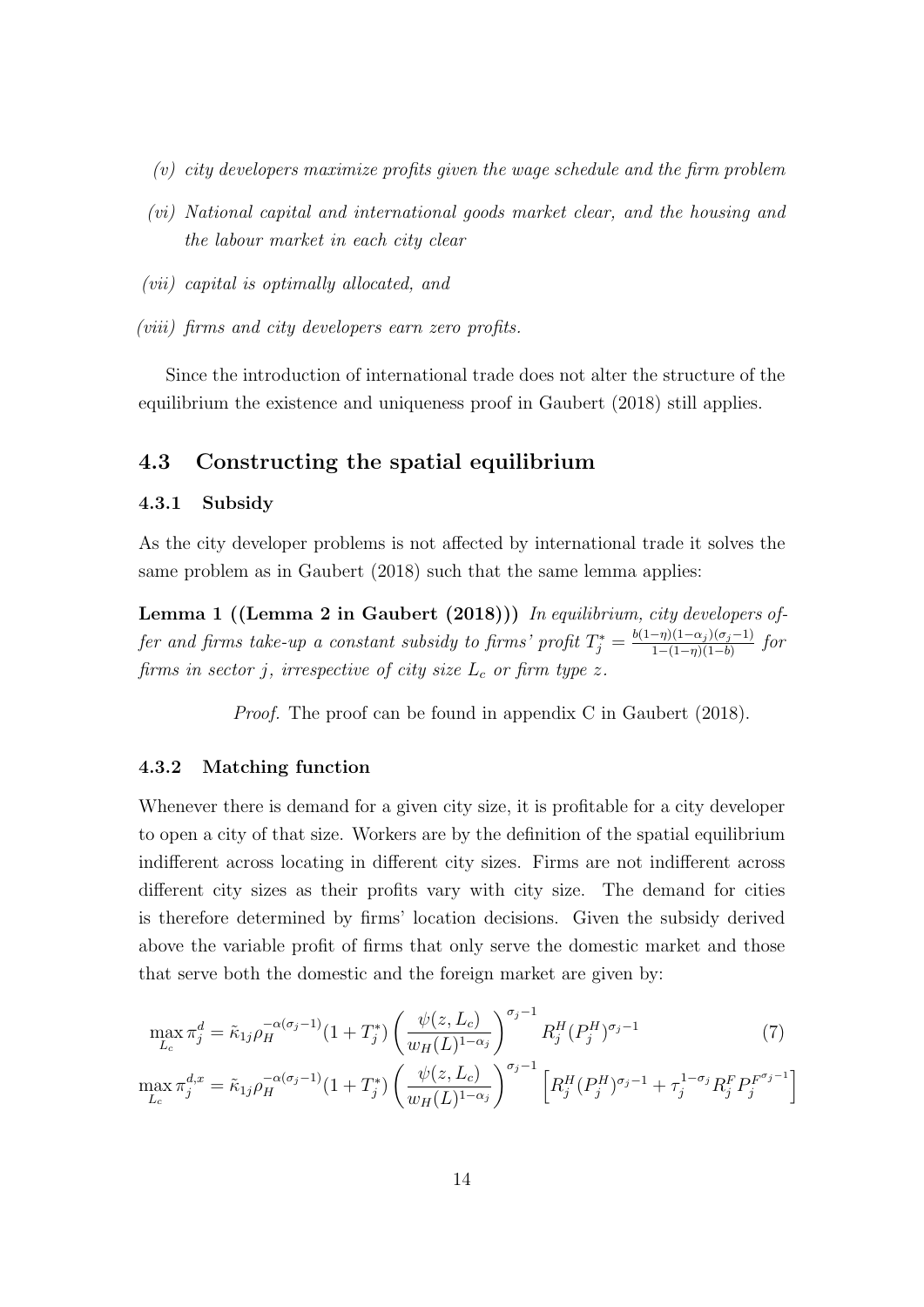Note that the resulting first-order conditions only depend on the trade-off between gains from agglomeration  $(\psi(z, L_c))$  and congestion costs  $(w_H(L_c))$  and is independent of all other general equilibrium quantities. A crucial implication of this separability is that the optimal location decision is the same for exporters and non-exporters. The resulting first order condition that determines the optimal city size to locate in is given by:

$$
\frac{\psi_{L_c}(z, L_c)L_c}{\psi(z, L_c)} = (1 - \alpha_j)b\frac{1 - \eta}{\eta}
$$

where  $\psi_{L_c}(z, L_c) = \partial \psi(z, L_c)/\partial L_c$ . This "matching function"  $(L_{cj}^*(z))$  implicitly defines  $L_c$  as a function of z and therefore matches firms of different productivities to different city sizes for each sector. It accounts for firm and sector heterogeneity and generates spatial sorting across both dimensions. More capital-intensive sectors experience a lower congestion cost which enters scaled by the labour-intensity of production  $(1 - \alpha_j)$  and the productivity of more efficient firms grows faster with city size due to the assumed complementarity. As the matching function is unaffected by trade it is the same as in the model by Gaubert (2018) and therefore inherits the following properties of that model:

$$
L_{cj}^*(z) = \operatorname*{argmax}_{L_c \in \mathcal{L}_c} \pi_j^*(z, L_c)
$$

The matching function  $L_c^*(z)$  is increasing in z such that there is positive assortative matching between firm raw efficiency  $z$  and city size  $L<sub>c</sub>$  and the set of city sizes in equilibrium  $(\mathcal{L})$  is efficient (see Gaubert (2018) for a more detailed discussion).

#### 4.3.3 General equilibrium

The general equilibrium has been determined up to the following set of variables: The producitivty cut-offs of entry to the home market  $(z_j^{kd})$  and the export market  $(z_j^{kd})$ , where  $k \in \{H, F\}$ ,  $m \in \{H, F\}$  and  $k \neq m$  denote Home and Foreign and  $j = 1, ..., S$  indexes industries, and the sector specific price level  $(P_j^k)$ ; overall expenditure on tradable goods  $(R^k)$ ; the rental rate of capital  $(\rho_k)$ ; and the wage  $(w_k)$ , where the wage in Home is already pinned down by choosing  $\bar{w}$  as the numeraire.

The free entry condition (equation 8) for each sector  $j = 1, ..., S$  and country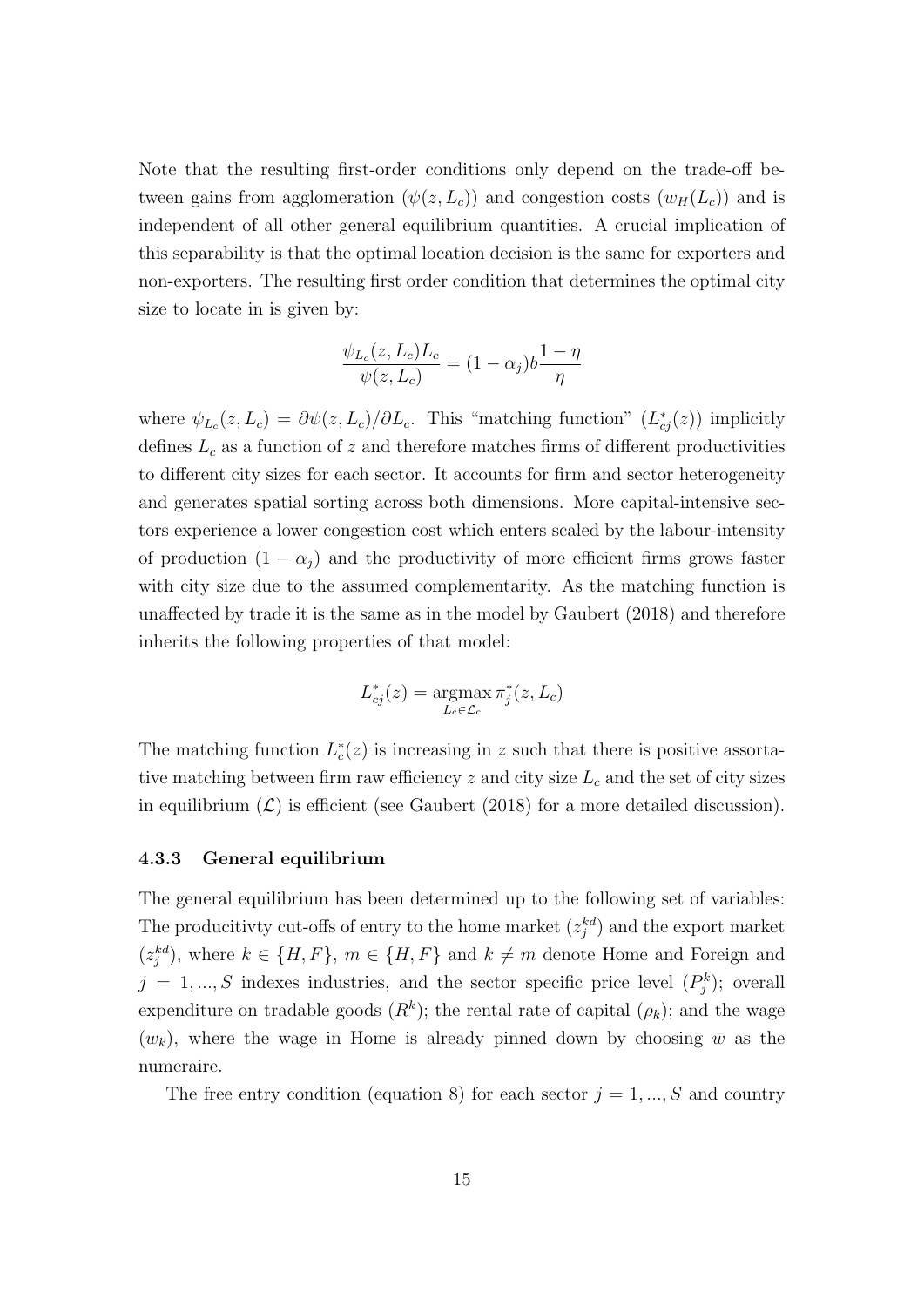$k \in \{H, F\}$  is given by:

$$
(f_{E_j} + (1 - F(z_j^{kd}))f_{P_j} + (1 - F(z_j^{kx}))f_{X_j})\bar{c}_j^k
$$
  
=  $\tilde{\kappa_{1j}}\rho_k^{-\tilde{\alpha}_j} \left[ R_j^k (P_j^k)^{\sigma_j - 1} S(z_j^{kd}) + \tau_j^{1 - \sigma_j} R_j^m (P_j^m)^{\sigma_j - 1} S_j(z_j^{kx}) \right]$  (8)

where  $f_{E_j}$  is the units of the final good paid as sunk cost of entry, and  $z_j^{kd}$  and  $z_j^{kx}$ are the raw efficiency cut-offs for entering the domestic and the export market, respectively.

The zero profit cut-off condition for entering the domestic market (equation 9) and the export market (equation 10) in each sector j and country  $k \in \{H, F\}$  are given by:

$$
\bar{c}_{j}^{k} f_{P_{j}} = \tilde{\kappa_{1j}} \rho_{k}^{-\tilde{\alpha}_{j}} R_{j}^{k} (P_{j}^{H})^{\sigma_{j}-1} C_{j} (z_{j}^{kd})
$$
\n(9)

$$
\bar{c}_j^k f_{X_j} = \tilde{\kappa_{1j}} \rho_k^{-\tilde{\alpha}_j} R_j^m (P_j^m)^{\sigma_j - 1} \tau_j^{1 - \sigma_j} C_j (z_j^{kx}) \tag{10}
$$

where  $\tilde{\alpha}_j = \alpha_j (\sigma - 1)$ .

The goods market clearing condition (equation 11) and the equilibrium price index (equation 12) for each sector j and country  $k \in \{H, F\}$  are given by:

$$
R_j^k = \tilde{\kappa_{1j}} \rho_k^{-\tilde{\alpha}_j} M_j^k \left[ R_j^k (P_j^k)^{\sigma_j - 1} S_j (z_j^{kd}) + R_j^m (P_j^m)^{\sigma_j - 1} \tau_j^{1 - \sigma_j} S_j (z_j^{kx}) \right] \tag{11}
$$

$$
1 = \tilde{\kappa_{1j}} \sigma_j \left[ M_j^k S(z_j^{kd}) + \tau_j^{1-\sigma_j} M_j^m S(z_j^{mx}) \right] (P_j^k)^{\sigma_j - 1}
$$
 (12)

The factor market clearing conditions for capital (equation 13) and labour (equation 14) for each country  $k \in \{H, F\}$  is given by:

$$
\bar{K}_k = \sum_{j=1}^S \tilde{\kappa_{1j}} \rho_k^{-\tilde{\alpha}_j} \frac{(\sigma_j - 1)(\alpha_j)}{\rho_k} M_j^k
$$
\n
$$
\times (R_j^k (P_j^k)^{\sigma_j - 1} S_j (z_j^{kd}) + \tau_j^{1 - \sigma_j} R_j^m (P_j^m)^{\sigma_j - 1} S_j (z_j^{kx}))
$$
\n
$$
\bar{N}_k = (1 - b)(1 - \eta) \bar{N}_k + \sum_{j=1}^S \tilde{\kappa_{1j}} \rho_k^{-\tilde{\alpha}_j} (\sigma_j - 1)(1 - \alpha_j) M_j^k
$$
\n
$$
\times (R_j^k (P_j^k)^{\sigma_j - 1} E_j (z_j^{kd}) + \tau_j^{1 - \sigma_j} R_j^m (P_j^m)^{\sigma_j - 1} E_j (z_j^{kx}))
$$
\n(14)

where  $S(z_j^A)$ ,  $C(z_j^A)$  and  $E(z_j^A)$  are normalized values of sectoral sales and employ-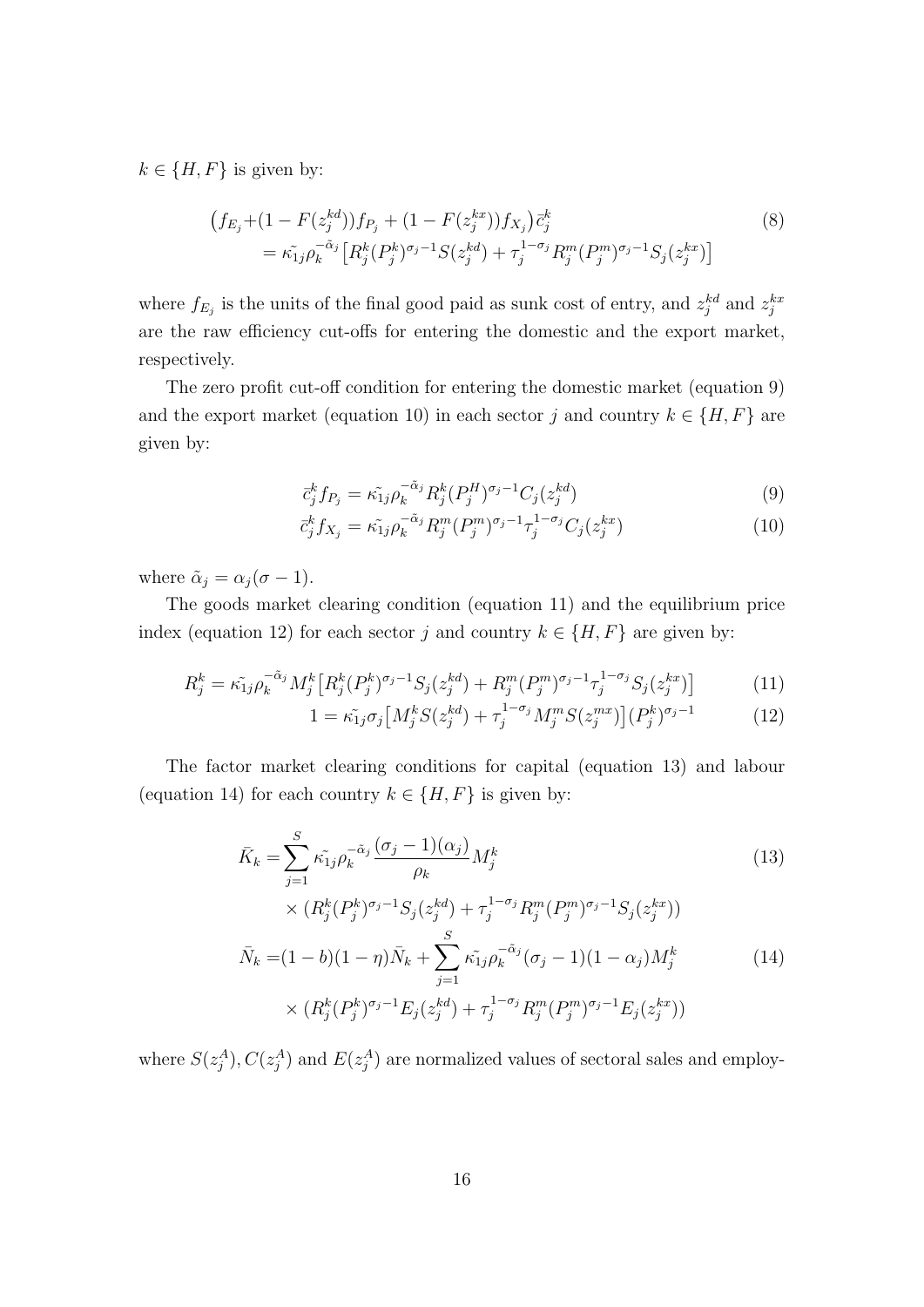ment that are fully determined by the matching function  $L_{cj}^*(z)$  for each sector:

$$
E_j(z_j^A) = \int_{z_j^A} \mathbb{1}_A(z) \frac{\psi(z, L_{cj}^*(z))^{(\sigma_j - 1)}}{\left[ (1 - \eta)L_{cj}^*(z) \right]^{\frac{b(1 - \eta)(1 + (1 - \alpha_j)(\sigma_j - 1))}{\eta}} f_j(z) dz}
$$

$$
S_j(z_j^A) = \int_{z_j^A} \mathbb{1}_A(z) \left( \frac{\psi(z, L_{cj}^*(z))}{\left[ (1 - \eta)L_{cj}^*(z) \right]^{\frac{b(1 - \eta)(1 - \alpha_j)}{\eta}}} \right)^{\sigma_j - 1} f_j(z) dz
$$

$$
C_j(z_j^A) = \left( \frac{\psi(z_j^A, L_{cj}^*(z_j^A))}{\left( (1 - \eta)L_{cj}^*(z_j^A) \right)^{\frac{b(1 - \eta)(1 - \alpha l p h a_j)}{\eta}}} \right)^{\sigma_j - 1}
$$

where  $A = d, x$  distinguishes between the domestic market and the export market and  $\mathbb{1}_A(z)$  is equal to one if a firm with raw efficiency level z serves market A. Note that the sector-specific expenditure  $R_j^k = \xi_j^k R^k$  is fully determined by  $R^k$ .

#### 4.3.4 City size distribution

The equilibrium city size distribution is jointly determined by the matching function as determined by the firm problem and the city developers problem. Given the labour market clearing condition, the population living in a city of size  $L_c$  or smaller must equal the labour demand of all firms located in these city sizes and employment in construction:

$$
\int_{L_{min}}^{L_c} u f_{L_c}(u) du = \sum_{j=1}^{S} M_j \int_{z_j^*(L_{min})}^{z_j^*(L_c)} \ell_j(z, L_{cj}^*(z)) f(z_j) dz_j + (1 - \eta)(1 - b) \int_{L_{min}}^{L_c} u f_{L_c}(u) du
$$

where  $L_{min} = inf(\mathcal{L})$  is the smallest city size in equilibrium. Differentiating this yields the city size density function:

$$
f_{L_c}(L_c) = \kappa_4 \frac{\sum_{j=1}^S M_j \mathbb{1}_j(L) \ell_j(z_j^*(L_c)) f_j(z_j^*(L_c)) \frac{dz_j^*(L_c)}{dL_c}}{L_c}
$$

where  $\kappa_4 = \frac{1}{1-(1-n)}$  $\frac{1}{1-(1-\eta)(1-b)}$  and  $\mathbb{1}_j(L_c)$  indicates whether firms of sector j are located in city size  $L_c$  or not.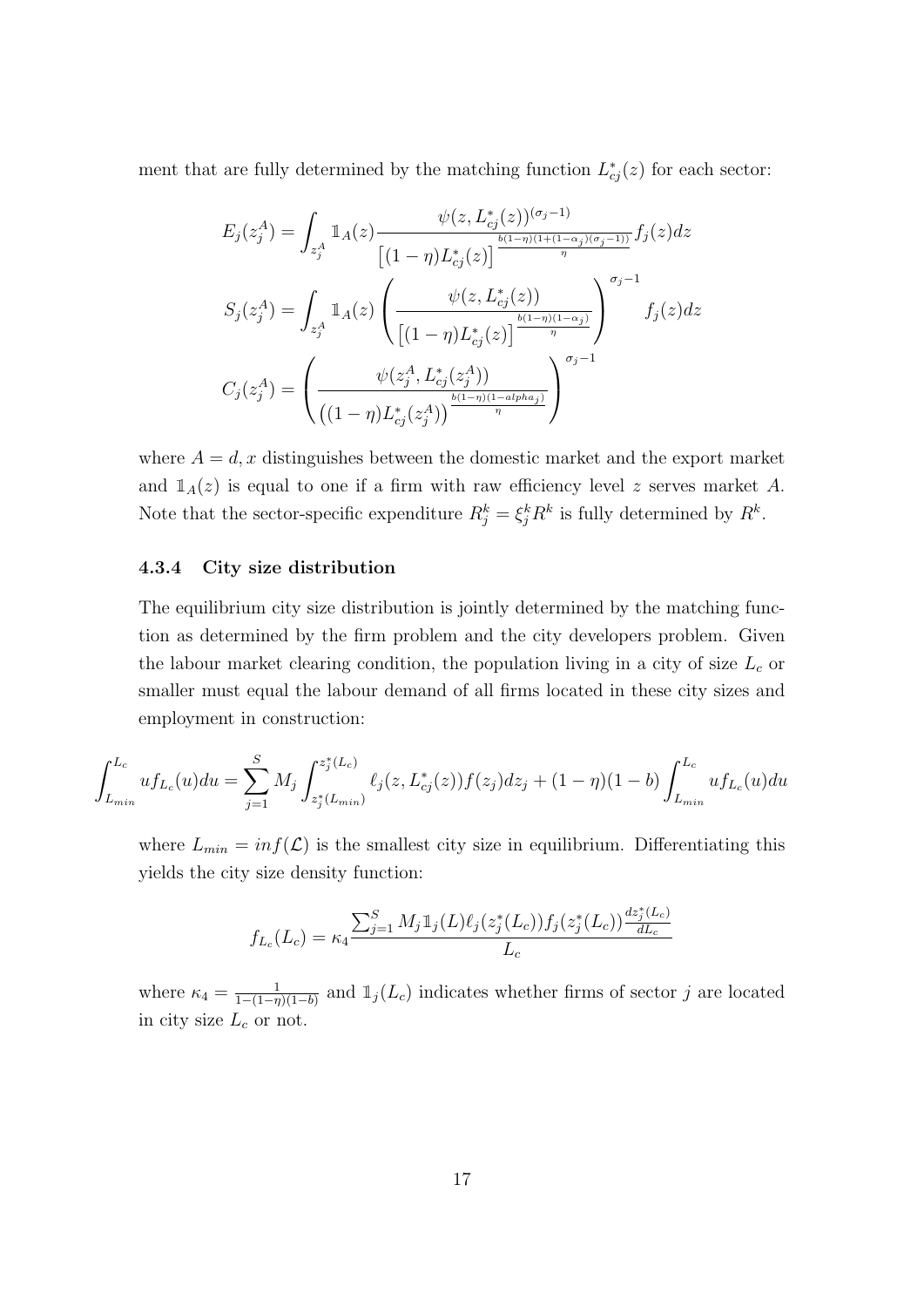## 4.4 Equilibrium properties

I use this model to study the effects of trade on the spatial concentration of economic activity. To simplify the analysis and to closely identify the mechanisms linking trade openness to regional inequality, I study the effects of within- and across-industry trade separately in different versions of the model.

#### 4.4.1 Within-industry trade

To isolate the effect of within-industry trade on the city size distribution and therefore the spatial concentration of the economy I focus on the symmetric country case which does not feature any across-sector reallocations.

Proposition 1 If both countries are symmetric, the city size distribution in the open economy first-order stochastically dominates the city size distribution in the closed economy.

In the symmetric country case trade only happens within industries such that it does not induce any across-industry reallocations. Across firms within an industry trade induces a reallocation of market share and employment from less to more productive firms as in the standard Melitz model. Note that given the log-supermodularity of productivity and optimal firm behaviour the real productivity (productivity net of congestion cost) increases with city size. Hence, the reallocation from less to more productive firms implies a reallocation from small to larger cities for each sector  $j$ . The less productive firms that exit and shrink are located in smaller cities and the more productive firms that expand employment are located in larger cities. This spatial reallocation leads to a higher spatial concentration of sectoral employment in larger cities, in fact the spatial distribution of employment in sector  $j$  in the open economy first-order stochastically dominates the distribution of employment in the closed economy. Since this holds for all sectors the overall city size distribution shifts to the right.<sup>2</sup> In the open economy equilibrium, since more productive firms are located in larger cities and exporters, the export intensity is higher in larger cities in line with the stylized fact from figure 2b.

 $2A$  more technical discussion can be found in the online appendix.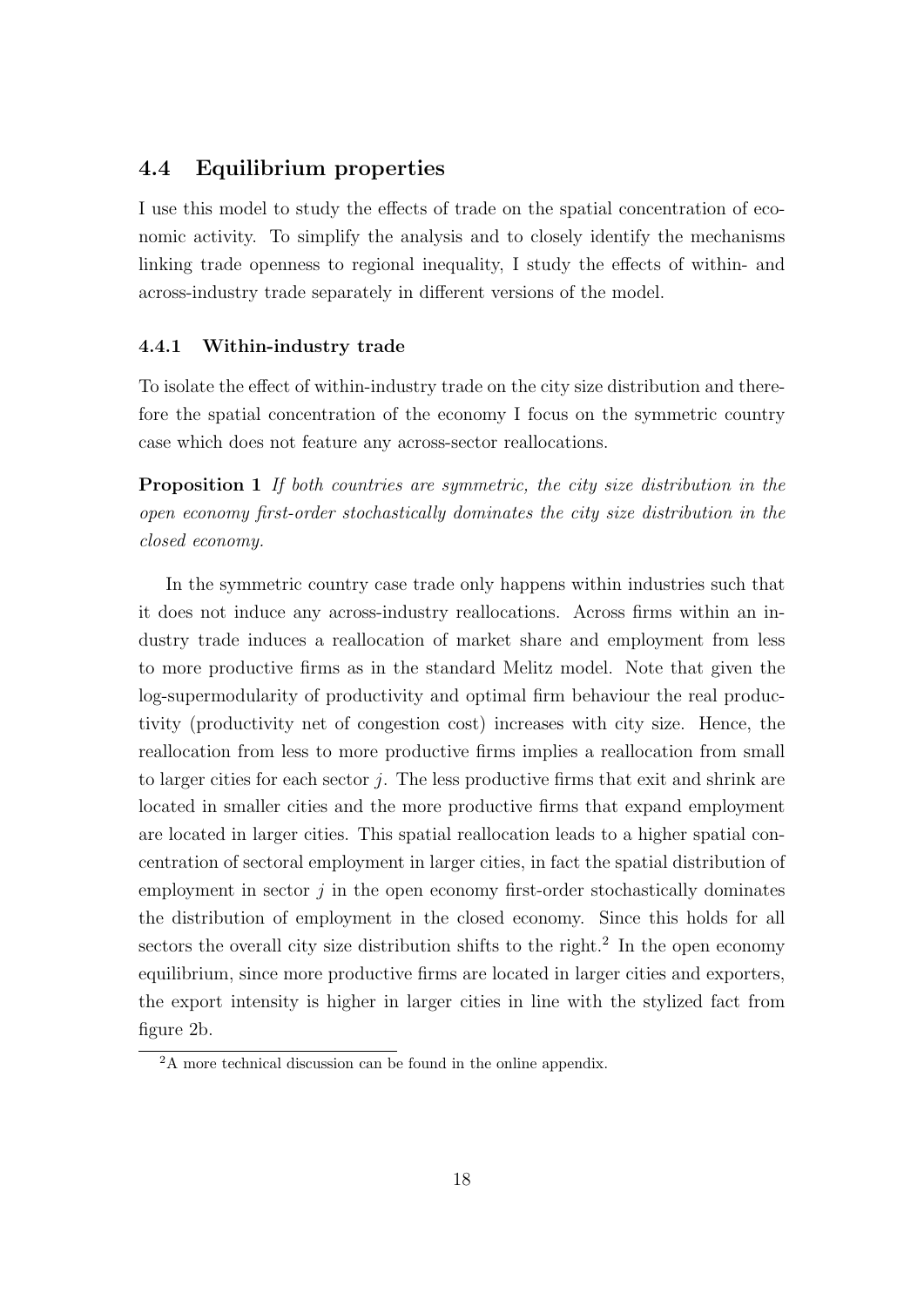#### 4.4.2 Across-industry trade

To isolate the effects of across industry trade it is useful to put some bounds on the heterogeneity in the model. In particular, I analyse a version of the model wwhere differences in factor intensity are the only heterogeneity across sectors and firms are homogeneous:

**Proposition 2** In a two sector version of the model where factor intensity is the only heterogeneity across sectors and with no heterogeneity in raw-efficiencies, if the other country is relatively labour-abundant, then the city size distribution in the open economy first-order stochastically dominates the city size distribution in the closed economy.

Opening up to trade implies a fall in the relative price of capital from cost minimization and factor market clearing. This leads to a rise in the share of both factors employed in the capital intensive industry. Since factor endowments remain unchanged employment in the capital-intensive sector increases while employment in the labour-intensive sector decreases. In spatial equilibrium more capital-intensive sectors are located in larger cities, as they are less affected by the congestion cost which is scaled by the labour intensity of production. In this version of the model the distribution of employment across city size in the capital-intensive sector first-order stochastically dominates the distribution in the labour-intensive sector. Hence, the reallocation of employment to the capital-intensive sector implies a reallocation of employment to the larger cities such that the distribution of population in the open economy first-order stochastically dominates the distribution in the closed economy. Therefore endowment-driven across-industry trade leads to spatial concentration in countries that have a comparative advantage in capitalintensive industries.<sup>3</sup> In the open economy equilibrium the export sector is located in larger cities in line with the stylized fact that more export intensive sectors are located in larger cities (see figure 2c)

A similar logic applies if we think about a world that uses unskilled and skilled labour in production rather than capital and labour. In this world it is sensible to assume that advanced economies have a comparative advantage in industries that use skilled labour intensively. Empirically, these are located in larger cities (Davis and Dingel, 2015) and in the model they would locate in larger cities if

 $3A$  more technical discussion can be found in the online apendix.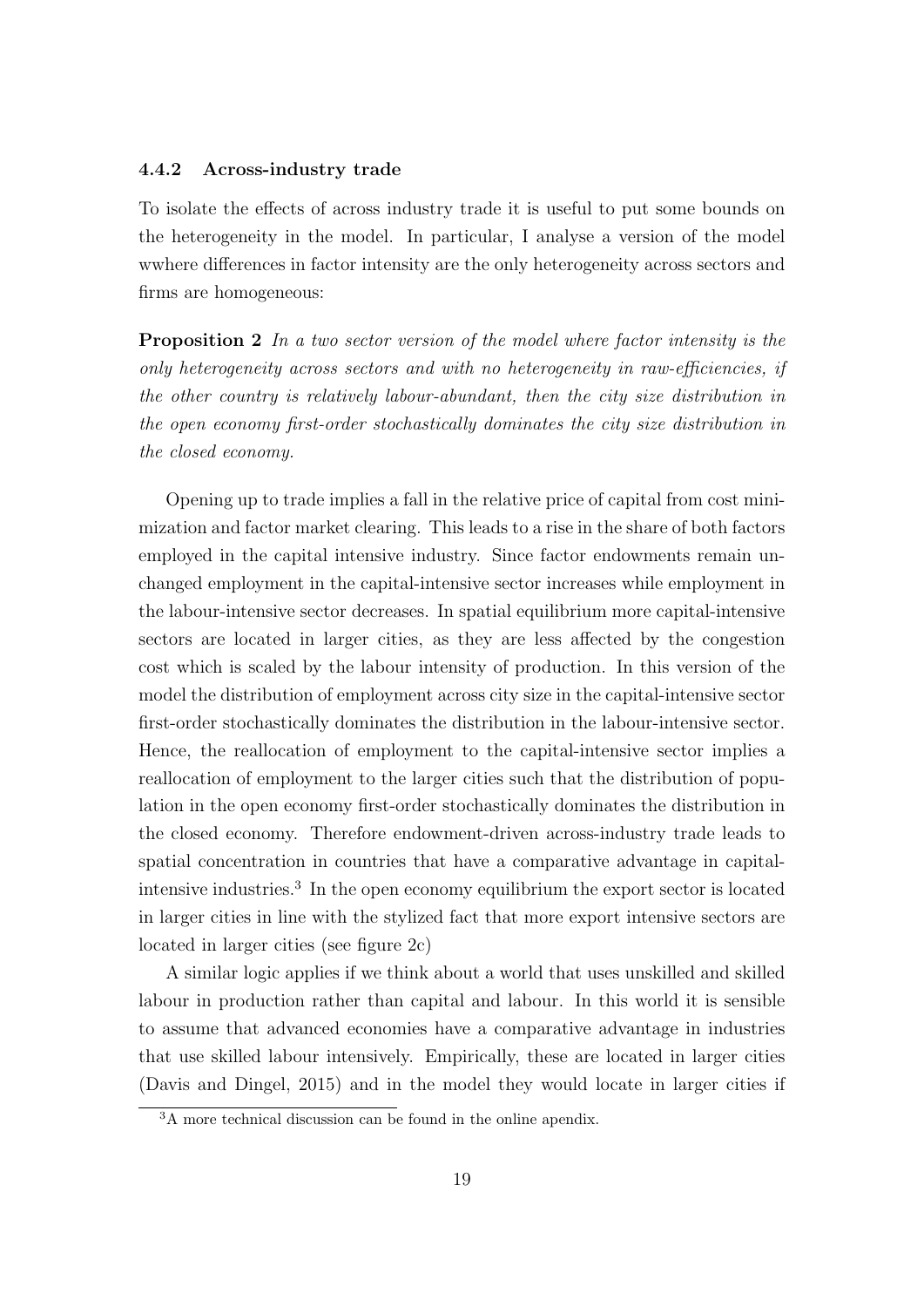the relative price of skilled labour decreases with city size which is in line with empirical evidence (Bernard et al., 2008). Alternatively, this location pattern could be modelled based on differences in the gains from agglomeration between highand low-skilled labour as done by Davis and Dingel (2015) rather than differences in relative wages. However, the model based on relative factor prices is isomorphic to the one based on differences in the strength of agglomeration with respect to trade-induced across-industry reallocations.

## 4.5 Comparative statics

Moving from autarky to a costly trade equilibrium is a very drastic change in trade openness and rarely observed in the data. Changes in trade openness  $\tau_i$  provide a more realistic testing ground for the predictions of the model. In the withinindustry version of the model a reduction in trade costs leads to differential effects on firm sales for firms located in smaller and larger cities. In particular, firms below the export productivity cut-off, located in smaller cities, will loose revenue relative to exporting firms located in larger cities:

$$
\frac{\partial \log(r_{icj}(z))}{\partial (\tau_j^{-1})} \le 0 \quad \text{if} \quad z_{icj}(L) < z_j^x \iff L_c < L_{cj}(z_{ij}^x)
$$
\n
$$
\frac{\partial \log(r_{icj}(z))}{\partial (\tau_j^{-1})} > 0 \quad \text{if} \quad z_{icj}(L) < z_j^x \iff L_c > L_{cj}(z_{ij}^x) \tag{15}
$$

We get a similar comparative static for the across-sector version of the model, where the exporting sector, located in larger cities, is going to expand sales following a decrease in trade costs, such that sales originating from sectors located in larger cities will increase:

$$
\frac{\partial \log(r_c)}{\partial (\tau^{-1})} \begin{cases} < 0 & \text{if } \alpha_j < \alpha^C \iff L_{cj} < L_c^C \\ > 0 & \text{if } \alpha_j > \alpha^C \iff L_{cj} > L_c^C \end{cases} \tag{16}
$$

# 5 Regression analysis

### 5.1 Estimation

So far we have highlighted how an increase in either within or across industry trade increases the spatial concentration of economic activity in simplified versions of the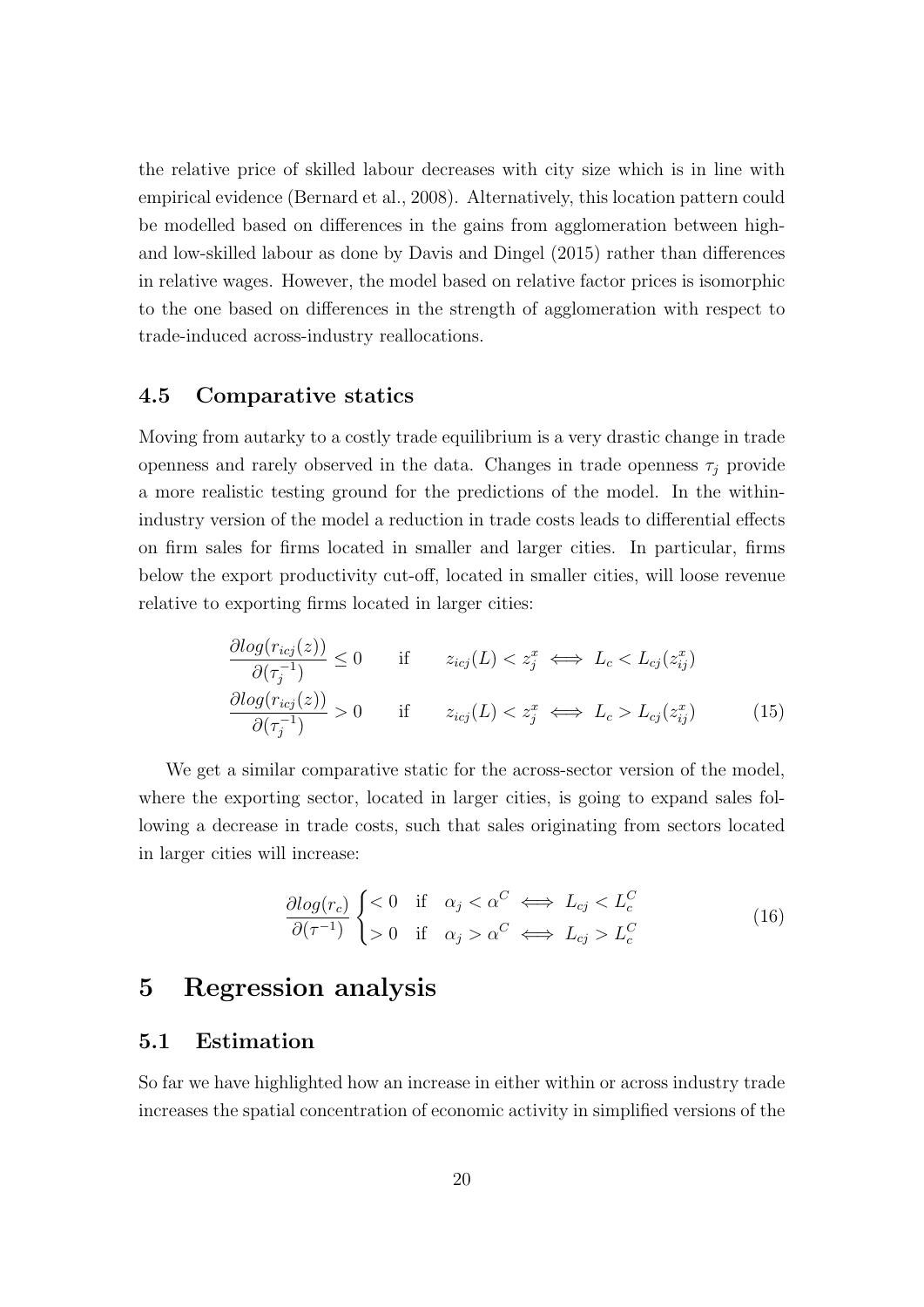model. Hence, the model can replicate the cross-country evidence from figure 1 and reproduces the stylized facts presented in section 3. To provide a more rigorours test of the model mechanisms I test the model comparative statics using exogenous changes in market access following Redding and Venables (2004) using the BACI database and the gravity dataset provided by Head and Mayer (2010). I calculate changes in market access exogenous to French firms following Hering and Poncet (2010). I first estimate a standard gravity equation separately for each sector using all countries except France for the period 1995 - 2015.

$$
log(x_{odt}) = \gamma_{ot} + \delta_{dt} + \alpha_1 log(dist_{od}) + \alpha_2 \mathbb{1}[contig_{od}] + \alpha_3 \mathbb{1}[lang_{od}] + \alpha_4 \mathbb{1}[col_{od}]
$$
  
+  $\alpha_5 \mathbb{1}[EU_{od}] + \alpha_6 \mathbb{1}[FTA_{od}] + \varepsilon_{odt}$  (17)

where o and d indicate origin and destination country.  $\gamma_{ot}$  and  $\delta_{dt}$  are time-varying importer and exporter fixed effects.  $dist_{od}$  is the population weighted distance between origin and destination.  $\mathbb{1}[contig_{od}]$ ,  $\mathbb{1}[lang_{od}]$ ,  $\mathbb{1}[col_{od}]$ ,  $\mathbb{1}[EU_{od}]$  and  $\mathbb{1}[FTA_{od}]$ are a set of dummies indicating whether the origin and destination country are on the same landmass, share a language, were in a colonial relationship, are both members of the EU and have an FTA, respectively. Based on the estimates from these regressions I define the market access of a French sector j at time  $t$  ( $MA_{FRit}$ ) as:

$$
MA_{FRjt} = \sum_{d} dist_{FRdj}^{\hat{\alpha}_{1}} exp(\hat{\delta}_{djt}) exp(\hat{\alpha}_{2} \mathbb{1}[contig_{FRd}] + \hat{\alpha}_{3} \mathbb{1}[lang_{FRd}] + \hat{\alpha}_{4} \mathbb{1}[col_{FRd}] + \hat{\alpha}_{5} \mathbb{1}[EU_{FRd}] + \hat{\alpha}_{6} \mathbb{1}[FTA_{FRd}])
$$
(18)

Equipped with these measures of exogenous export opportunities I test the comparative statics of the model. The model equation 15 predicts that the effect of trade liberalization should be more positive for firms located in denser cities which, assuming that this interaction between city density and trade liberalization is well approximated using a linear term, can be mapped into a regression framework:

$$
\Delta log(r_{ijt}) = \beta_{f0} + \beta_{f1} \Delta log(MA_{jt}) + \beta_{f2} log(dens_c) + \beta_{f3} [\Delta log(MA_{jt}) \times log(dens_c)] + X_c' \gamma_f + \varepsilon_{ijt}
$$
(19)

where the model predicts  $\beta_{f1} > 0$  and  $\beta_{f3} > 0$ . Since this prediction holds both on the firm as well as on the city level I run both an unweighted regression and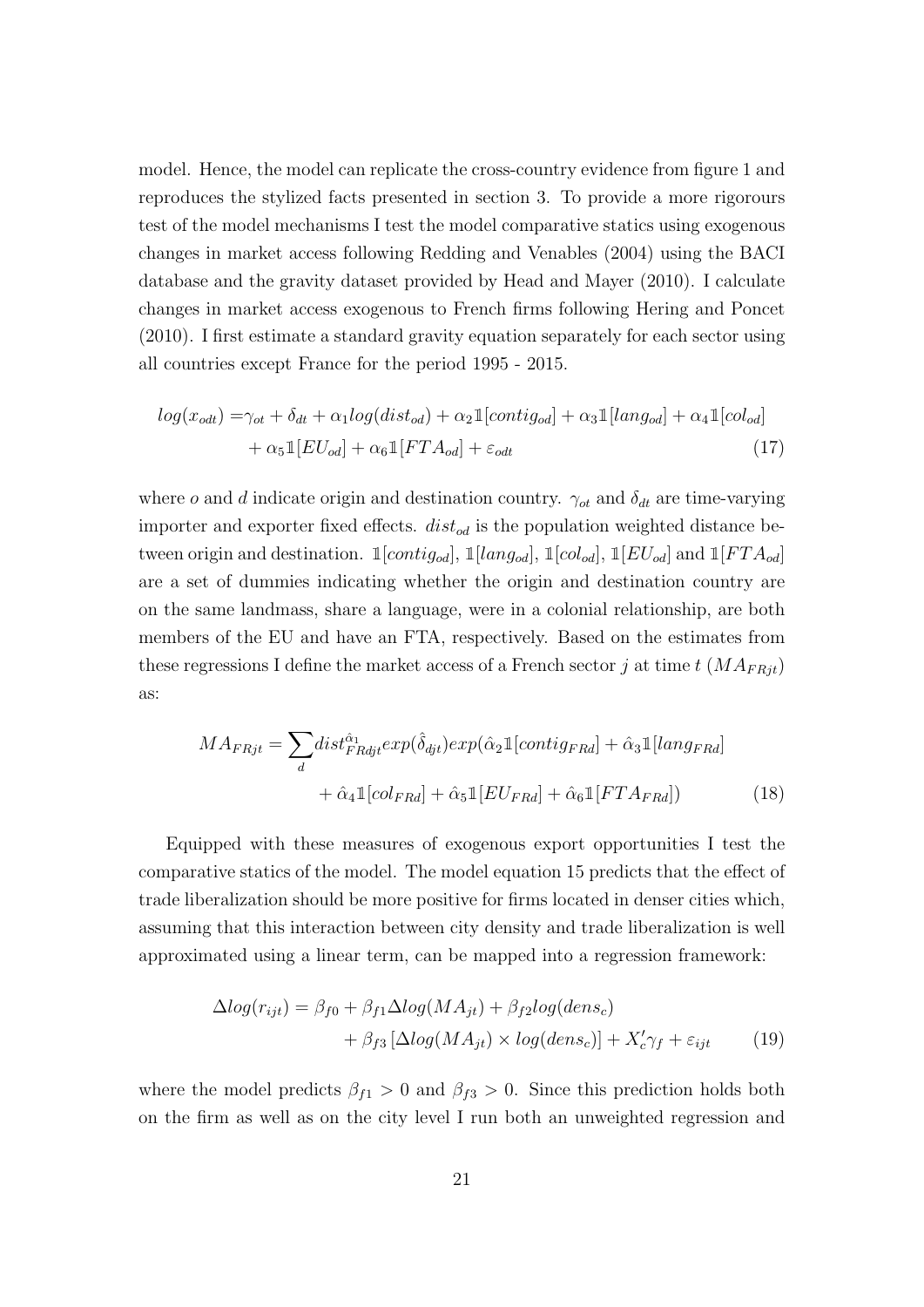one that is weighted by initial firm sales, and hence tests the prediction in dollar terms on the city level. Note that the model does not provide any guidance whether employment size or density is the correct measure, as they are isomorphic. I follow the previous literature (e.g. Combes et al. (2012)) and use employment density in the regressions rather than population size. I also control for a vector of geographic characteristics including a dummy for Paris, the Atlantic and Mediteranean coast, and individual deciles for distance to the Western border, since geography is and important determinant of trade activity, while not explicitly modelled.

The sector-level mechanism (equation 16) can be mapped into a regression framework in a similar fashion yielding:

$$
\Delta log(r_c) = \beta_{s0} + \beta_{s1} \Delta log(MA_{ct}) + \beta_{s2} log(dens_c)
$$

$$
+ \beta_{s3} [\Delta log(MA_{ct}) \times log(dens_c)] + X_c' \gamma_s + \varepsilon_{ct}
$$
(20)

where  $\Delta log(r_c)$  and  $\Delta log(MA_{ct})$  are the average change in revenue and market access for sectors located in  $c$  and  $X_c$  contains the same set of geogaphical controls as above. The model predicts that  $\beta_{s1} \geq 0$  and  $\beta_{s3} > 3$ . More export opportunities for the average manufacturing sector in city c should increase revenues and more so in denser cities, where the export-intensive industries are located. The model that generates this prediction abstracts from firm heterogeneity so to be consistent with the model the change in the average revenue has to be defined abstracting from firm sorting and solely rely on industry-level variation in the change of sales:

$$
\Delta log(r_c) = \sum_j \frac{r_{cj}}{r_c} \Delta log(r_j)
$$

Note that this measure does not calculate the actual average change in sectoral sales in location c which had to be based on  $\Delta log(r_{ci})$  rather than  $\Delta log(r_i)$ . Instead it calculates the hypothetical change in average sales only based on sectoral sorting in space in the absence of firm sorting. Analogously average market access is defined as:

$$
\Delta log(MA_c) = \sum_{j} \frac{r_{cj}}{r_c} \Delta log(MA_j)
$$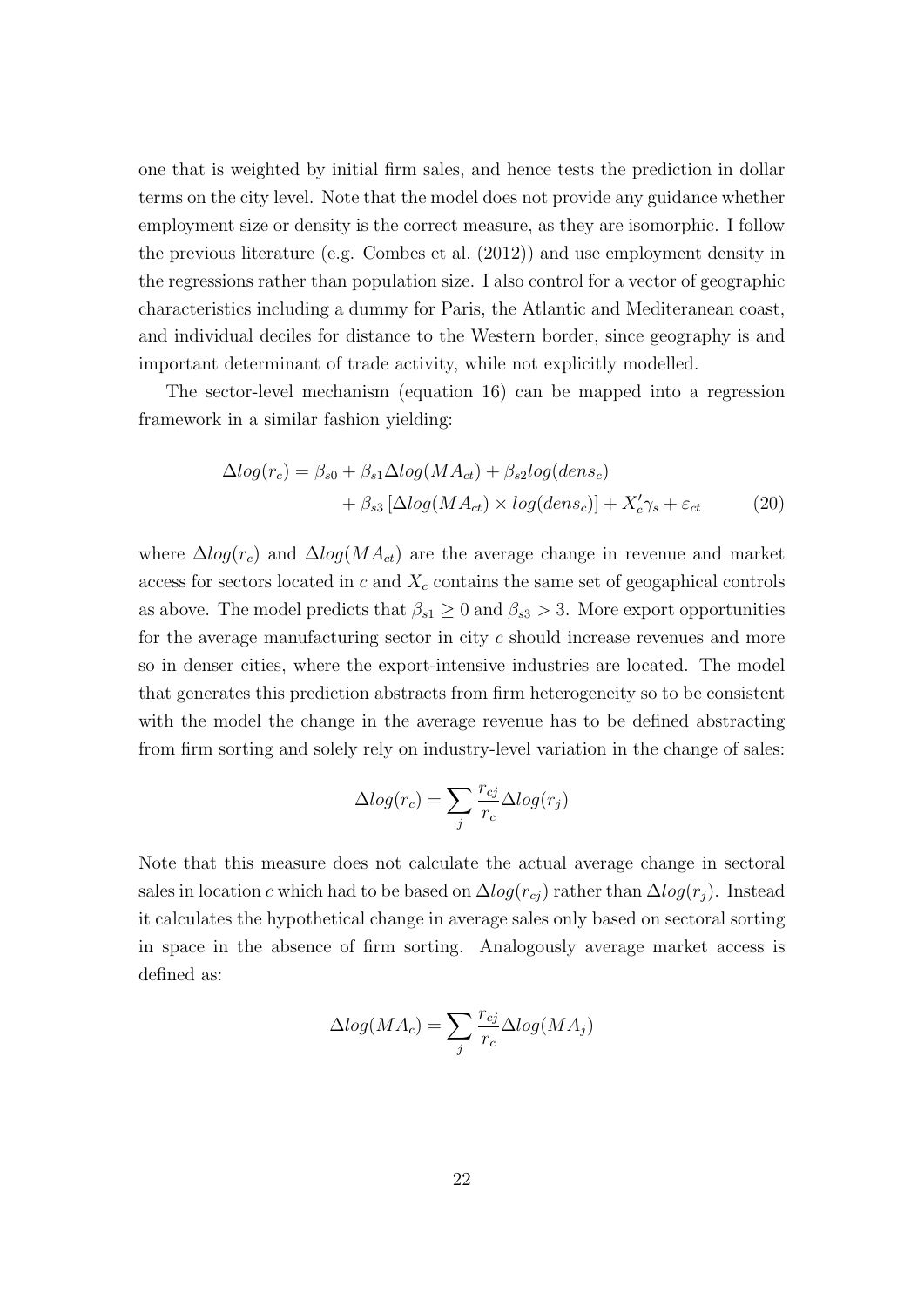## 5.2 Results

The main results for the firm-level mechanism (equation 20) are displayed in tables 1 and 2. Table 1 presents results using a long difference from 1995 to 2015 and table 2 presents stacked short  $5$ -year differences.<sup>4</sup> The results are in line with the predictions of the model across weighted and unweighted specifications. An increase in export opportunities increases firm sales and does significantly more so for firms located in denser cities.

|                                               | $\Delta_5 \log(sales)$ |                       |                   |                         |  |  |  |  |
|-----------------------------------------------|------------------------|-----------------------|-------------------|-------------------------|--|--|--|--|
|                                               |                        |                       |                   |                         |  |  |  |  |
|                                               |                        | Unweighted            | Sales weighted    |                         |  |  |  |  |
| $\Delta_5 \log(MA)$                           | $0.070**$<br>(0.0356)  | $0.068**$<br>(0.0344) | 0.063<br>(0.0439) | 0.153<br>(0.0408)       |  |  |  |  |
| $\Delta_5 \log(MA)$<br>$\times$ log(dens emp) |                        | $0.021**$<br>(0.0088) |                   | $0.022**$<br>(0.0104)   |  |  |  |  |
| log(emp)                                      |                        | $-0.003*$<br>(0.0014) |                   | $-0.008***$<br>(0.0020) |  |  |  |  |
| Year FE                                       | Yes                    | Yes                   | Yes               | Yes                     |  |  |  |  |
| Observations<br>Pseudo $R^2$                  | 279226<br>0.01         | 279226<br>0.01        | 279226<br>0.01    | 279226<br>0.02          |  |  |  |  |

Table 1: Firm-level mechanism (short-run)

Controls for Atl. coast dummy, Med. coast dummy, West border distance deciles and Paris dummy

 $c$  p<0.10, \*\* p<0.05, \*\*\* p<0.01. Standard errors in parentheses.

The main results for the sector-level mechanism (equation 20) are presented in table 3. In line with the predictions of the model I find that an increase in average market access increases sales of the average sector across commuting zones. This positive association of market access with sales is stronger in denser places, indicating that the industries located in denser places are more able to take advantage of the export opportunities.

Both the firm- and the sector-level mechanism find support in the data. When

<sup>&</sup>lt;sup>4</sup>In principal a long-difference is preferable as the model is based on long-run changes in equilibrium rather than short-run dynamics but given the high rate of firm attrition I present both results.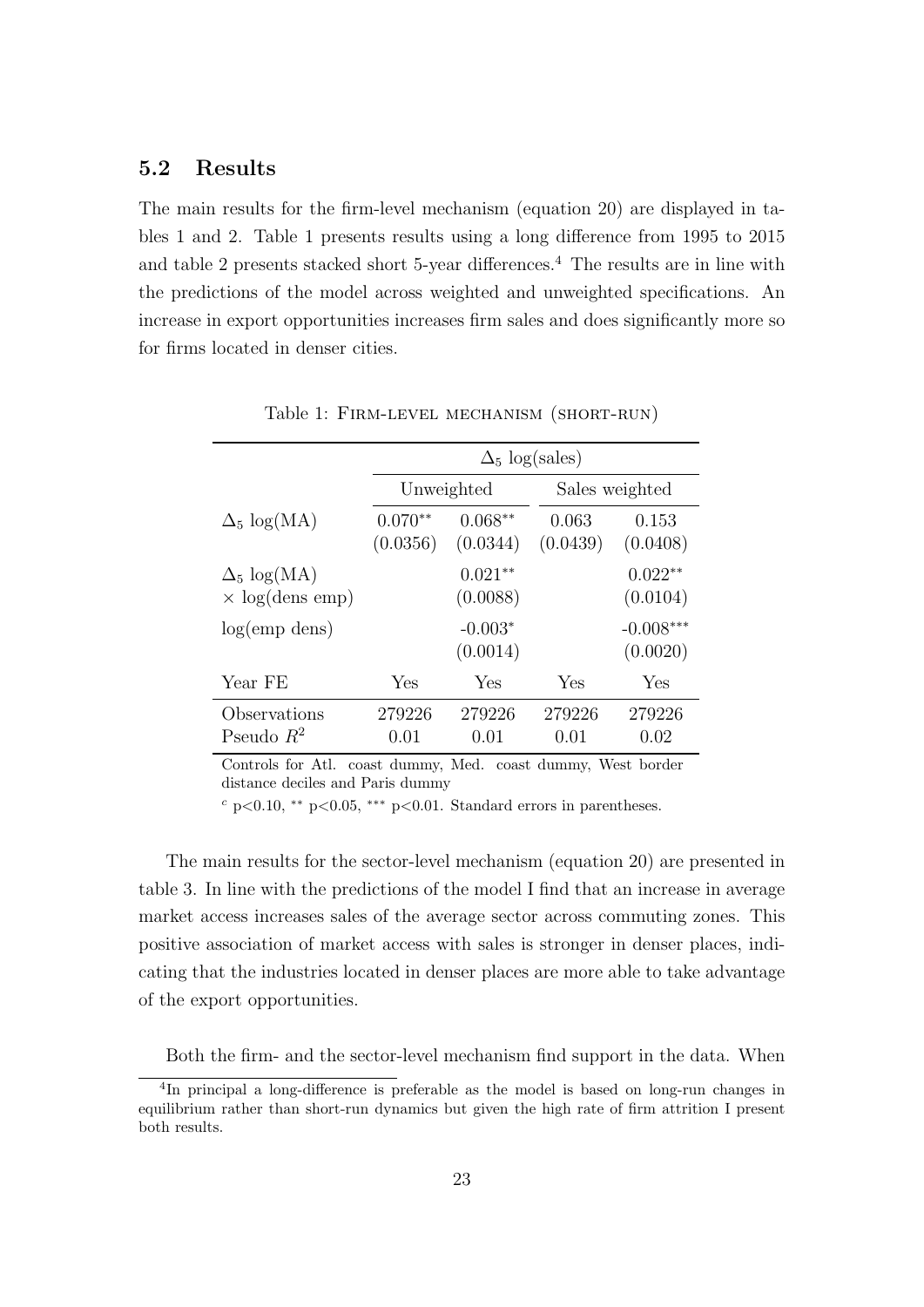|                                                 |                   |                        | $\Delta_{20}$ log(sales) |                        |  |  |
|-------------------------------------------------|-------------------|------------------------|--------------------------|------------------------|--|--|
|                                                 |                   | Unweighted             |                          | Sales weighted         |  |  |
| $\Delta_{20}$ log(MA)                           | 0.003<br>(0.0454) | 0.007<br>(0.0395)      | 0.053<br>(0.0512)        | 0.064<br>(0.0430)      |  |  |
| $\Delta_{20}$ log(MA)<br>$\times$ log(dens emp) |                   | $0.043***$<br>(0.0144) |                          | $0.058***$<br>(0.0168) |  |  |
| $log(emp \text{ dens})$                         |                   | $-0.007$<br>(0.0084)   |                          | $-0.016$<br>(0.0132)   |  |  |
| Observations<br>Pseudo $R^2$                    | 23355<br>0.00     | 23355<br>(0.01)        | 23355<br>(0.00)          | 23355<br>0.03          |  |  |

Table 2: Firm-level mechanism (long-run)

Controls for Atl. coast dummy, Med. coast dummy, West border distance deciles and Paris dummy

 $c$  p<0.10, \*\* p<0.05, \*\*\* p<0.01. Standard errors clustered at the sector-year level in parentheses.

|                                                 | $\Delta_{20}$ log(sales) |                      |            |                      |  |  |  |  |
|-------------------------------------------------|--------------------------|----------------------|------------|----------------------|--|--|--|--|
|                                                 |                          | Unweighted           |            | Sales weighted       |  |  |  |  |
| $\Delta_{20}$ log(MA)                           | $0.58***$                | $0.75***$            | $0.66***$  | $0.72***$            |  |  |  |  |
|                                                 | (0.129)                  | (0.145)              | (0.175)    | (0.166)              |  |  |  |  |
| $\Delta_{20}$ log(MA)<br>$\times$ log(dens emp) |                          | $0.26***$<br>(0.093) |            | $0.44***$<br>(0.113) |  |  |  |  |
| log(emp)                                        | $-0.03***$               | $-0.02***$           | $-0.04***$ | $-0.02**$            |  |  |  |  |
|                                                 | (0.007)                  | (0.006)              | (0.014)    | (0.010)              |  |  |  |  |
| Observations                                    | 352                      | 352                  | 352        | 352                  |  |  |  |  |
| Pseudo $R^2$                                    | $0.22\,$                 | 0.24                 | 0.24       | 0.30                 |  |  |  |  |

Table 3: Sector-level mechanism

Controls for Atl. coast dummy, Med. coast dummy, West border distance deciles and Paris dummy

 $c$  p<0.10, \*\* p<0.05, \*\*\* p<0.01. Standard errors in parentheses.

comparing the magnitudes of the coeffecients the firm-level mechanism is consistently more important across the specifications when it comes to the heterogeneity across locations (see table 2 and 3). The within-industry channel benefits larger cities relatively more than the across-industry channel. This stresses the importance of firm heterogeneity for the spatial implications of globaliation relative to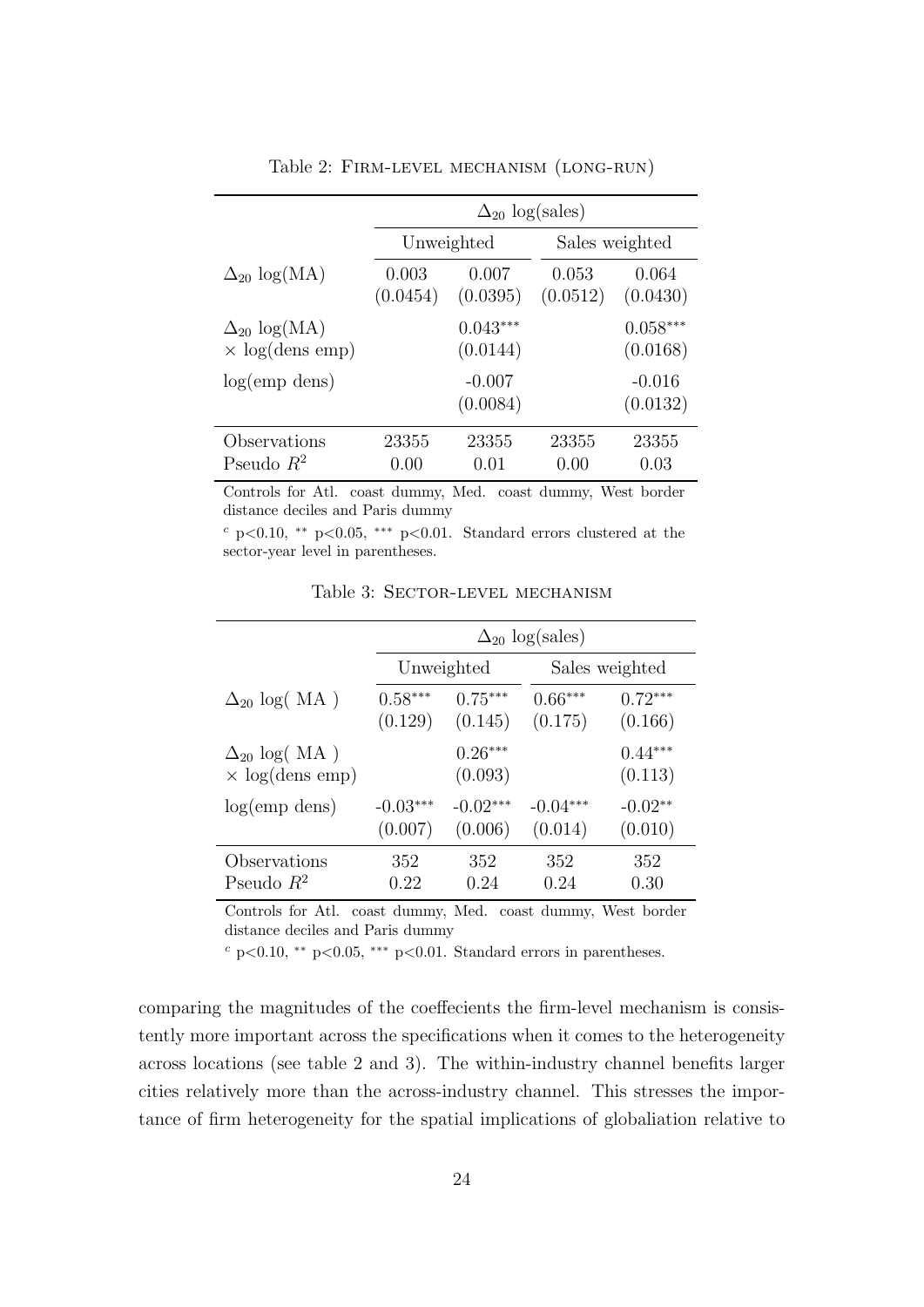sector heterogeneity.

We have validated the macro predictions of the model relating to the reallocation of economic activity from smaller to larger cities due to increasing globalization. The next step is to test the micro mechanisms that drive these macro predictions. The firm-level reallocation is driven by productivity differences in the model and could alternatively also be driven by differences in variable  $(\tau_j)$  or fixed  $(f_{xj})$  trade costs. The across sector heterogeneity is driven by differences in input intensity across sectors but could also be driven by heterogeneous trade costs across locations. Testing these micro mechanisms is currently ongoing work.

# 6 Additional evidence from Chinese import competition in the US

### 6.1 Data

To provide some further evidence on the model predictions I test them on data from the United States using the increase in import competition from China between 1991 and 2007 as an exogenous shock. In my empirical strategy, as well as the data and definitions used, I closely follow the previous literature (Autor et al., 2013, Acemoglu et al., 2016). Throughout the paper I present results estimated on the stacked sub-periods 1991 to 1999 and 1999 to 2007.

Trade data I use the data on sectoral trade flows that were used and provided by Acemoglu et al. (2016) and Feenstra et al. (2017). They provide trade flows for 392 manufacturing and industries at the 4-digit SIC code level. The data of trade flows was originally downloaded form comtrade and subsequently transformed into real 2007 dollars.<sup>5</sup>

**Employment data** To get data on the employment of industry  $j$  in commuting zone  $c \cdot I$  follow the approach by Autor et al. (2013). I obtain data on local industry composition in 1991, 1999 and 2007 from the County Business Patterns (CBP). The CBP provides information on employment, payroll and firm-size distribution by county and industry. In order to avoid disclosure some establishments are

<sup>5</sup>A more detailed discussion on the preparation of the trade data can be found in Acemoglu et al. (2016).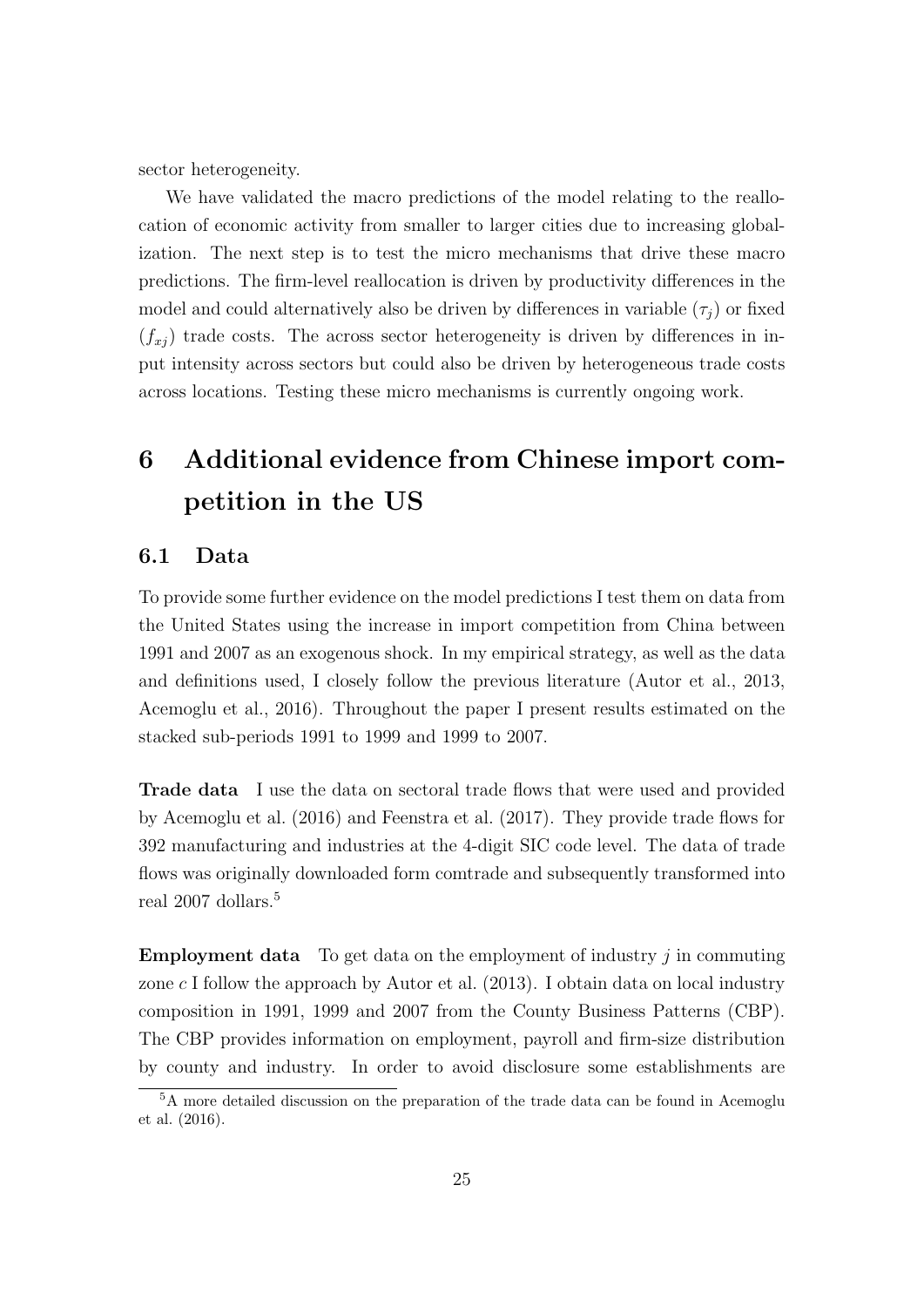not identified at the most disaggregated level and sometimes employment is only reported as an interval rather than a number. I use the algorithm developed by Autor et al. (2013) to impute employment by county and 4-digit SIC code. I then aggregate this data to the commuting zone level using cross-walks provided by David Dorn.<sup>6</sup> The detailed procedure of the algorithm is outlined in the online appendix in Autor et al. (2013). This gives a panel of observations at the industrycommuting zone level for 722 commuting zones and 392 industries for two periods.

While the main regressions are run on the industry-commuting zone level, for some robustness checks that require wage data not available on the industrycommuting zone level I use data at the commuting zone level provided by Autor et al. (2013). This dataset consists of commuting zone specific import competition shocks, and changes in wages and employment for the periods 1990 to 2000 and 2000 to 2007.

### 6.2 Estimation

There are two main differences between the specifications run on the US data relative to the previous analysis. Firstly, I study the effect of an import competition shock rather than export opportunity shock complementing the earlier analysis. Secondly, given data contraints and the customs of the literature on the China Shock I rely on different variables. Firstly, I use employment rather than sales as outcome and weighting variable following the earlier literature on the China Shock. Secondly, given the data availability I use population size rather than density for the interaction term, which is also in line with the theory. Thirdly, since I only have regional rather than firm-level data I estimate the firm-level mechanism only on the region and not on the firm level.

#### 6.2.1 Within-industry trade and firm heterogeneity

To test the model predictions I estimate an empirical counterpart to equation (15). Analogous to equation 19 I impose a linear interaction between city size and the trade shock and estimate the following equation:

$$
\Delta L_{cjt} = \beta_0 + \beta_1 \Delta Imp_{jt} + \beta_2 L_{ct} + \beta_3 \left[ \Delta Imp_{jt} \times L_{ct} \right] + \epsilon_{cjt}
$$
\n(21)

<sup>6</sup>These cross-walks can be found at www.ddorn.net/data.htm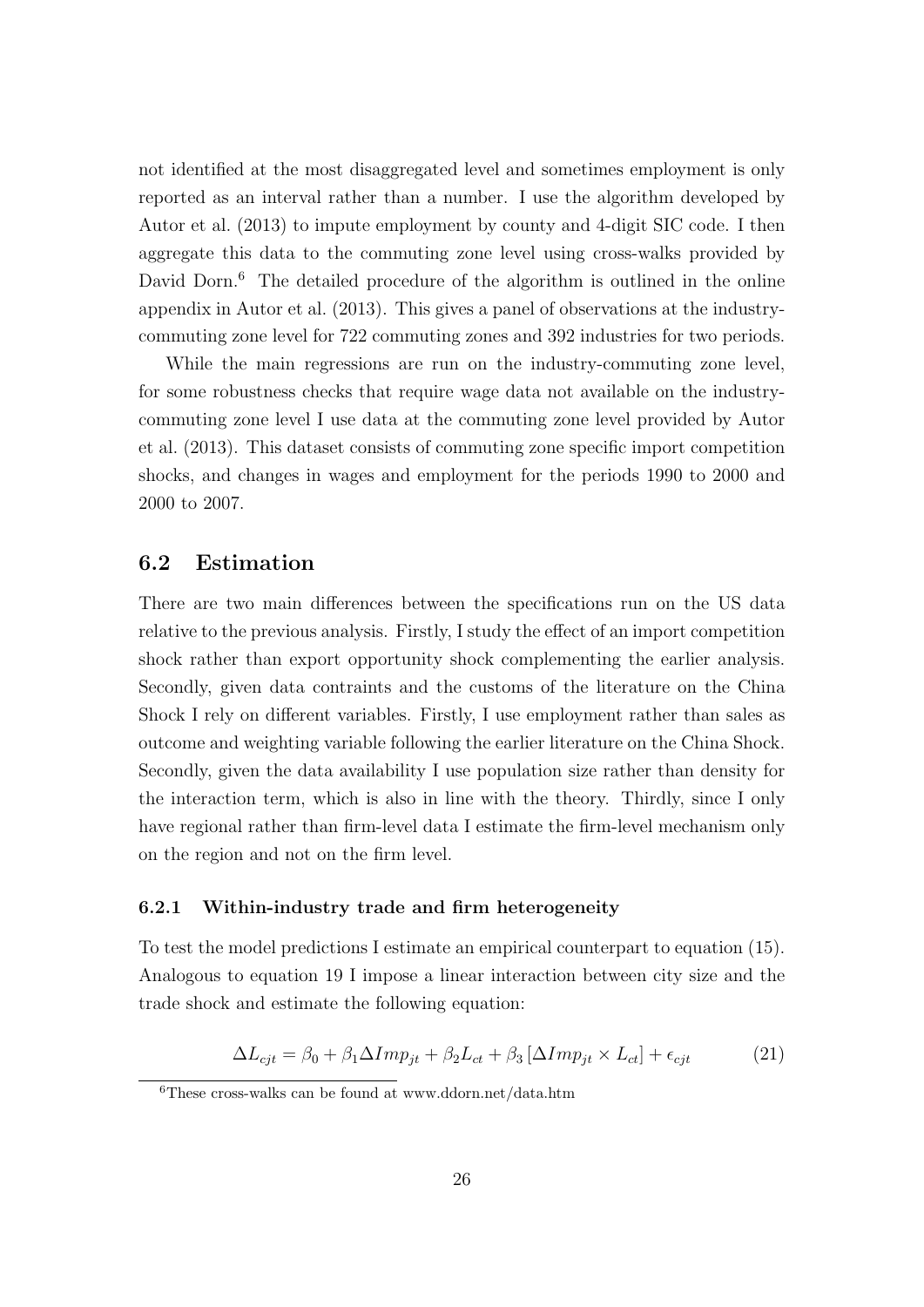where  $\Delta L_{cjt}$  is the log change in employment in commuting zone c in sector j in period t multiplied by 100.  $\Delta Imp_{it}$  denotes the change in imports from China in sector  $j$  and  $L_{ct}$  denotes the population in commuting zone  $c$  at the beginning of period  $t$ . The regressions are weighted by initial employment in each industrycommuting zone cell and standard errors are clustered at the three digit SIC level. The intuition outlined above predicts that  $\beta_1 < 0$  and  $\beta_3 > 0$ . I estimate these equations using a 2SLS approach instrumenting endogenous trade flows from China to the US  $(\Delta Imp_{jt}^{US,Ch})$  with trade flows from China to other advanced economies  $(\Delta Imp_{jt}^{Ot, Ch})$  as in Acemoglu et al. (2016). The variables are defined as follows:

$$
\Delta Imp_{jt}^{US,Ch} = \frac{\Delta M_{jt}^{US,Ch}}{Y_{j91} + M_{j91} - E_{j91}}
$$

$$
\Delta Imp_{jt}^{OL,Ch} = \frac{\Delta M_{jt}^{OL,Ch}}{Y_{j88} + M_{j88} - E_{j88}}
$$

Import flows  $(\Delta M_{jt})$  are normalized by apparent consumption (production  $(Y)$ plus imports  $(M)$  minus exports  $(E)$  at the beginning of the period, and before the period for the instrument, to avoid introducing any endogeneity through anticipation effects.

Results The main results are presented in Table 4.<sup>7</sup> The first column corroborates that the aggregate effect of an import competition shock is still negative when splitting industries into industry-commuting zone cells. Including the interaction term in column 2 yields an estimate of 1.23 which is statistically significant at the 1% level. The resulting coefficients remain highly statistically significant and the point estimate is 0.94 when controlling for regional and sectoral trends. So a one percentage point rise in industry import penetration reduces industry level employment by around three percentage points in a commuting zone with a population of a log point above the mean, while it reduces it by four percentage points in a mean-sized commuting zone.

While this evidence is in line with the predictions of the model that an import competition shock translates into a more negative labour demand shock in less populated commuting zones because of the spatial sorting of heterogeneous firms, it is also consistent with other mechanisms. The most apparent alternative explanation is based on variation in the labour supply elasticity across different city

<sup>7</sup>The corresponding first stage regressions can be found in Table 9 and 10 in the appendix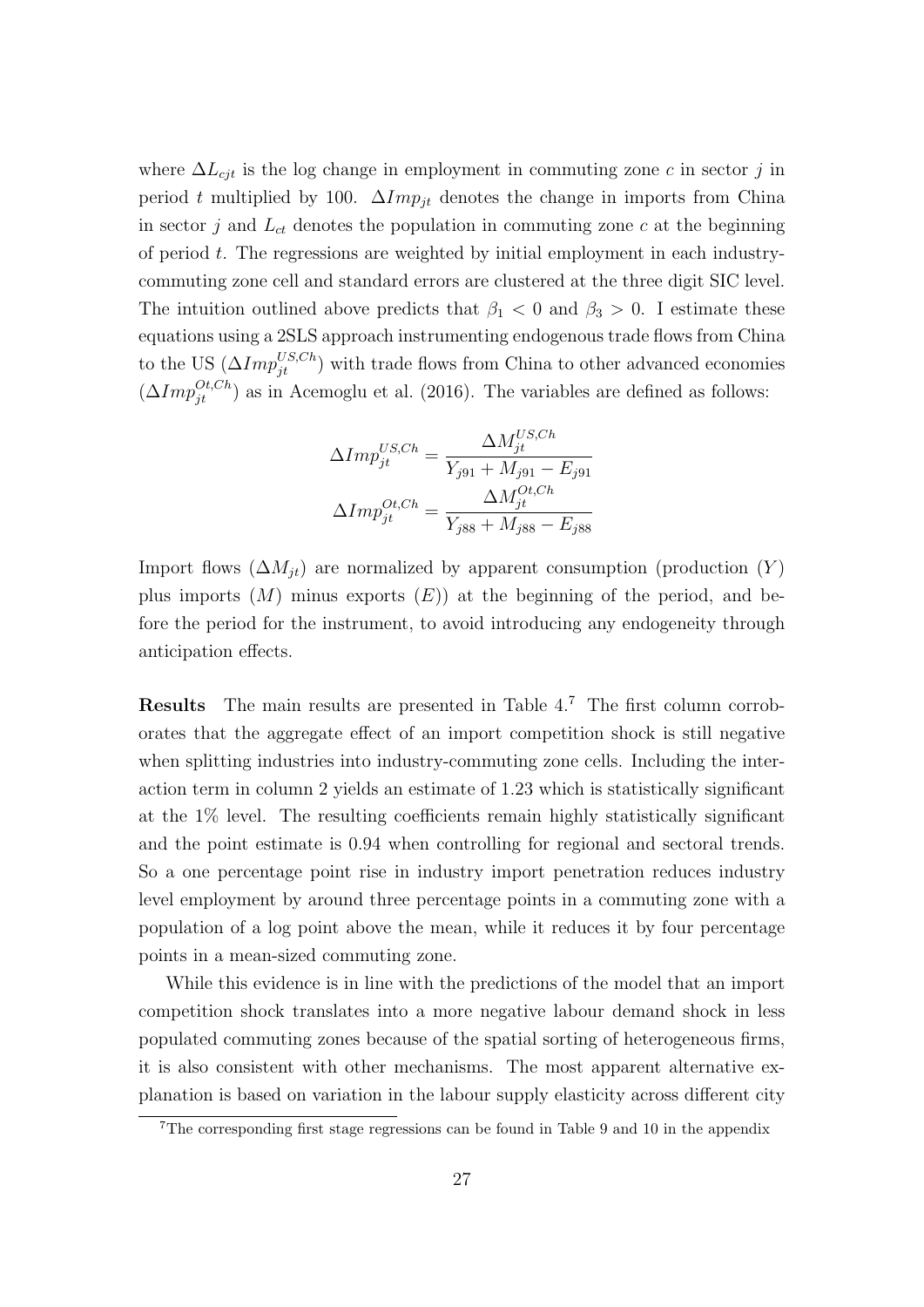|                                                  |                | $\Delta L_{ci}$ $\Delta L_{cj}$ $\Delta L_{cj}$ $\Delta L_{cj}$ |                               |                                                            |
|--------------------------------------------------|----------------|-----------------------------------------------------------------|-------------------------------|------------------------------------------------------------|
| $\Delta Imp^{US,Ch}_i$                           | (0.836)        |                                                                 | $(1.736)$ $(1.271)$ $(1.257)$ | $-2.77***$ $-6.20***$ $-4.03***$ $-3.99***$                |
| $\Delta Imp_i^{US,Ch} \times ln(pop_c)$          |                |                                                                 |                               | $1.23***$ 0.96*** 0.94***<br>$(0.364)$ $(0.274)$ $(0.268)$ |
| $ln(pop_c)$                                      |                |                                                                 | $(0.245)$ $(0.218)$ $(0.208)$ | $1.08***$ $1.35***$ $1.30***$                              |
| Time FE                                          | Yes            | Yes                                                             | Yes                           | Yes                                                        |
| Region FE                                        | N <sub>0</sub> | No -                                                            | No                            | Yes                                                        |
| Industry $FE(4d)$                                | N <sub>0</sub> | N <sub>0</sub>                                                  | Yes                           | Yes                                                        |
| Observations<br>Pseudo $R^2$                     | 129116<br>0.02 | 129116<br>0.04                                                  | 129116<br>0.20                | 129116<br>0.20                                             |
| AP F-statistic $\Delta Imp$<br>AP F-statistic IA | 99.63          | 69.87<br>125.06                                                 | 73.64<br>106.49               | 73.75<br>106.30                                            |

Table 4: FIRM-LEVEL MECHANISM: Imports from China and changes in manufacturing employment across different city sizes within an industry

Note: Robust standard errors clustered at the three digit SIC level are reported in parenthesis. The regressions include fixed effects for ten sub-sectors within manufacturing and eight census regions. Regressions are weighted by initial employment in each sector-commuting zone cell. The sample includes 392 manufacturing industries in 722 commuting zones for the periods 1991 - 1999 and 1999 - 2007 that are stacked in the estimation. The population variable is demeaned such that  $\Delta Imp_j^{US,Ch}$  is the effect of an import competition shock for the mean-sized commuting zone. Stars indicate significance levels the following levels \*\*\*  $p < 0.01$ , \*\*  $p < 0.05$ , \*  $p < 0.1$ .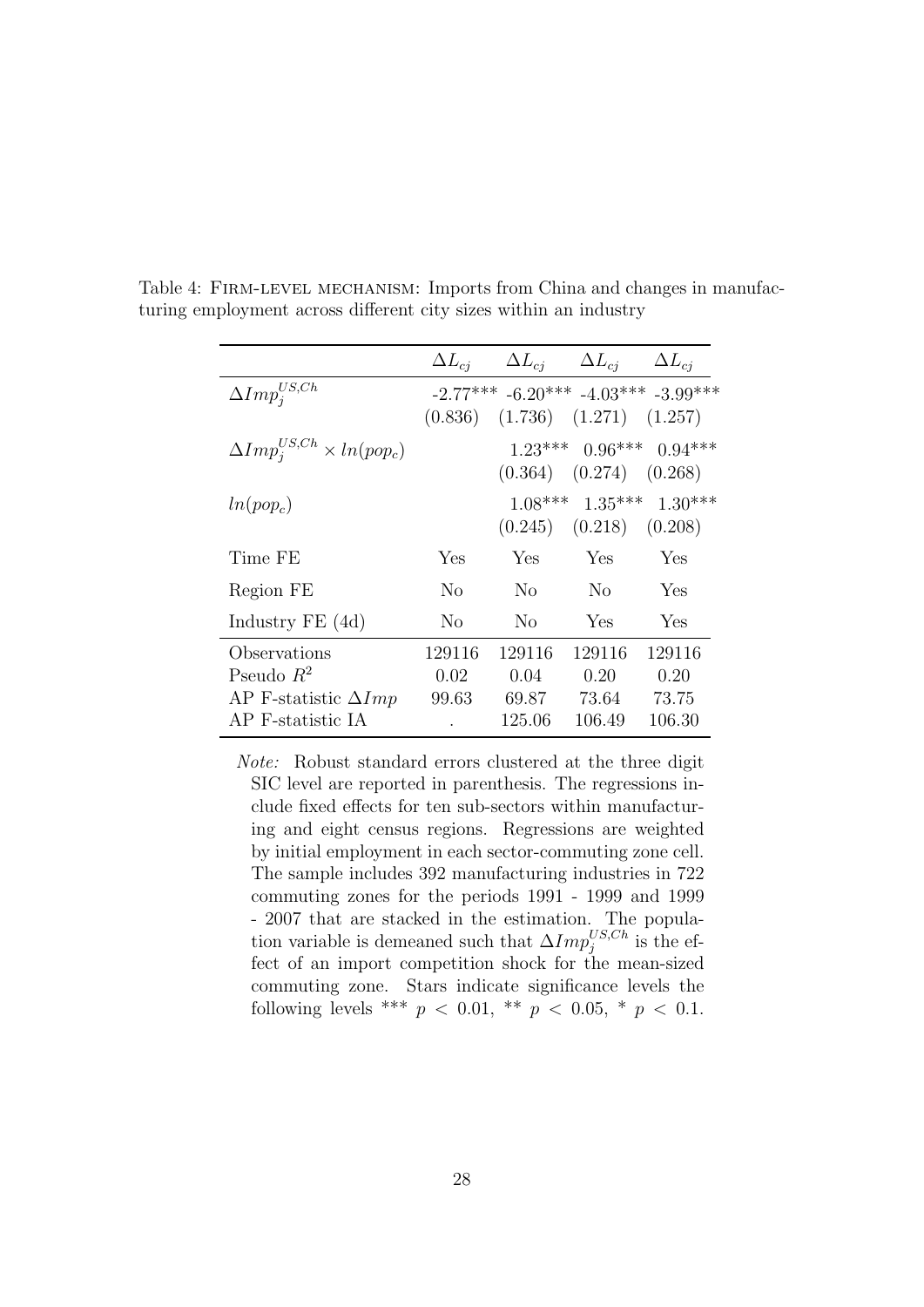sizes as identified by Brülhart et al.  $(2015)$  for border towns in Austria. The empirical pattern of relative changes in employment could be generated from a uniform labour demand shock across city sizes if the labour supply elasticity was decreasing with city size. While the demand and the supply-driven explanations have identical implications for changes in employment, they have different implications for wages. A supply-driven model suggests that the effect of an import competition shock on wages would be less negative in smaller cities and more negative in larger cities. The demand driven mechanism in my model on the other hand predicts that the effect on wages should also be smaller in bigger cities or equal across city sizes depending on the elasticity of labour supply, which is constant across city sizes.

I use these differentiating predictions on changes in the wage in order to empirically rule out the labour supply driven explanation. Unfortunately, I cannot use the CBP data to do this as, due to the omissions in the data, I cannot obtain a credible average wage on the sector-commuting zone level. Instead, I rely on the wage data from the Census Integrated Public Use Micro Samples (Ruggles et al., 2017) to generate an average wage on the commuting zone level. Since census data is not available for every year before 2000 I adjust the periods to 1990 - 2000 and 2000 - 2007. In particular, I use the dataset developed by Autor et al. (2013) that provide changes in employment and wages at the commuting zone level as well changes in Chinese import competition shocks at the commuting zone level, which are defined as follows:

$$
\Delta Imp_{ct}^{US} = \sum_{j} \frac{L_{cjt}}{L_{ct}} \frac{\Delta M_{jt}^{US,Ch}}{L_{jt}}
$$

$$
\Delta Imp_{ct}^{Ot} = \sum_{j} \frac{L_{cjt}}{L_{ct}} \frac{\Delta M_{jt}^{Ot,Ch}}{L_{jt-1}}
$$

I run their baseline regression augmented with an interaction term between the import competition shock and the initial population in the commuting zone:

$$
\Delta y_{ct} = \beta_0 + \beta_1 \Delta Imp_{ct}^{US} + \beta_2 L_{ct} + \beta_3 [\Delta Imp_{ct} \times L_{ct}] + \beta_4 \mathbf{X} + \varepsilon_{1cjt} \tag{22}
$$

Since there is not sufficient variation in the logged population variable to identify both first stages separately, I estimate equation (22) using a control function approach as well as using 2SLS. The results are qualitatively the same for both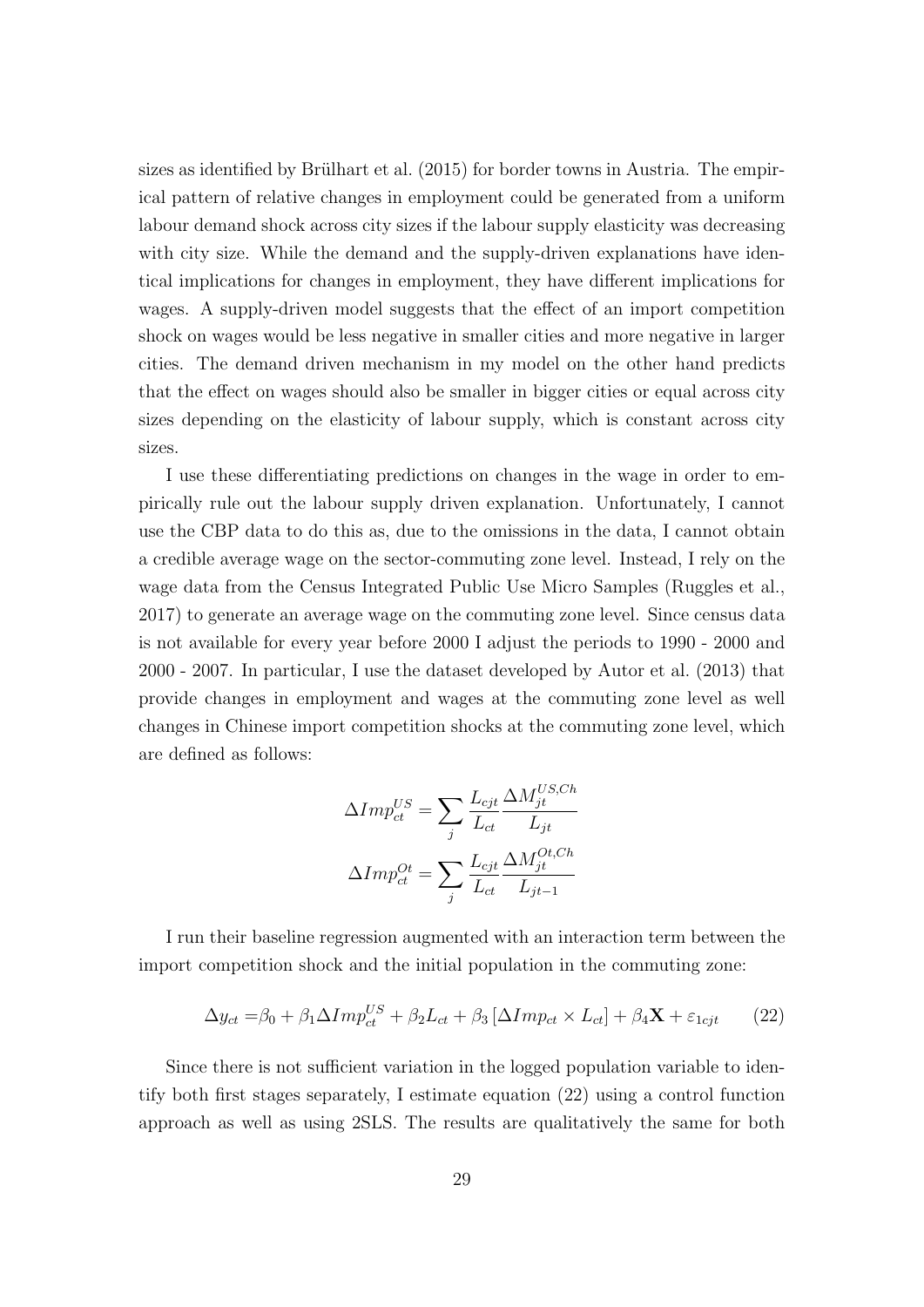estimation procedures.

The main results based on the control function approach are presented in Table 8.<sup>8</sup> The regressions on employment corroborate the earlier findings that the employment effect of an import competition shock are larger in smaller cities even when reducing the amount of identifying variation by aggregating across industries. The regressions on changes in the average wage suggest that the effect on wages only varies marginally with city size and if anything the effect is less negative in larger cities. This is in line with the labour demand driven mechanism suggested by the model and evidence against a supply-based explanation.

#### 6.2.2 Across-industry trade and comparative advantage

The spatial sorting of sectors across regions, driven by the factor intensity of their input use affects intensity with which an average sector in a commuting zone reacts to an increase in import competition driven by a fall in trade costs. Analogously to the market access shock we get the following estimating equation:

$$
\Delta log(L_c) = \beta_0 + \beta_1 L_{ct} + \beta_2 \Delta Imp_{ct}^{US, Ch} + \beta_2 \left[ \Delta Imp_{ct}^{US, Ch} \times L_{ct} \right] + \delta_r + \varepsilon_{ct} \quad (23)
$$

where  $\Delta I_{mpt}$  is a measure of changes in import competition,  $L_{ct}$  is the log population size of commuting zone c at the beginning of the period and  $\delta_r$  are regional fixed effects to control for geographic features. I define the change in employment only based on sectoral rather than local changes as above and define the average import competition shock at the commuting zone level following Acemoglu et al. (2016):

$$
\Delta log(L_c) = \sum_{j} \frac{L_{cj}}{L_c} \Delta log(L_j)
$$

$$
\Delta Imp_{ct}^{Ot} = \sum_{j} \frac{L_{cjt}}{L_{ct}} \frac{\Delta M_{jt}^{Ot, Ch}}{L_{jt-1}}
$$

The main results are reported in Table 5. The results are highly statistically significant across all specifications and indicate that sectors located in more pop-

<sup>8</sup>The results using a 2SLS approach using either log population or absolute population as interaction can be found in table 11 and 12 in the appendix. The results are in line with those from the control function approach.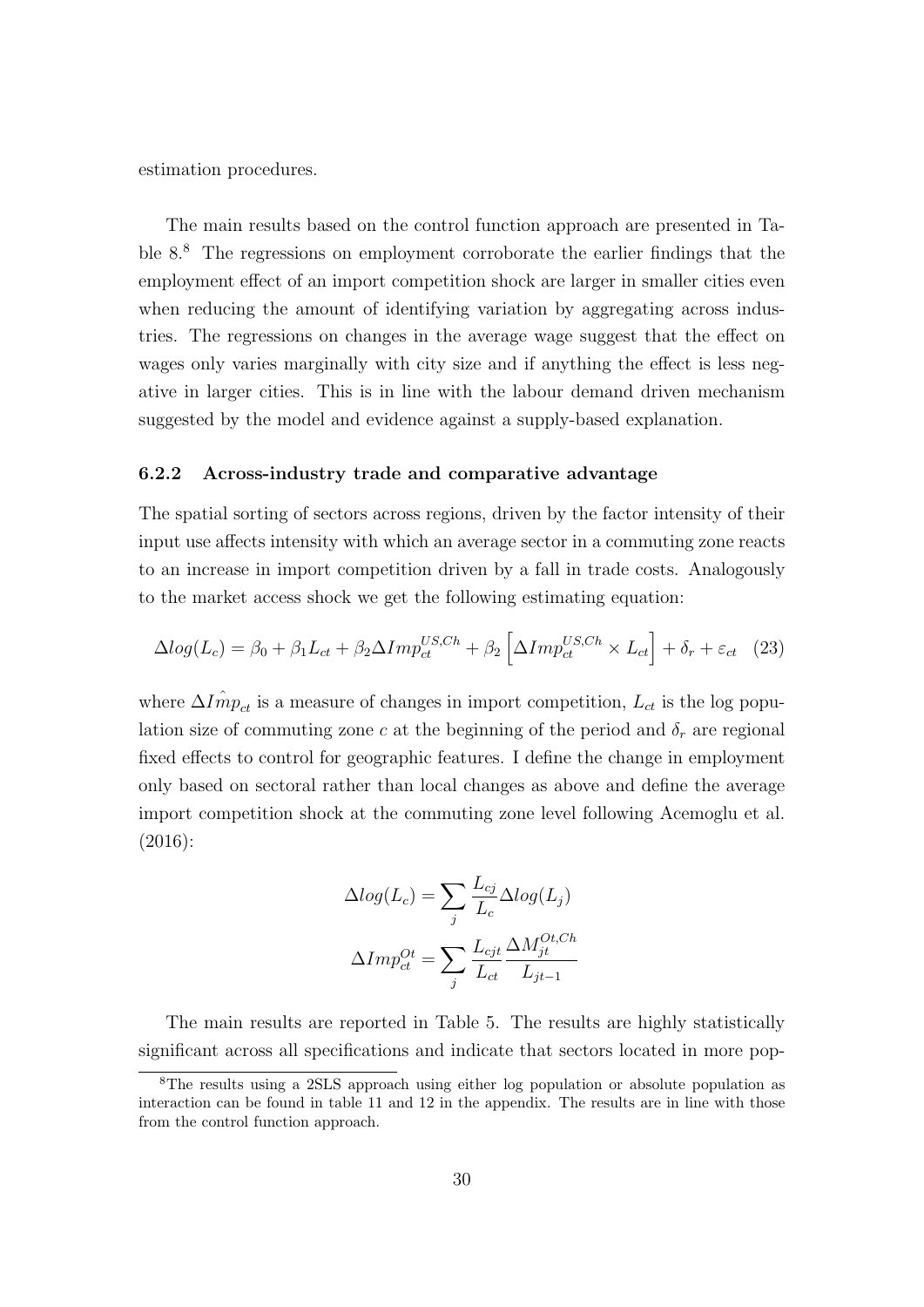ulated region experience a smaller decline in employment from the rise in Chinese exports to other countries.

|                                 | $\Delta log(L_c)$                |                                  |
|---------------------------------|----------------------------------|----------------------------------|
| $\Delta Imp_c$                  | (0.026)                          | $-0.26***$ $-0.23***$<br>(0.027) |
| $ln(pop_c)$                     | $-0.01**$<br>$(0.004)$ $(0.003)$ | $-0.01***$                       |
| $\Delta Imp_c \times ln(pop_c)$ | $0.02**$<br>(0.008)              | $0.02**$<br>(0.007)              |
| Time FE                         | Yes                              | Yes                              |
| Region FE                       | No                               | Yes                              |
| Observations<br>Pseudo $R^2$    | 1444<br>0.74                     | 1444<br>0.77                     |

Table 5: Industry-level mechanism

Note: Robust standard errors clustered at the commuting zone level in parenthesis. Regional fixed effects for eight regions within the US. Regressions are weighted by initial employment in each commuting zone. The sample includes 722 commuting zones for the periods 1991 - 1999 and 1999 - 2007 that are stacked in the estimation. The population variable is demeaned such that the constants represent the mean trade shocks for different time periods. Stars indicate significance levels the following levels \*\*\*  $p \le 0.01$ , \*\*  $p \le 0.05$ , \*  $p \le 0.1$ .

I find support for both the firm and the industry mechanism propsed by the model in the US data. In line with the results for France the firm-level mechanism seems to be quantitatively more impoarten.

# 7 Conclusion

This paper documented a positive correlation between international economic integration and regional inequality within advanced economies. I also present three related stylized facts documenting higher trade participation in larger cities, which is both due to a within-sector and an across-sector margin. To microfound this aggregate correlation and the stylized facts I propose an economic geography model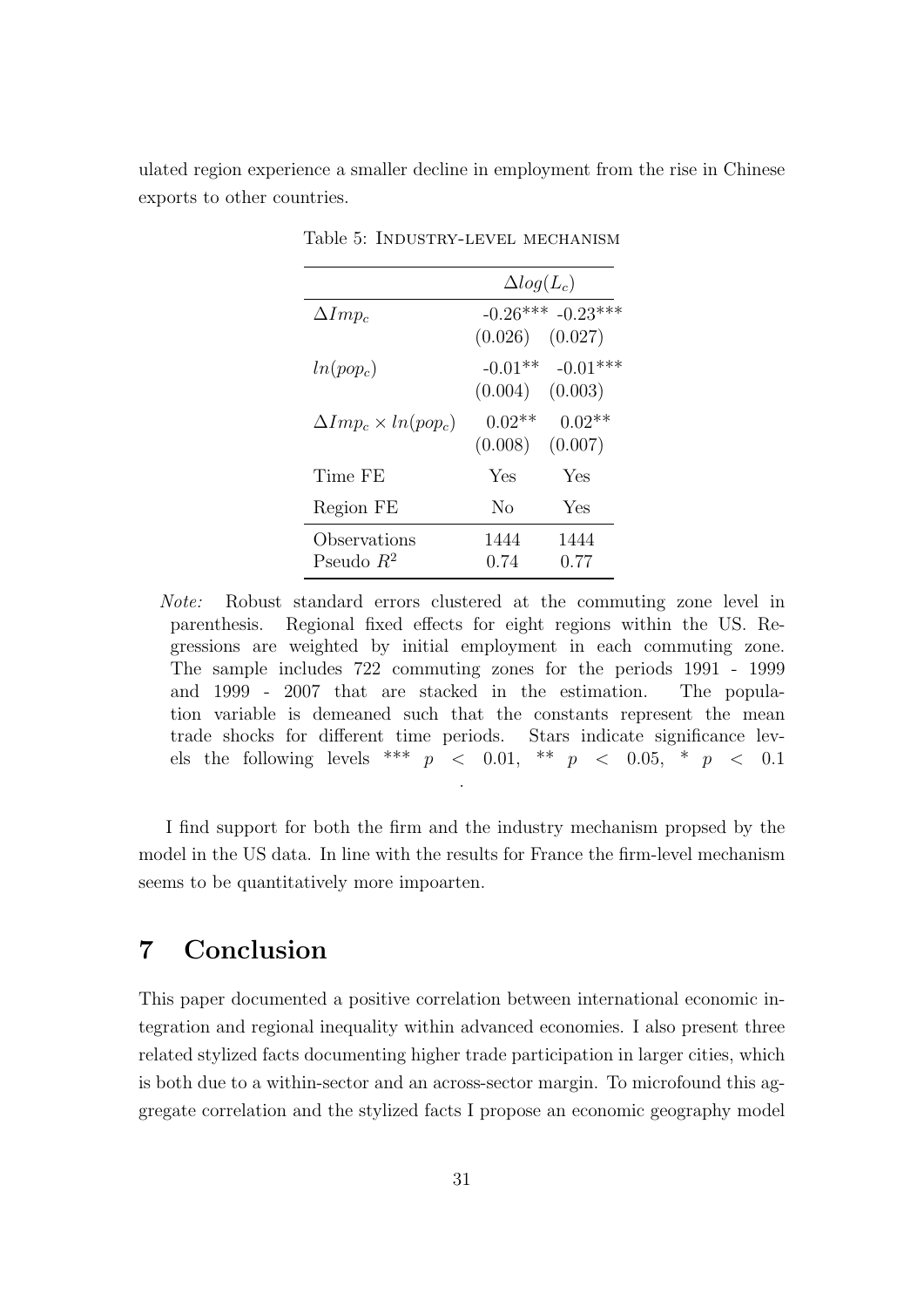of spatial sorting of heterogeneous firms and heterogeneous sectors across different city sizes that features an open economy equilibrium with trade due to firm heterogeneity and endowment-driven comparative advantage. The model provides two mechanisms that microfound the aggregate correlation, one on the firm level and one on the industry level. Firstly, within-industry trade reallocates market share and employment from less to more productive firms, since these more productive firms benefit more from agglomeration externalities, they are relatively located in larger cities. Hence, in the model this reallocation increases spatial concentration. Secondly, specialization due to endowment-driven comparative advantage increases employment in capital and skill-intensive sectors for advanced economies. Capital-intensive sectors are relatively located more in larger cities as the relative price of capital to labour decreases with city size. Hence, in the model this reallocation increases spatial concentration.

I find support for both mechanisms using exogenous changes in export market access for French firms for identification. Firstly, firms located in larger cities increases sales more following an increase in export market access. Secondly, sectors located in larger cities increase sales by more than those located in smaller cities. I additionally test the model predictions empirically using the rise in Chinese import competition for the United States. I find strong support for both mechanisms in this context as well. Comparing them quantitatively the firm-level mechanism turns out to be larger than the industry-level mechanism. This suggests that the effect of trade on regional inequality does not only come from trading with countries, such as China, that differ in their comparative advantage, but also European countries with whom most US trade happens within industries.

In ongoing work I am testing the micro mechanisms underlying these predictions. An additional implication of the model that could be explored in future more structural work is that we overestimate the welfare effects of trade as long as we ignore its spatial implications. Estimating the gains from trade based on changes in tradables production and productivity alone does not account for the welfare losses due to the increase in congestion costs caused by increased spatial concentration.

This paper has provided causal evidence for two different theoretical mechanisms that international integration increases regional inequality and spatial concentration in advanced economies. While the previous literature has provided ample evidence for important distributional effects of trade across different skill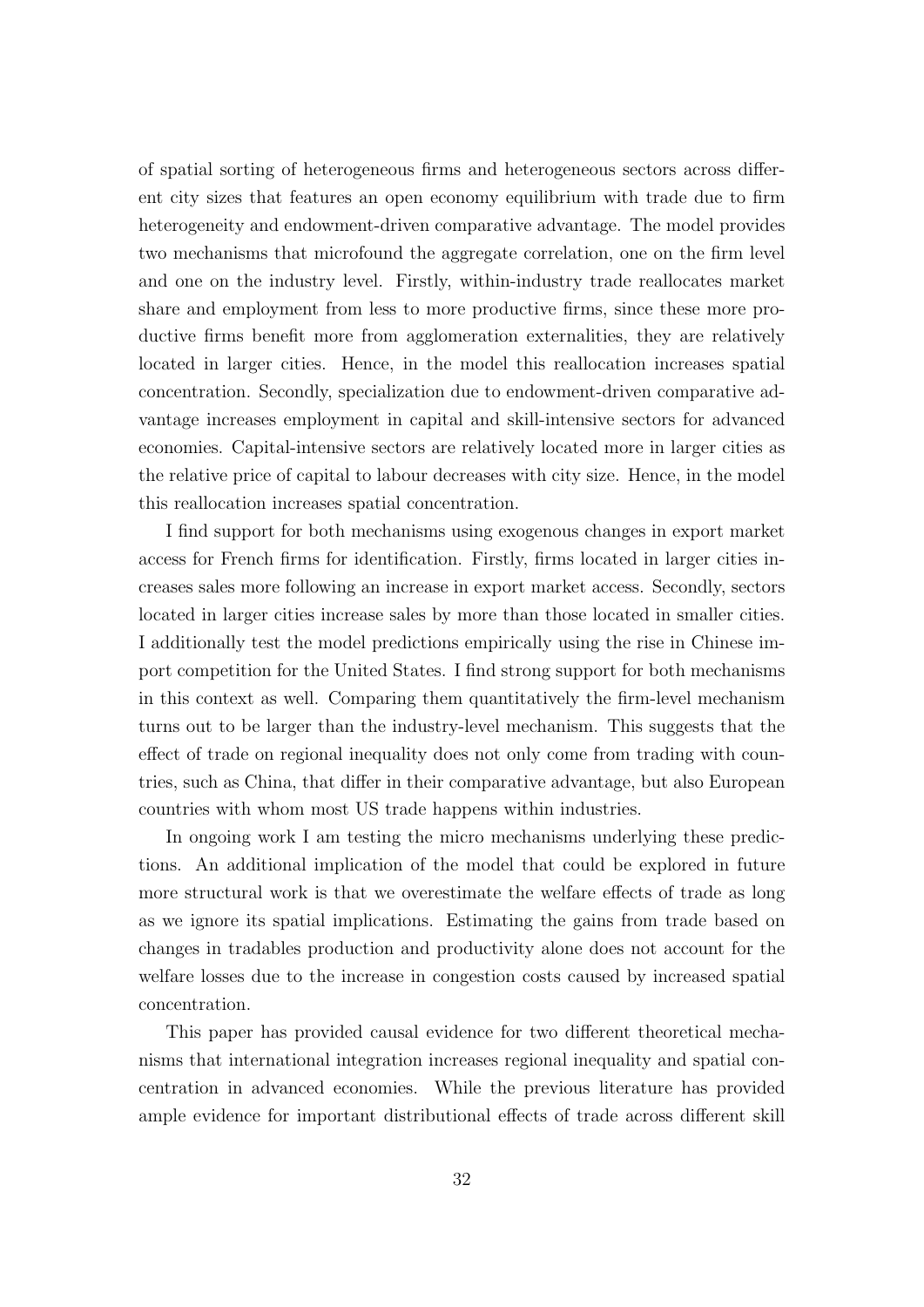groups, regional heterogeneity has been much less studied. These findings have important policy implications as they provide an additional margin for redistribution if the government aims to redistribute the aggregate gains from trade.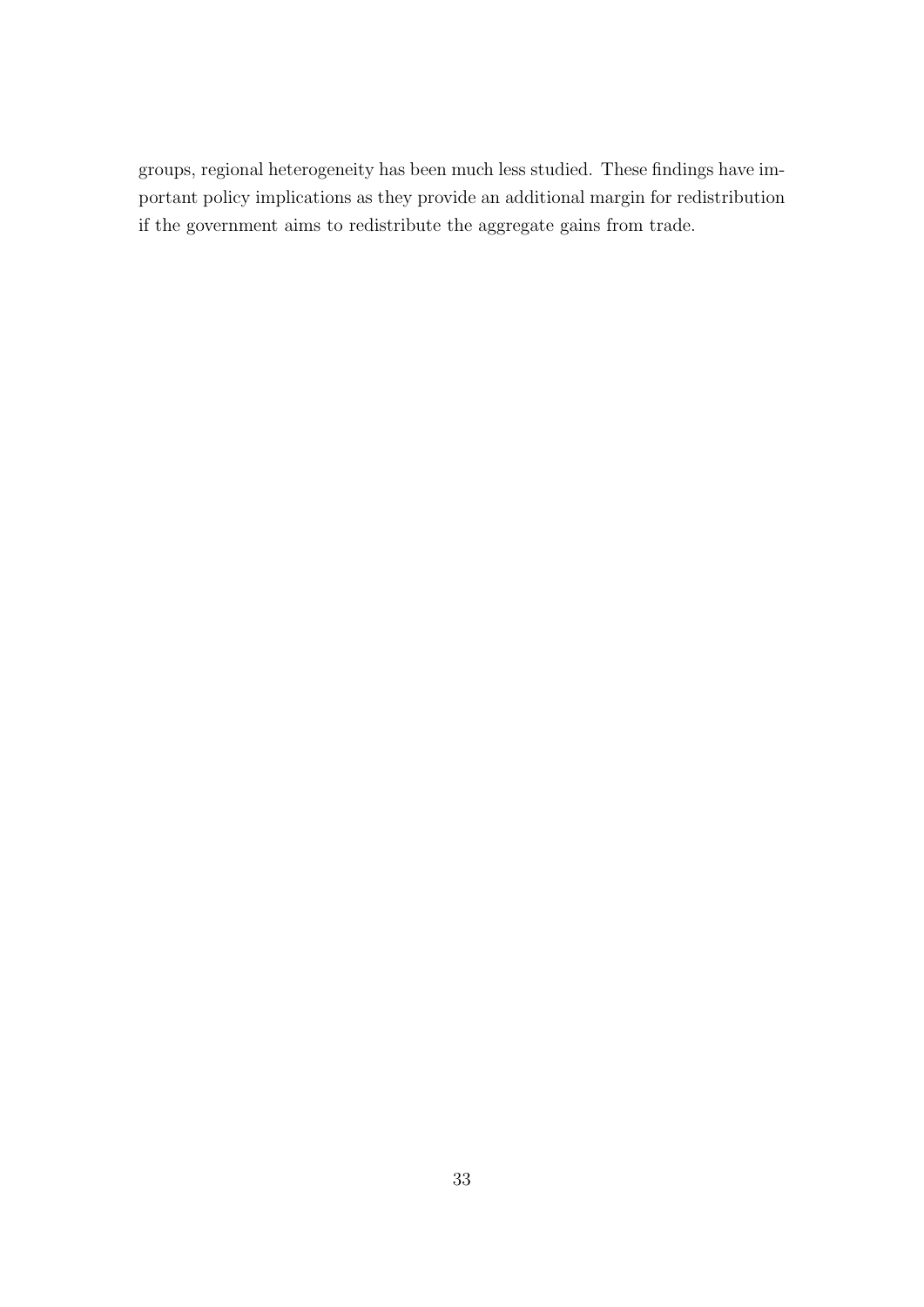# References

- Acemoglu, D., D. Autor, D. Dorn, G. H. Hanson, and B. Price (2016): "Import competition and the great US employment sag of the 2000s," Journal of Labor Economics, 34(S1), S141–S198.
- Autor, D., D. Dorn, and G. H. Hanson (2013): "The China syndrome: Local labor market effects of import competition in the United States," The American Economic Review, 103(6), 2121–2168.
- BERNARD, A. B., S. J. REDDING, AND P. K. SCHOTT (2007): "Comparative advantage and heterogeneous firms," The Review of Economic Studies, 74(1), 31–66.
- BERNARD, A. B., S. J. REDDING, P. K. SCHOTT, AND H. SIMPSON (2008): "Relative wage variation and industry location in the United Kingdom,"  $Oxford$ Bulletin of Economics and Statistics, 70(4), 431–459.
- BRÜLHART, M., C. CARRÈRE, AND F. ROBERT-NICOUD (2015): "Trade and Towns: Heterogeneous Adjustment to a Border Shock," .
- Combes, P.-P., G. Duranton, L. Gobillon, D. Puga, and S. Roux (2012): "The productivity advantages of large cities: Distinguishing agglomeration from firm selection," Econometrica, 80(6), 2543–2594.
- COSAR, A. K., AND P. D. FAJGELBAUM (2016): "Internal geography, international trade, and regional specialization," American Economic Journal: Microeconomics, 8(1), 24–56.
- DAVIS, D. R., AND J. I. DINGEL (2015): "The comparative advantage of cities," Discussion paper, National Bureau of Economic Research.
- DHARMADHIKARI, S., AND K. JOAG-DEV (1983): "Mean, median, mode III," Statistica neerlandica, 37(4), 165–168.
- FAJGELBAUM, P., AND S. J. REDDING (2014): "External integration, structural transformation and economic development: Evidence from argentina 1870- 1914," Discussion paper, National Bureau of Economic Research.
- Feenstra, R. C., H. Ma, and Y. Xu (2017): "US Exports and Employment," Working Paper 24056, National Bureau of Economic Research.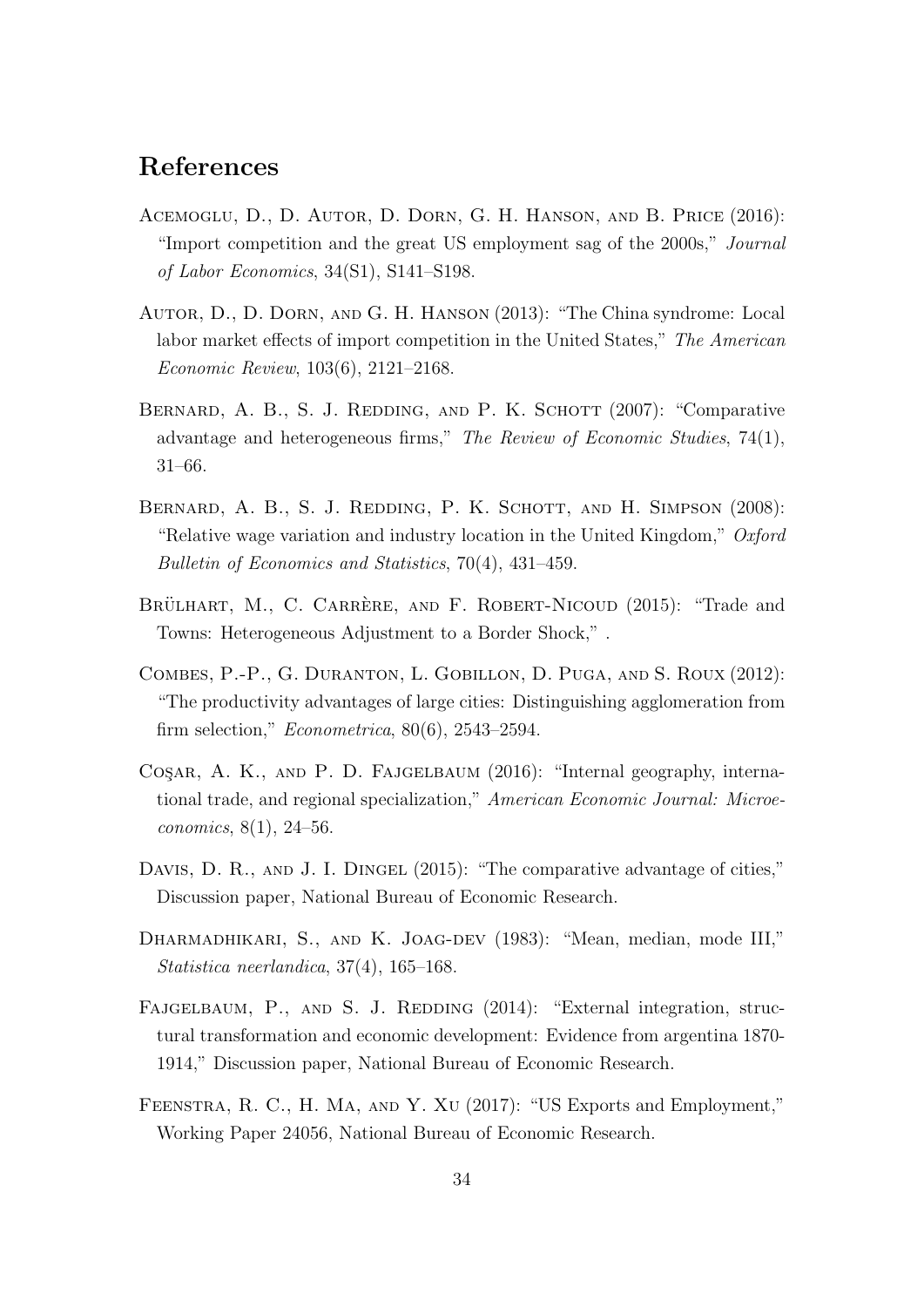- Garcia, l., A. Potlogea, N. Voigtlaender, and Y. Yang (2018): "Cities, Trade and Productivity," mimeo.
- GAUBERT, C. (2018): "Firm Sorting and Agglomeration," American Economic Review, 108(11), 3117–53.
- Gaulier, G., and S. Zignago (2010): "BACI: International Trade Database at the Product-Level. The 1994-2007 Version," Working Papers 2010-23, CEPII.
- Giannone, E. (2017): "Skill-biased technical change and regional convergence," mimeo, Princeton University.
- HEAD, K., AND T. MAYER (2014): "Gravity equations: Workhorse, toolkit, and cookbook," in Handbook of international economics, vol. 4, pp. 131–195. Elsevier.
- Helpman, E. (2016): "Globalization and wage inequality," Discussion paper, National Bureau of Economic Research.
- HERING, L., AND S. PONCET (2010): "Market access and individual wages: Evidence from China," The Review of Economics and Statistics, 92(1), 145–159.
- Kovak, B. K. (2013): "Regional effects of trade reform: What is the correct measure of liberalization?," The American Economic Review, 103(5), 1960–1976.
- Krugman, P. (1980): "Scale economies, product differentiation, and the pattern of trade," The American Economic Review, 70(5), 950–959.
- KRUGMAN, P., AND R. L. ELIZONDO (1996): "Trade policy and the Third World metropolis," Journal of Development Economics,  $49(1)$ ,  $137 - 150$ .
- Melitz, M. J. (2003): "The impact of trade on intra-industry reallocations and aggregate industry productivity," Econometrica, 71(6), 1695–1725.
- PAVCNIK, N.  $(2002)$ : "Trade liberalization, exit, and productivity improvements: Evidence from Chilean plants," The Review of Economic Studies, 69(1), 245– 276.
- REDDING, S., AND A. J. VENABLES (2004): "Economic geography and international inequality," Journal of international Economics, 62(1), 53–82.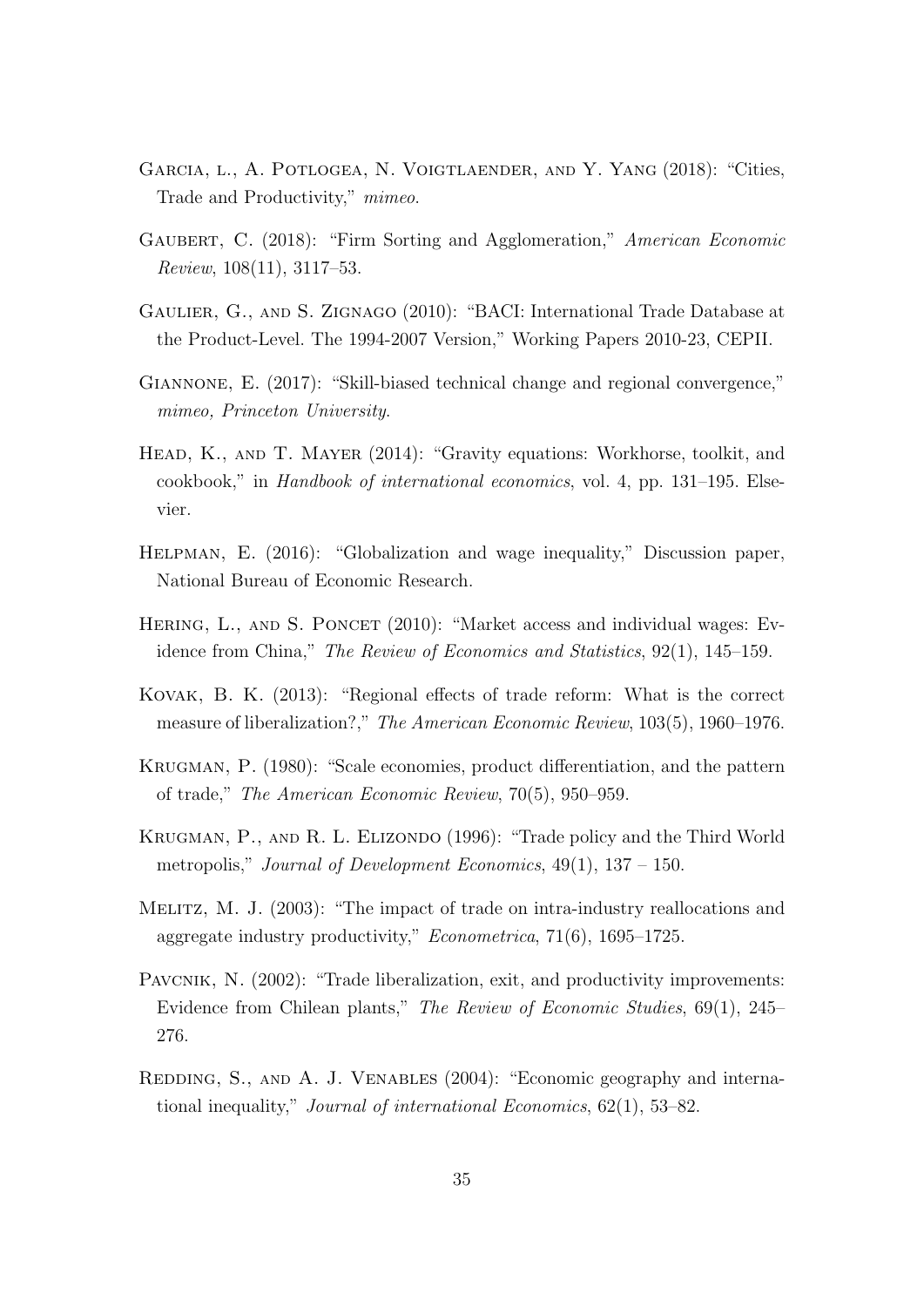Ruggles, S., K. Genadek, R. Goeken, J. Grover, and M. Sobek (2017): "Integrated Public Use Microdata Series: Version 7.0," Minneapolis: University of Minnesota.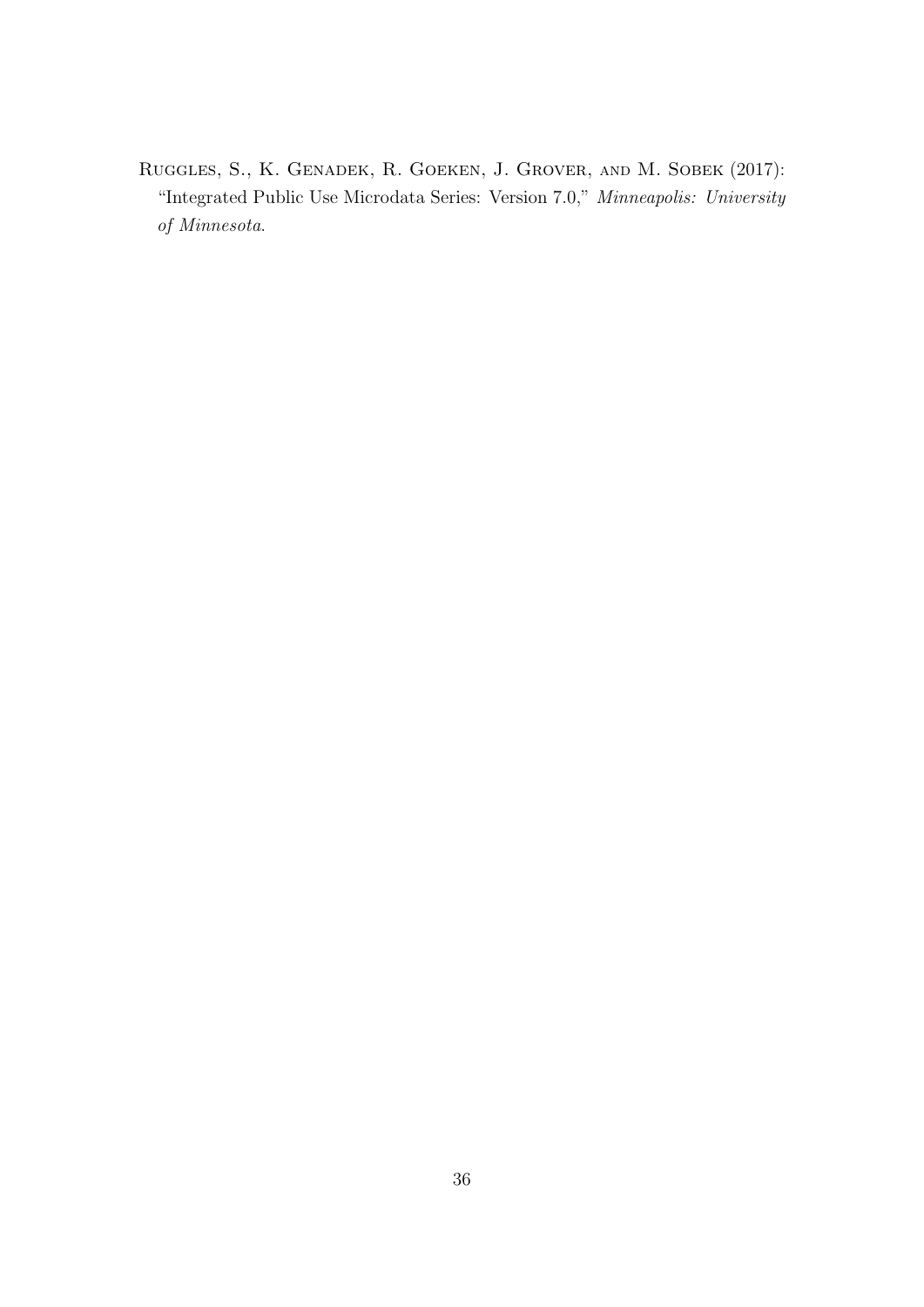# A Additional Tables and Figures

Table 6: Cross country correlation between trade openness and regional inequality/spatial concen- $\operatorname{TRATION}$ 

|                              |                      | Regional inequality    |
|------------------------------|----------------------|------------------------|
|                              | Unweighted           | Weighted by population |
| Openness                     | $0.03***$<br>(0.011) | $0.04**$<br>(0.021)    |
| Year FE                      | Yes                  | Yes                    |
| Country FE                   | Yes                  | Yes                    |
| Observations<br>Pseudo $R^2$ | 359<br>0.95          | 351<br>0.91            |

Note: Robust standard errors clustered by country and year in parenthesis. The sample is an unbalanced panel of 26 countries for the period 1999 to 2014. Stars indicate significance levels the following levels \*\*\*  $p < 0.01$ , \*\*  $p < 0.05$ , \*  $p < 0.1$ .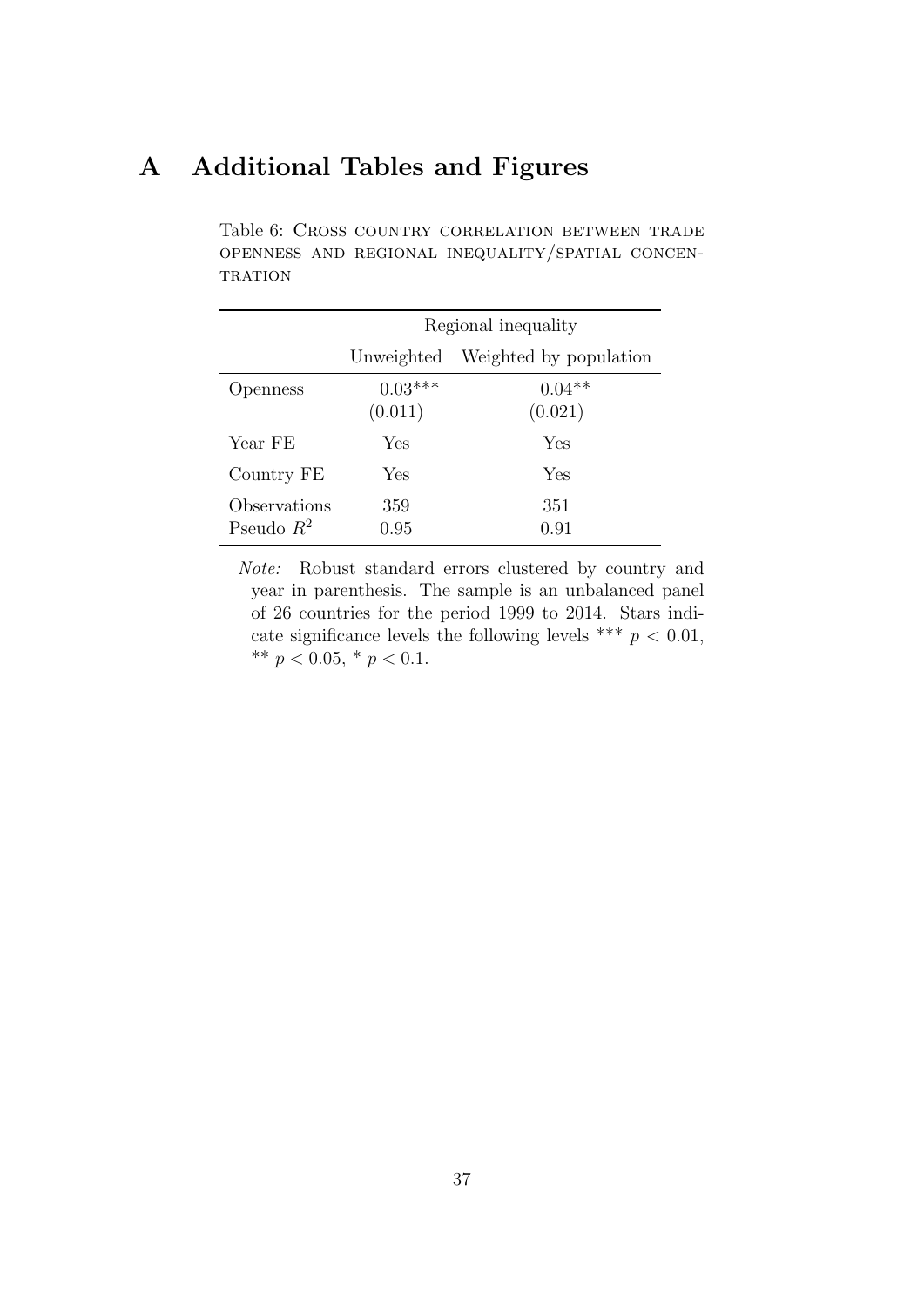Table 7: Regressions corresponding to the stylized facts displayed in figures 2a and 2b

|                              |                        | Share of export sales |                        |                       |  |  |  |  |
|------------------------------|------------------------|-----------------------|------------------------|-----------------------|--|--|--|--|
|                              | Unweighted             |                       | Weighted (firm sales)  |                       |  |  |  |  |
| log(emp)                     | $0.004***$<br>(0.0011) | $0.003*$<br>(0.0014)  | $0.025***$<br>(0.0078) | $0.011**$<br>(0.0039) |  |  |  |  |
| Year FE                      | Yes                    | Yes                   | Yes                    | Yes                   |  |  |  |  |
| Industry FE                  | No                     | Yes                   | No                     | Yes                   |  |  |  |  |
| Observations<br>Pseudo $R^2$ | 2646998<br>0.01        | 2646998<br>0.11       | 2646998<br>0.04        | 2646998<br>0.33       |  |  |  |  |

Controls: Dummies for Atlantic and Mediterranean coast, and Paris  $^{\ast}$  p  $<$  0.1,  $^{\ast\ast}$  p  $<$  0.05,  $^{\ast\ast\ast}$  p  $<$  0.01. Standard errors in parentheses.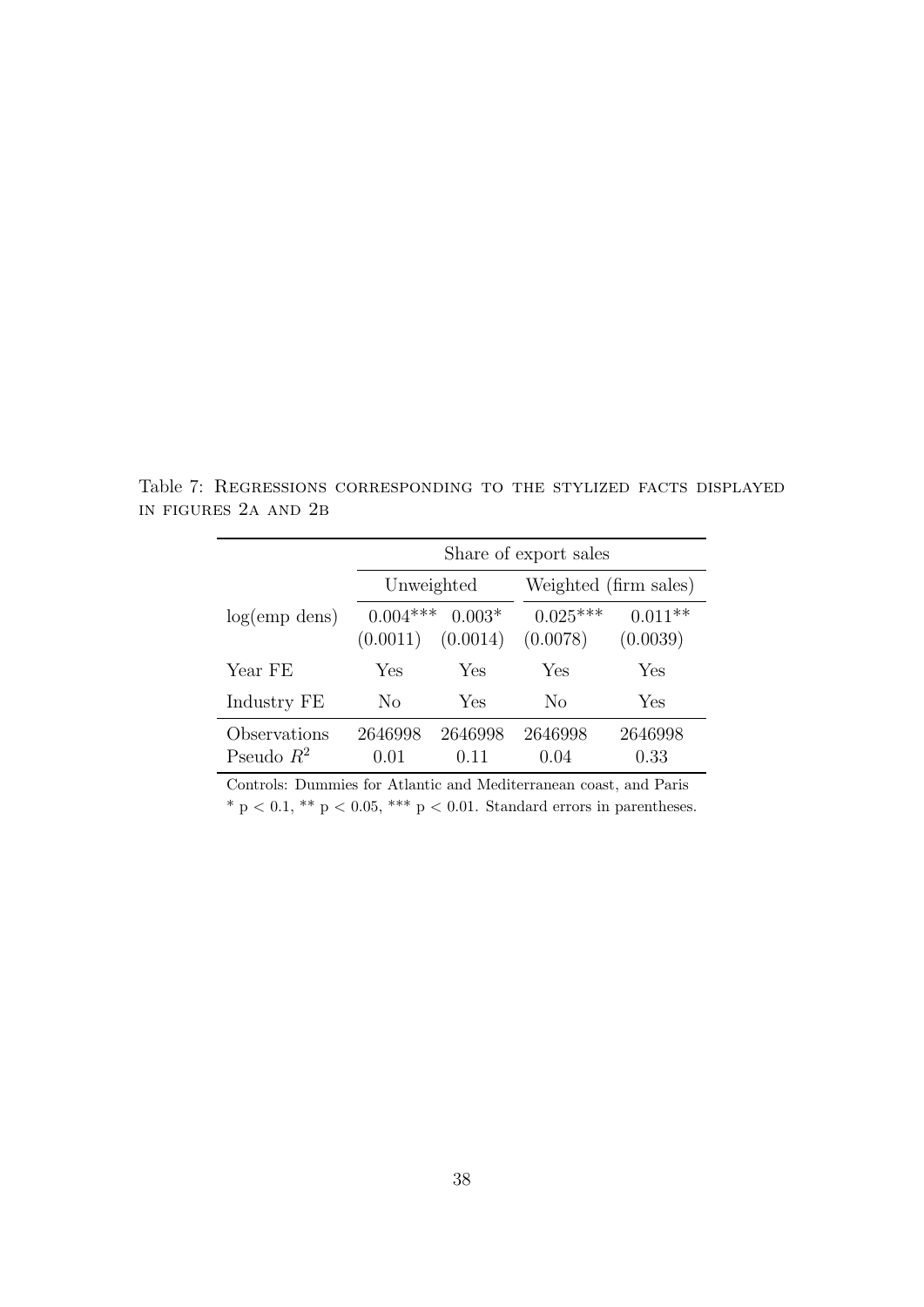|                                         | $\Delta L_c$        | $\Delta w_c$     | $\Delta L_c$                  | $\Delta w_c$     | $\Delta L_c$               | $\Delta w_c$     | $\Delta L_c$        | $\Delta w_c$     |
|-----------------------------------------|---------------------|------------------|-------------------------------|------------------|----------------------------|------------------|---------------------|------------------|
| $\Delta Imp^{US,Ch}_c$                  | $-0.7***$<br>(0.10) | (0.24)           | $-0.7***$ $-4.5***$<br>(1.93) | $-1.3$<br>(1.25) | $-4.7**$<br>(2.10)         | $-1.7$<br>(1.26) | $-3.9**$<br>(1.71)  | $-1.7$<br>(1.59) |
| $\Delta Imp_c^{US,Ch} \times ln(pop_c)$ |                     |                  | $0.3**$<br>(0.15)             | 0.1<br>(0.11)    | $0.3*$<br>(0.17)           | 0.1<br>(0.11)    | $0.3*$<br>(0.14)    | 0.1<br>(0.14)    |
| $ln(pop_c)$                             | $-0.2$ **<br>(0.09) | $-0.3$<br>(0.16) | $-0.8***$<br>(0.30)           | $-0.4$<br>(0.35) | $-0.8***$ $-0.2$<br>(0.28) | (0.34)           | $-1.0$ **<br>(0.40) | $-0.8$<br>(0.74) |
| Time FE                                 | Yes                 | Yes              | Yes                           | Yes              | Yes                        | Yes              | Yes                 | Yes              |
| Region FE                               | $\rm No$            | N <sub>o</sub>   | N <sub>o</sub>                | $\rm No$         | Yes                        | Yes              | Yes                 | Yes              |
| Additional controls                     | N <sub>o</sub>      | N <sub>o</sub>   | N <sub>o</sub>                | N <sub>o</sub>   | N <sub>o</sub>             | N <sub>o</sub>   | Yes                 | Yes              |
| FS residual                             | Yes                 | Yes              | Yes                           | Yes              | Yes                        | Yes              | Yes                 | Yes              |
| Observations<br>Pseudo $R^2$            | 1444<br>0.13        | 1444<br>0.50     | 1444<br>0.19                  | 1444<br>0.50     | 1444<br>0.22               | 1444<br>0.54     | 1444<br>0.41        | 1444<br>0.58     |

Table 8: Wage and employment regressions on the commuting zone **LEVEL** 

Note: Robust standard errors clustered at the three digit SIC level are reported in parenthesis. The regressions are estimated using the control function approach include fixed effects for eight census regions. Regressions are weighted by initial employment in each commuting zone. The sample includes 722 commuting zones for the periods 1990 - 2000 and 2000 - 2007 that are stacked in the estimation. The population variable is demeaned such that  $\Delta Imp_j^{US,Ch}$ is the effect of an import competition shock for the mean-sized commuting zone. Additional controls for the sectoral and demographic composition are included in some specifications. Stars indicate significance levels the following levels \*\*\*  $p < 0.01$ , \*\*  $p < 0.05$ , \*  $p < 0.1$ .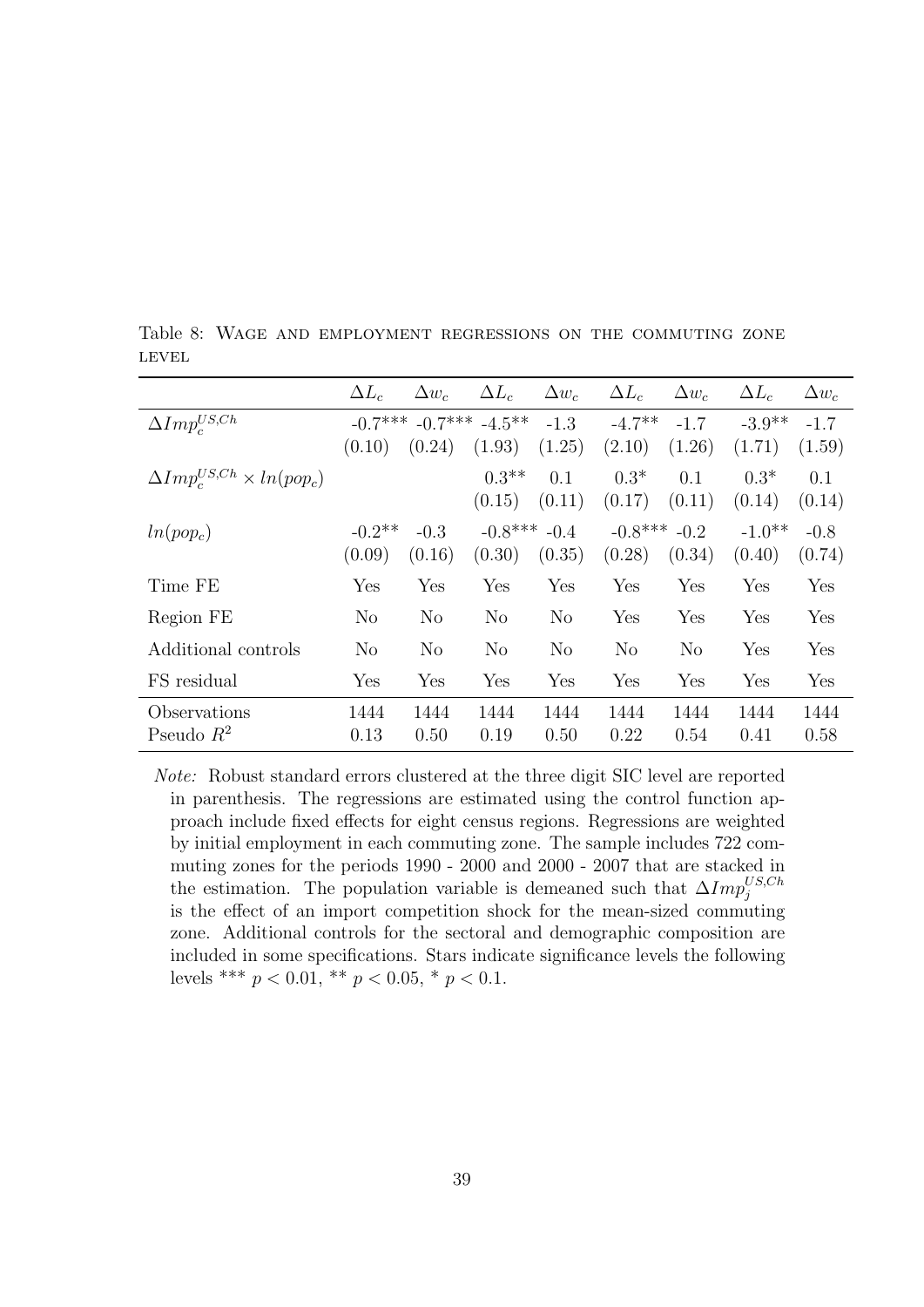|                                                                                                                  | $\Delta Imp_j^{US,Ch}$    | $\Delta Imp^{US,Ch}_i$        | $\Delta Imp^{US,Ch}_i$     | $\Delta Imp^{US,Ch}_i$    | $\Delta Imp^{US,Ch}_i$        | $\Delta Imp^{US,Ch}_i$ | $\Delta Imp^{US,Ch}_i$    |
|------------------------------------------------------------------------------------------------------------------|---------------------------|-------------------------------|----------------------------|---------------------------|-------------------------------|------------------------|---------------------------|
| $\Delta Imp^{Ot,Ch}_j$                                                                                           | $1.22***$<br>(0.123)      | $1.13***$<br>(0.137)          | $1.11***$<br>(0.135)       | $1.11***$<br>(0.134)      | $1.21***$<br>(0.103)          | $1.21***$<br>(0.142)   | $1.21***$<br>(0.142)      |
| $\Delta Imp^{Ot,Ch}_j$<br>$\times log(pop_c)$                                                                    |                           | (0.022)<br>0.03               | (0.021)<br>0.03            | (0.021)<br>$0.03\,$       | (0.011)<br>0.02               | $0.02*$<br>(0.009)     | (0.009)<br>$0.02*$        |
| $ln(pop_c)$                                                                                                      |                           | (0.008)<br>$-0.01$            | (0.008)<br>$-0.00$         | (0.011)<br>0.01           | (0.005)<br>$-0.00$            | (0.003)<br>$-0.00$     | (0.003)<br>$-0.00$        |
| Time FE                                                                                                          | $Y$ es                    | ${\rm Yes}$                   | ${\rm Yes}$                | ${\rm Yes}$               | ${\rm Yes}$                   | $\rm Yes$              | Yes                       |
| Sub-sector FE                                                                                                    | $\mathop{\rm S}\nolimits$ | $\overline{N}_{\overline{O}}$ | Yes                        | ${\rm Yes}$               | $\rm N_{O}$                   | $\overline{N}$         | $\overline{N}$            |
| Region FE                                                                                                        | $\overline{N}$            | $\overline{N}$                | $\overline{N}$             | ${\rm Yes}$               | $\overline{N}$                | $\overline{R}$         | ${\rm Yes}$               |
| Industry FE (3d)                                                                                                 | $\overline{R}$            | $\overline{N}$                | $\overline{N}$             | $\rm \stackrel{\circ}{X}$ | Yes                           | $\overline{N}$         | $\rm \stackrel{\circ}{X}$ |
| Industry FE (4d)                                                                                                 | $\overline{N}$            | $\overline{N}_{\overline{Q}}$ | $\mathcal{S}_{\mathsf{O}}$ | $\overline{\mathsf{S}}$   | $\overline{N}_{\overline{O}}$ | $Y$ es                 | $Y$ es                    |
| Observations<br>Pseudo R <sup>2</sup>                                                                            | 129116<br>0.63            | 129116<br>0.63                | 129116<br>0.65             | 129116<br>0.65            | 129116<br>0.79                | 129116<br>0.88         | 129116<br>0.88            |
| Netter Dokumberdand omoone cluster and at the Hunter DIC Isine Isine were interested in requesting The momentary |                           |                               |                            |                           |                               |                        |                           |

| ĺ                                                                                                                                                                                                                                |  |
|----------------------------------------------------------------------------------------------------------------------------------------------------------------------------------------------------------------------------------|--|
| <br> <br> <br> <br>                                                                                                                                                                                                              |  |
|                                                                                                                                                                                                                                  |  |
| EXPLANT DE CE DE CONSIDERTATIVE EN LA DE LA DE LE FERT EN LA DE LA DE LA DE LA DE LA DE LA DE LA DE LA DE LA D<br>י ב בית המכונית בית המכונית במקור במקור במת המכונית במת המת המכונית במת המכונית המכונית המכונית המכונית המכוני |  |
|                                                                                                                                                                                                                                  |  |
|                                                                                                                                                                                                                                  |  |
|                                                                                                                                                                                                                                  |  |
|                                                                                                                                                                                                                                  |  |
|                                                                                                                                                                                                                                  |  |
| I                                                                                                                                                                                                                                |  |
| .<br>י                                                                                                                                                                                                                           |  |
| , rec ecce                                                                                                                                                                                                                       |  |
|                                                                                                                                                                                                                                  |  |
| ;<br>;                                                                                                                                                                                                                           |  |

Note: Robust standard errors clustered at the three digit SIC level are reported in parenthesis. The regressions include fixed effects for ten sub-sectors within manufacturing and eight census regions. Regressions are weighted by initial employment in each sector-commuting zone cell. The sample includes 392 manufacturing industries in 722 commuting zones for the periods 1991 - 1999 and 1999 - 2007 that are stacked in the estimation. The population variable is demeaned such that  $\Delta Imp_j^{US,Ch}$  is the effect of an import competition shock for the mean-sized commuting zone. Sta Note: Robust standard errors clustered at the three digit SIC level are reported in parenthesis. The regressions include ployment in each sector-commuting zone cell. The sample includes 392 manufacturing industries in 722 commuting zones such that  $\Delta Imp_j^{US,Ch}$  is the effect of an import competition shock for the mean-sized commuting zone. Stars indicate fixed effects for ten sub-sectors within manufacturing and eight census regions. Regressions are weighted by initial emfor the periods 1991 - 1999 and 1999 - 2007 that are stacked in the estimation. The population variable is demeaned significance levels the following levels \*\*\*  $p < 0.01$ , \*\*  $p < 0.05$ , \*  $p < 0.1$ . significance levels the following levels \*\*\*  $p < 0.01$ , \*\*  $p < 0.05$ , \*  $p < 0.1$ .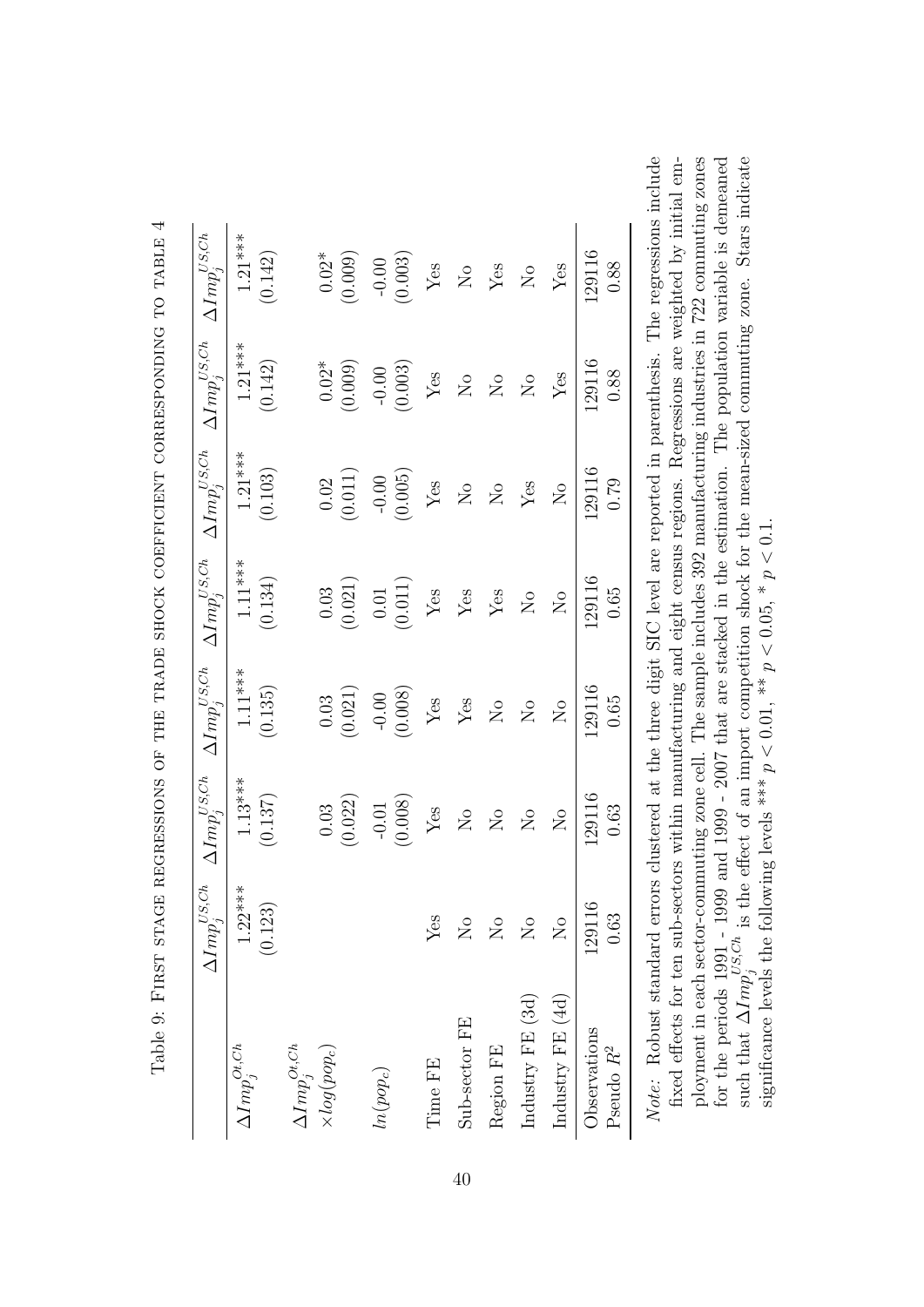|                        |                                      |                               |                      | $\Delta Imp_j^{US,Ch} \times ln(pop_c) \quad \Delta Imp_j^{US,Ch} \times ln(pop_c) \quad \Delta Imp_j^{US,Ch} \times ln(pop_c) \quad \Delta Imp_j^{US,Ch} \times ln(pop_c) \quad \Delta Imp_j^{US,Ch} \times ln(pop_c)$ |                               |
|------------------------|--------------------------------------|-------------------------------|----------------------|-------------------------------------------------------------------------------------------------------------------------------------------------------------------------------------------------------------------------|-------------------------------|
| $\Delta Imp^{Ot,Ch}_j$ | (0.106)<br>$-0.03$                   | (0.123)<br>$-0.10$            | (0.123)<br>$-0.09$   | (0.230)<br>0.14                                                                                                                                                                                                         | (0.317)<br>0.17               |
| $\Delta Imp^{Ot,Ch}_i$ |                                      |                               |                      |                                                                                                                                                                                                                         |                               |
| $\times log(pop_c)$    | $1.26***$<br>(0.125)                 | $1.26***$<br>(0.126)          | $1.26***$<br>(0.126) | $1.23***$<br>(0.128)                                                                                                                                                                                                    | $1.22***$<br>(0.125)          |
| $ln(pop_c)$            | $0.08**$<br>(0.038)                  | (0.048)<br>$0.09*$            | $0.11**$<br>(0.050)  | $0.10**$<br>(0.048)                                                                                                                                                                                                     | $0.09**$<br>(0.046)           |
| Time FE                | Yes                                  | Yes                           | Yes                  | $Y$ es                                                                                                                                                                                                                  | $Y$ es                        |
| Sub-sector FE          | $\overline{N}$                       | Yes                           | Yes                  | $\overline{R}$                                                                                                                                                                                                          | $\overline{S}$                |
| Region FE              | $\overline{\mathsf{X}}$              | $\overline{\mathsf{S}}$       | Yes                  | $\overline{\mathsf{X}}$                                                                                                                                                                                                 | $\mathcal{S}_{\mathsf{N}}$    |
| Industry FE (3d)       | $\overline{\mathsf{X}}^{\mathsf{o}}$ | $\overline{N}_{\overline{Q}}$ | ΣÓ                   | Yes                                                                                                                                                                                                                     | $\overline{N}_{\overline{O}}$ |
| Industry FE (4d)       | $\overline{\mathrm{N}}$              | $\overline{N}$                | $\overline{N}$       | $\overline{\mathrm{N}}$                                                                                                                                                                                                 | Yes                           |
| Observations           | 129116                               | 129116                        | 129116               | 129116                                                                                                                                                                                                                  | 129116                        |
| Pseudo R <sup>2</sup>  | 0.69                                 | 0.70                          | 0.70                 | 77.0                                                                                                                                                                                                                    | 0.83                          |

Table 10: FIRST STAGE REGRESSIONS OF THE TRADE SHOCK COEFFICIENT CORRESPONDING TO TABLE 4

fixed effects for ten sub-sectors within manufacturing and eight census regions. Regressions are weighted by initial employment in each sector-commuting zone cell. The sample includes 392 manufacturing industries in 722 commuting zones for the periods  $1991 - 1999$  and  $1999 - 2007$  that are stacked in the estimation. The population variable is demeaned for the periods  $\frac{1991 - 1999}{156}$  and  $1999 - 2007$  that are stacked in the estimation. The populatio such that  $\Delta Imp_j^{US,Ch}$  is the effect of an import competition shock for the mean-sized commuting zone. Stars indicate Note: Robust standard errors clustered at the three digit SIC level are reported in parenthesis. The regressions include ployment in each sector-commuting zone cell. The sample includes 392 manufacturing industries in 722 commuting zones such that  $\Delta Imp_j^{US,Ch}$  is the effect of an import competition shock for the mean-sized commuting zone. Stars indicate fixed effects for ten sub-sectors within manufacturing and eight census regions. Regressions are weighted by initial emfor the periods 1991 - 1999 and 1999 - 2007 that are stacked in the estimation. The population variable is demeaned significance levels the following levels \*\*\*  $p < 0.01$ , \*\*  $p < 0.05$ , \*  $p < 0.1$ . significance levels the following levels \*\*\*  $p < 0.01$ , \*\*  $p < 0.05$ , \*  $p < 0.1$ .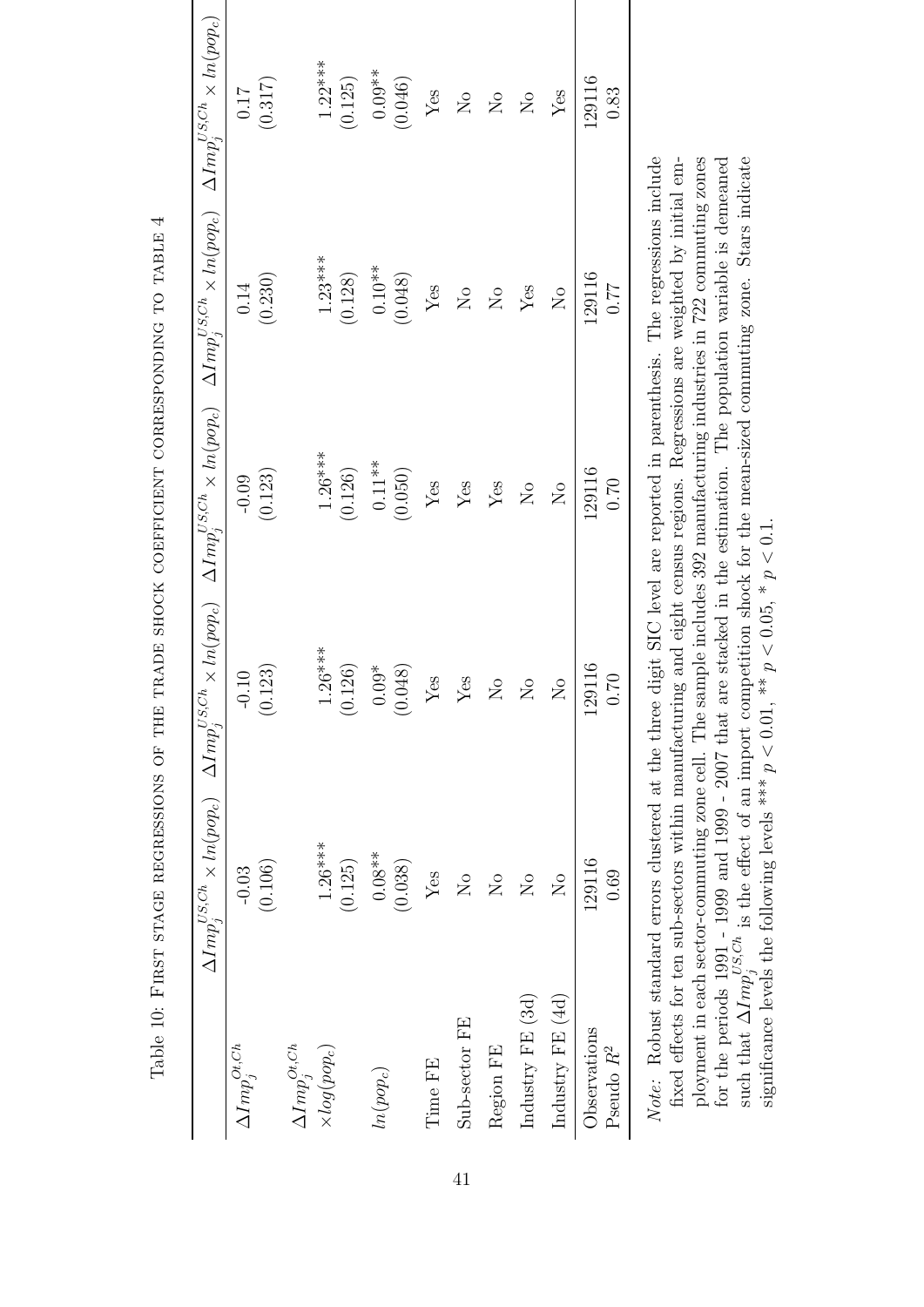|                                         | $\Delta L_c$   | $\Delta w_c$   | $\Delta L_c$               | $\Delta w_c$ | $\Delta L_c$   | $\Delta w_c$   | $\Delta L_c$ | $\Delta w_c$ |
|-----------------------------------------|----------------|----------------|----------------------------|--------------|----------------|----------------|--------------|--------------|
| $\Delta Imp^{US,Ch}_c$                  | $-0.7***$      |                | $-0.7***$ $-4.7***$ $-1.6$ |              | $-4.7**$       | $-1.8$         | $-3.6***$    | $-1.5$       |
|                                         | (0.11)         | (0.24)         | (1.75)                     | (1.87)       | (1.87)         | (1.90)         | (1.63)       | (1.78)       |
| $\Delta Imp_c^{US,Ch} \times ln(pop_c)$ |                |                | $0.3**$                    | 0.1          | $0.3**$        | 0.1            | $0.2*$       | 0.1          |
|                                         |                |                | (0.13)                     | (0.16)       | (0.14)         | (0.16)         | (0.12)       | (0.15)       |
| $ln(pop_c)$                             | $-0.2$ **      | $-0.3*$        | $-0.8***$                  | $-0.4$       | $-0.8***$      | $-0.2$         | $-0.9**$     | $-0.7$       |
|                                         | (0.10)         | (0.15)         | (0.26)                     | (0.42)       | (0.24)         | (0.41)         | (0.38)       | (0.74)       |
| Time FE                                 | Yes            | Yes            | Yes                        | Yes          | Yes            | Yes            | Yes          | Yes          |
| Region FE                               | $\rm No$       | N <sub>o</sub> | $\rm No$                   | $\rm No$     | Yes            | Yes            | Yes          | Yes          |
| Additional controls                     | N <sub>o</sub> | N <sub>o</sub> | $\rm No$                   | $\rm No$     | N <sub>o</sub> | N <sub>o</sub> | Yes          | Yes          |
| Observations                            | 1444           | 1444           | 1444                       | 1444         | 1444           | 1444           | 1444         | 1444         |
| Pseudo $R^2$                            | 0.06           | 0.49           | 0.10                       | 0.49         | 0.13           | 0.52           | 0.32         | 0.57         |
| AP F-statistic $\Delta Exp$             | 95.15          | 95.15          | 3.56                       | 3.56         | 2.89           | 2.89           | 2.80         | 2.80         |
| AP F-statistic IA                       |                |                | 4.21                       | 4.21         | 3.01           | 3.01           | $3.55\,$     | 3.55         |

Table 11: Wage and employment regressions on the commuting zone level using 2SLS with log population

Note: Robust standard errors clustered at the three digit SIC level are reported in parenthesis. The regressions include fixed effects for eight census regions. Regressions are weighted by initial employment in each commuting zone. The sample includes 722 commuting zones for the periods 1991 - 1999 and 1999 - 2007 that are stacked in the estimation. The population variable is demeaned such that  $\Delta Imp_j^{US,Ch}$  is the effect of an import competition shock for the mean-sized commuting zone. Stars indicate significance levels the following levels \*\*\*  $p < 0.01$ , \*\*  $p < 0.05$ , \*  $p < 0.1$ .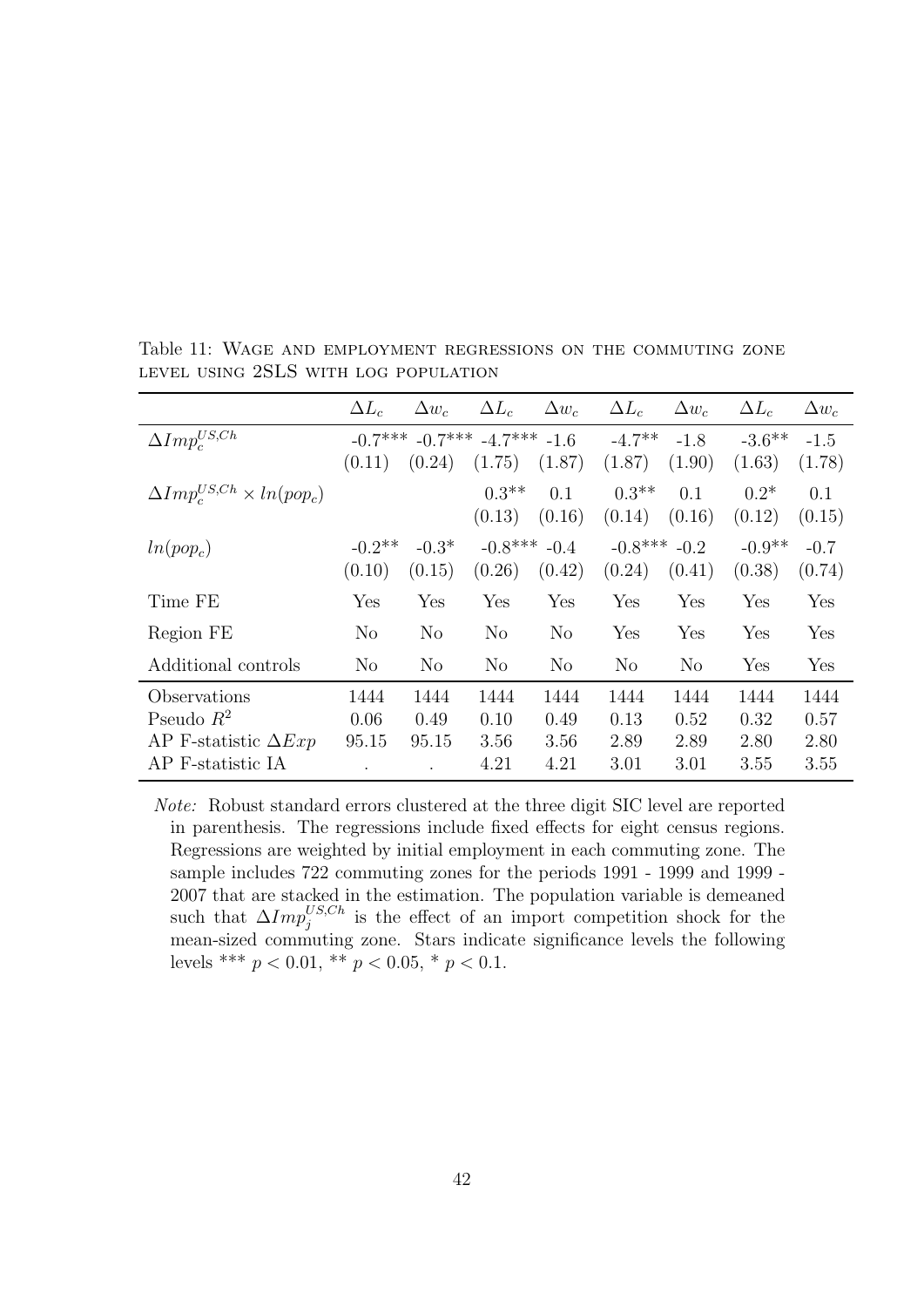|                                    | $\Delta L_c$   | $\Delta w_c$ | $\Delta L_c$   | $\Delta w_c$         | $\Delta L_c$                     | $\Delta w_c$   | $\Delta L_c$ | $\Delta w_c$ |
|------------------------------------|----------------|--------------|----------------|----------------------|----------------------------------|----------------|--------------|--------------|
| $\Delta Imp^{US,Ch}_c$             | $-0.66***$     | $-0.68***$   | $-0.87***$     |                      | $-0.79***$ $-0.89***$ $-0.83***$ |                | $-0.85***$   | $-0.79***$   |
|                                    | (0.097)        | (0.256)      | (0.123)        | (0.217)              | (0.134)                          | (0.186)        | (0.208)      | (0.258)      |
| $\Delta Imp_c^{US,Ch}\times pop_c$ |                |              | $0.03***$      | $0.01*$              | $0.03***$                        | $0.01*$        | $0.03***$    | $0.02**$     |
|                                    |                |              | (0.006)        | (0.008)              | (0.004)                          | (0.008)        | (0.004)      | (0.009)      |
| $pop_c$                            | 0.00           | $-0.02***$   | $-0.06***$     | $-0.05**$            | $-0.07***$                       | $-0.05*$       | $-0.08***$   | $-0.07*$     |
|                                    | (0.003)        | (0.004)      | (0.023)        | (0.023)              | (0.017)                          | (0.028)        | (0.012)      | (0.037)      |
| Time FE                            | Yes            | Yes          | Yes            | $\operatorname{Yes}$ | Yes                              | Yes            | Yes          | Yes          |
| Region FE                          | N <sub>o</sub> | No           | N <sub>o</sub> | N <sub>o</sub>       | Yes                              | Yes            | Yes          | Yes          |
| Additional controls                | N <sub>o</sub> | No           | $\rm No$       | $\rm No$             | N <sub>o</sub>                   | N <sub>o</sub> | Yes          | Yes          |
| Observations                       | 1444           | 1444         | 1444           | 1444                 | 1444                             | 1444           | 1444         | 1444         |
| Pseudo $R^2$                       | 0.06           | 0.51         | 0.24           | 0.52                 | 0.29                             | 0.54           | 0.46         | 0.59         |
| AP F-stat: $\Delta Imp$            | 97.79          | 97.79        | 78.45          | 78.45                | 68.32                            | 68.32          | 38.04        | 38.04        |
| AP F-stat: IA                      |                |              | 86.97          | 86.97                | 80.60                            | 80.60          | 75.02        | 75.02        |

Table 12: Wage and employment regressions on the commuting zone level using 2SLS with absolute population

Note: Robust standard errors clustered at the three digit SIC level are reported in parenthesis. The regressions include fixed effects for eight census regions. Regressions are weighted by initial employment in each commuting zone. The sample includes 722 commuting zones for the periods 1991 - 1999 and 1999 - 2007 that are stacked in the estimation. The population variable is defined in units of 100,000 inhabitants and demeaned such that  $\Delta Imp_j^{US,Ch}$  is the effect of an import competition shock for the mean-sized commuting zone. Stars indicate significance levels the following levels \*\*\*  $p < 0.01$ , \*\*  $p < 0.05$ , \*  $p < 0.1$ .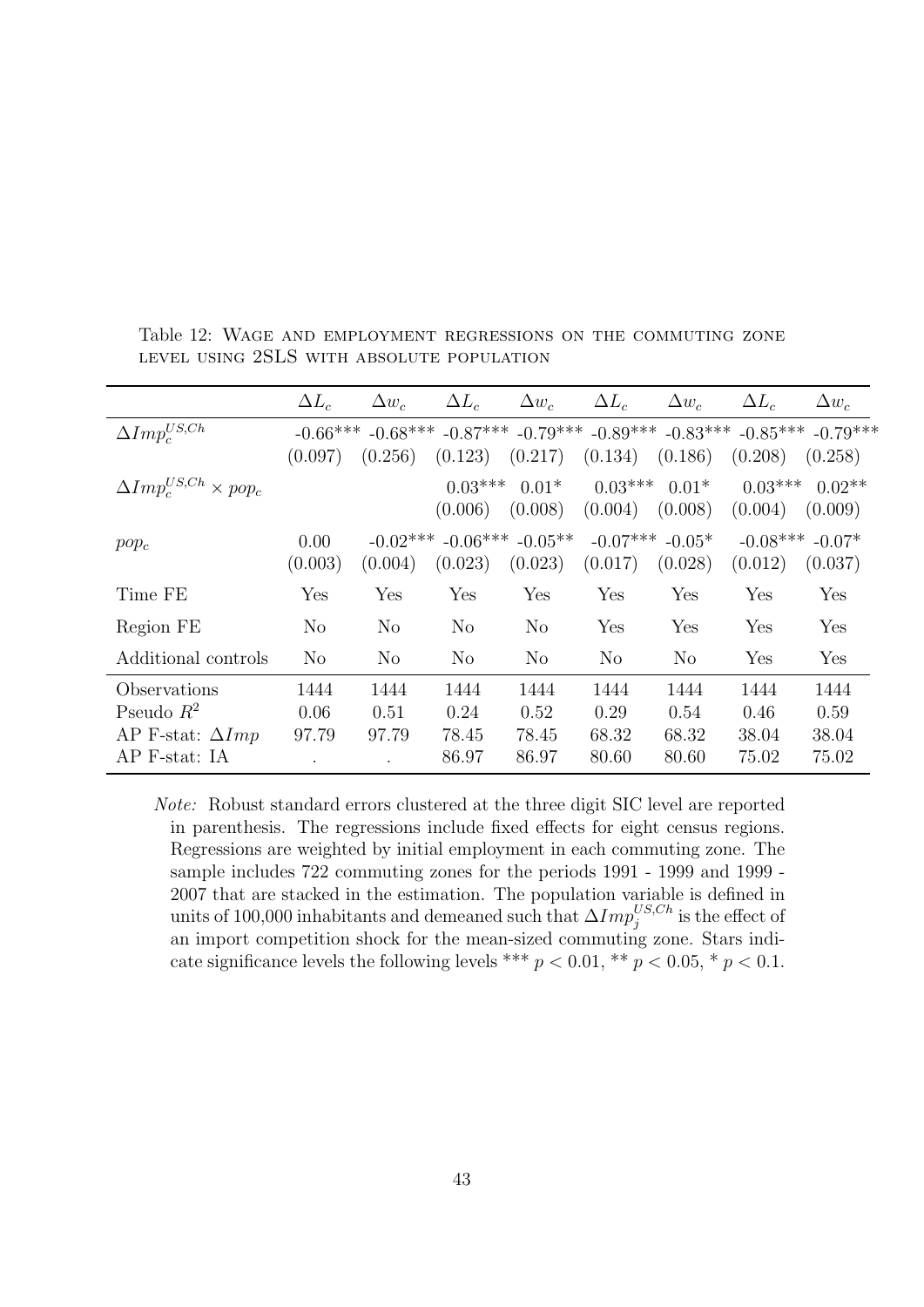# B Appendix - Theory

## B.1 Proof of proposition 1

Define real productivity of firms in city size  $c$  in sector  $j$  as the measure of productivity that incorporates the city-specific marginal cost, which is given by:  $\varphi_c(z) = \psi(z, L_{cj}^*(z)) / w(L_{cj}^*(z))^{1-\alpha_j}$  and is increasing in city size. This follows immediately from the firm optimization problem. Since firm productivity is logsupermodular in raw efficiency and city size, firms with higher raw efficiency are located in larger cities. If two firms with different raw efficiency levels were located in the same city the firm with the higher raw efficiency would have higher real productivity and therefore make higher profits. Since it is optimal for this firm to locate in larger cities this must imply higher profits and hence higher real productivity. Therefore real productivity increases with city size.

Note that as in the standard Melitz model the productivity cut-offs in each sector are determined indepentendly of the sector aggregates. Writing the free entry and the zero profit cut-offs condition for the closed economy in terms of real productivity yields:

$$
\tilde{\kappa}_{1j}\rho^{-\alpha_j(\sigma_j-1)}\left(\varphi_c(z_j^{dc})\right)^{\sigma_j-1}P_j^{\sigma_j-1}R_j - f_{P_j}\bar{c}_j = 0
$$
  

$$
\int_{z_j^{dc}} \left[\tilde{\kappa}_{1j}\rho^{-\alpha_j(\sigma_j-1)}\left(\varphi_c\right)^{\sigma_j-1}P_j^{\sigma_j-1}R_j - f_{P_j}P\right]f(z_j)dz_j = \bar{c}_j f_{E_j}
$$

Combining these two equations we can derive the raw efficiency cut-off for entry:

$$
f_{P_j}J(z_j^{dc}) = f_{E_j}
$$

where:

$$
J(z_j^{dc}) = \int_{z_j^{dc}} \left[ \left( \frac{\varphi(z_j)}{\varphi(z_j)} \right)^{\sigma_j - 1} - 1 \right] f(z_j) dz
$$

We can derivie a similar expression for the raw efficiency cut-offs in the open economy. We need to impose the parameter restriction that  $\tau^{1-\sigma_j} f_{X_j} > f_{P_j}$  which ensures the the raw efficiency cut-off for entry is below the raw efficiency cut-off for exporting. Combining the free entry condition with the zero profit cut-off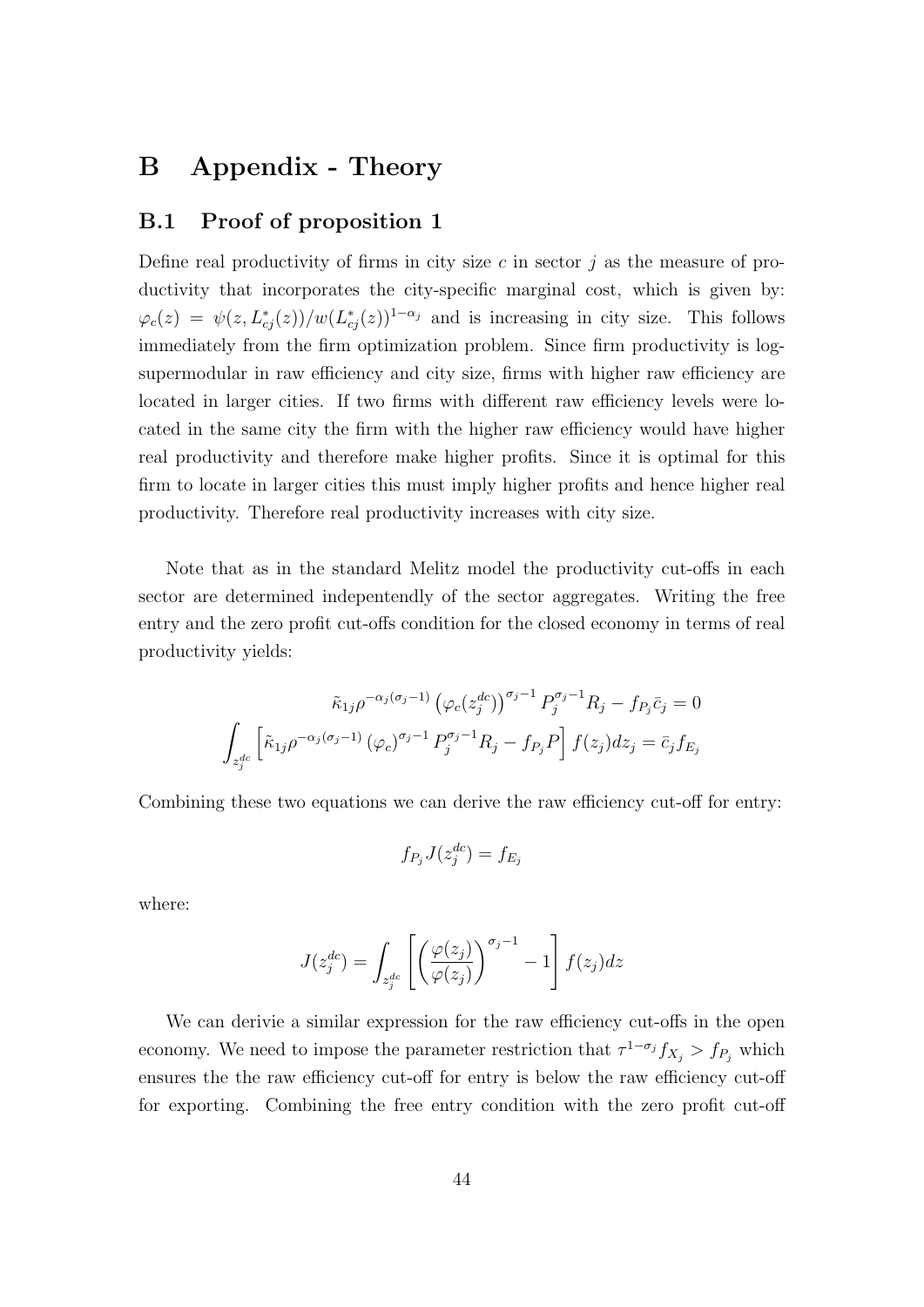conditions for entry and exporting yields:

$$
f_{P_j}J(z_j^{do}) + f_{X_j}J(z_j^{xo}) = f_{E_j}
$$

Comparing the conditions from the closed and the open economy it follows directly that  $z_j^{dc} < z_j^{do}$  from the fact that J is decreasing in z. Hence the raw efficiency cut-off is higher in the open economy and therefore the minimum city size is larger.

The density of people living in a city of size  $L_c$  is given by:

$$
f_L(L_c) = \kappa_4 \frac{1}{\bar{N}} \sum_{j=1}^{S} \ell_j(z_j^*(L_c)) \cdot M_j f_j(z_j^*(L_c)) \frac{dz_j^*}{d l L_c}
$$

where  $\kappa_4 = 1/((1-b)(1-\eta))$  accounts for the employment in construction.  $z_j^*(L_c)$ denotes the inverse matching function in sector j that allows us to express  $z_j$  as a function of  $L_c$ .  $\ell_j(z_j^*(L_c))$  is the labour demand of a firm in sector j with a productivity level such it locates in city size  $L_c$ .  $M_j$  denotes the mass of firms in sector j.  $f_j(z_j^*(L_c))\frac{dz_j^*}{dL_c} = f_j(z)$  is the density of firms in sector j that decides to locate in city size  $L_c$ . It follows from the definition of this density that if the spatial distribution of employment in every sector  $j$  in the open economy first-order stochastically dominates the spatial distribution of employment in the closed economy, then the city size distribution in the open economy first-order stochastically dominates the city size distribution in the closed economy. We will now prove that this is true for every sector  $j$  using the result by Dharmadhikari and Joag-dev (1983) that  $X > Y$  if the density  $g(Y)$  crosses the density  $f(X)$  only once and from above. So the spatial distribution of the open economy denoted by density  $f_L^o(L_c)$  first-order stochastically dominates the city size distribution in the closed economy with density  $f_L^c(L_c)$  if  $f_L^c(L_c)$  cuts  $f_L^o(L_c)$  only once and from above. The densities can be written as:

$$
f_j^c(L_c) = \frac{1}{\bar{N}} M_j^c \ell^c(z_j^*(L_c)) f(z_j^*(L_c)) \frac{dz_j^*}{dL_c}
$$
  
\n
$$
= \frac{1}{\bar{N}} \frac{\tilde{\kappa}_{1j} \rho_c^{-\tilde{\alpha}_j} (\sigma_j - 1)(1 - \alpha_j) \frac{\psi(z_j^*(L_c), L_c)^{\sigma_j - 1}}{\psi(L_c)^{(\sigma_j - 1)(1 - \alpha_j) + 1}} f(z) \frac{dz_j^*}{dL_c} dz P_j^{\sigma_j - 1} R_j^c}{\sigma_j \tilde{\kappa}_{1j} \rho^{-\tilde{\alpha}_j} S_j(z_j^{dc}) P_j^{\sigma_j - 1}}
$$
  
\n
$$
= \frac{1}{\bar{N}} \frac{(\sigma_j - 1)(1 - \alpha_j)}{\sigma_j} \frac{R_j^c}{S_j(z_j^{dc})} \frac{\psi(z_j^*(L_c), L_c)^{\sigma_j - 1}}{\psi(L_c)^{(\sigma_j - 1)(1 - \alpha_j) + 1}} f(z_j^*(L_c)) \frac{dz_j^*}{dL_c}
$$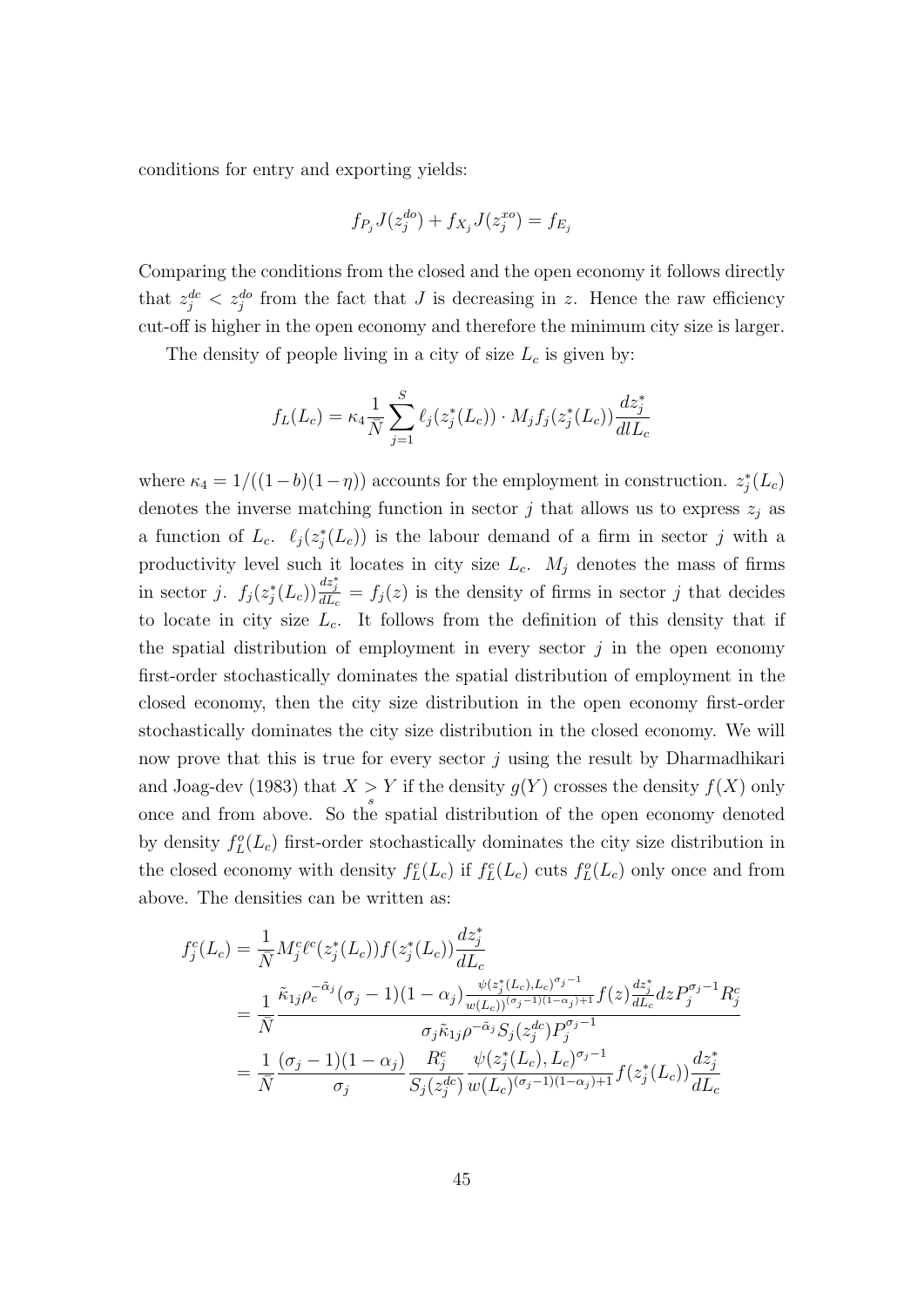Similarly for the open economy:

$$
f_j^o(L_c) = \frac{1}{N} M_j^o \ell^o(z_j^*(L_c)) f(z_j^*(L_c)) \frac{dz_j^*}{dL_c}
$$
  
= 
$$
\frac{1}{N} \frac{\tilde{\kappa}_{1j} \rho_c^{-\tilde{\alpha}_j} (\sigma_j - 1)(1 - \alpha_j) \frac{\psi(z_j^*(L_c), L_c)^{\sigma_j - 1}}{\psi(L_c)^{(\sigma_j - 1)(1 - \alpha_j) + 1}} f(z_j^*(L_c)) \frac{dz_j^*}{dL_c} P_j^{\sigma_j - 1} R_j^c}{\sigma_j \tilde{\kappa}_{1j} \rho^{-\tilde{\alpha}_j} S_j(z_j^{dc}) P_j^{\sigma_j - 1}}
$$

Let's define the difference function  $h(L_c) = f_j^c(L_c) - f_j^c(L_c)$ . To show firstorder stochastic dominance it is sufficient to show that  $h(L_c)$  is weakly positive at the minimum of the support and negative at the maximum, and only changes sign once.

$$
h(L_c) = \frac{1}{\bar{N}} \frac{(\sigma_j - 1)(1 - \alpha_j)}{\sigma_j} \frac{\psi(z^*, L_c)}{w(L_c)^{(\sigma_j - 1)(1 - \alpha_j) + 1}} \frac{dz_j^*}{dL_c}
$$

$$
\times \left( \frac{(\mathbb{1}_d^o(z^*) + \mathbb{1}_x^o(z^*)\tau^{1 - \sigma_j})R_j^o}{S_j(z_j^{do})\tau^{1 - \sigma_j}S_j(z_j^{xo})} - \frac{\mathbb{1}_d^c(z^*)R_j^c}{S_j(z_j^{de})} \right)
$$

Note that if  $\mathbb{1}_A^k(z^*(L_c)) = \mathbb{1}_A^k(z^*(L_c + \Delta L_c))$  with  $A = c, o$  and  $k = d, x$  then  $sign(h((L_c)) = sign(h(L_c + \Delta L_c))$ . This relies on the result that the matching function is the same in the closed and the open economy. So changes in the sign of  $h(L_c)$  that indicate that the density functions cut each other can only occur at the points where the indicator functions change. So we will separately analyse the sign in the four intervals intervals between the different cut-offs:  $[0, z_j^{dc}), [z_j^{dc}, z_j^{do}), [z_j^{do}, z_j^{xo}), [z_j^{xo}, \infty)$ .<sup>9</sup>

For the first interval we know that all indicator functions are zero since firms with a raw efficiency draw below  $z_j^{dc}$  will not enter any market.

$$
h_1(L_c) = 0 \qquad for \quad z \in [0, z_j^{dc})
$$

For values of z in the interval  $[z_j^{dc}, z_j^{do})$ , we know that  $\mathbb{1}_d^o(z^*) = \mathbb{1}_x^o(z^*) = 0$  and  $\mathbb{1}_d^c(z^*)=1$ , such that:

$$
h_2(L_c) = \frac{1}{\bar{N}} \frac{(\sigma_j - 1)(1 - \alpha_j)}{\sigma_j} \frac{\psi(z^*, L_c)}{w(L_c)^{(\sigma_j - 1)(1 - \alpha_j) + 1}} \frac{dz_j^*}{dL_c} \left(\frac{-R_j^c}{S_j(z_j^{dc})}\right) < 0
$$

<sup>9</sup>The fact that  $z_j^{do} < z_j^{xo}$  follows directly from imposing  $\tau^{1-\sigma_j} f_{X_j} > f_{P_j}$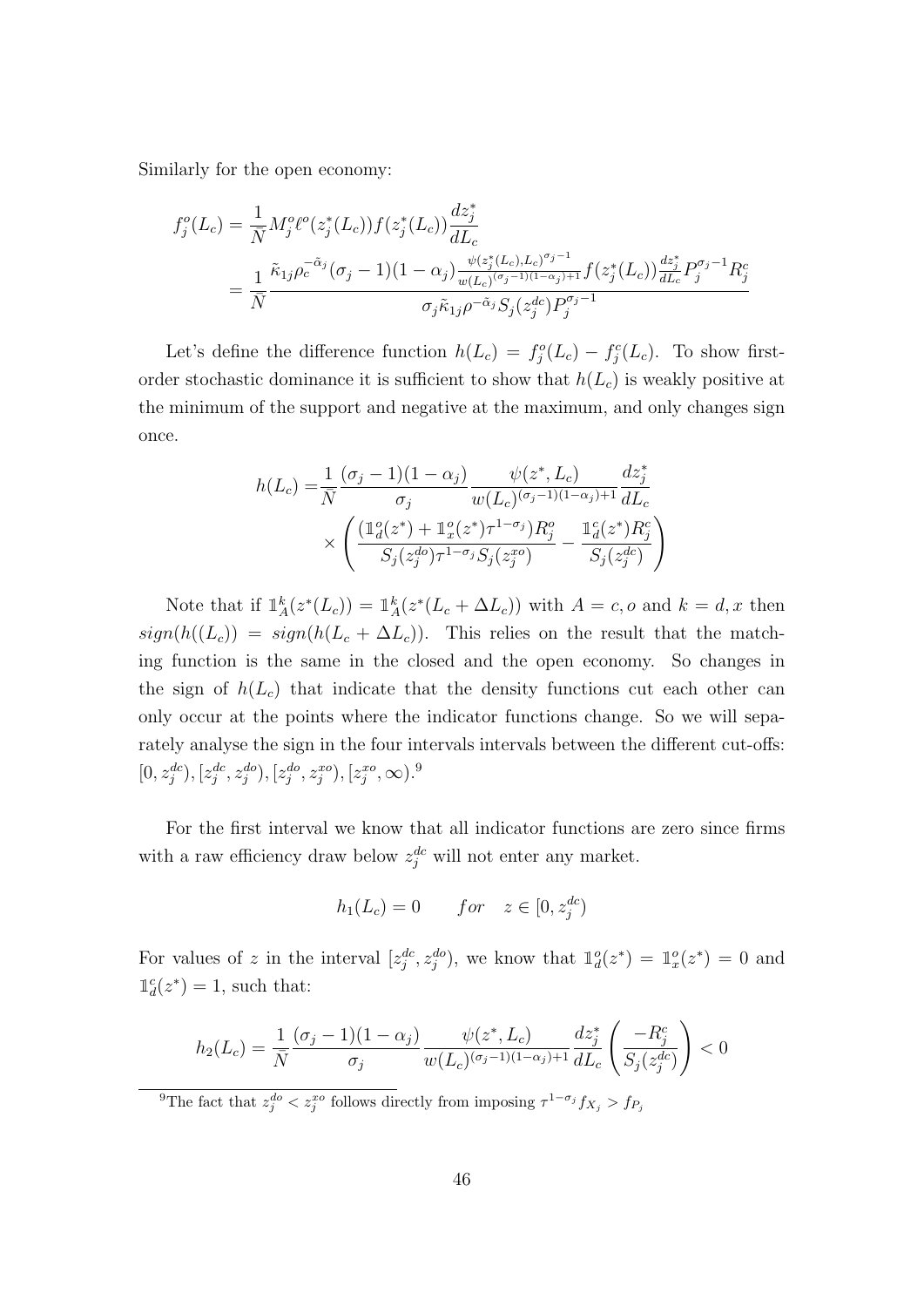For the interval  $[z_j^{do}, z_j^{xo})$  firms in the open economy become active as well with  $\mathbb{1}_{x}^{\circ}(z^{*})=0$  and  $\mathbb{1}_{d}^{\circ}(z^{*})=\mathbb{1}_{d}^{\circ}(z^{*})=1$ :

$$
h_3(L_c) = \frac{1}{\bar{N}} \frac{(\sigma_j - 1)(1 - \alpha_j)}{\sigma_j} \frac{\psi(z^*, L_c)}{w(L_c)^{(\sigma_j - 1)(1 - \alpha_j) + 1}} \frac{dz_j^*}{dL_c} \times \left( \frac{R_j^o}{S_j(z_j^{do})\tau^{1 - \sigma_j} S_j(z_j^{xo})} - \frac{R_j^c}{S_j(z_j^{de})} \right)
$$

whose sign is ambiguous. I will therefore consider both possibilities that  $h(L_c)$  is positive or negative on the interval  $[z_j^{do}, z_j^{xo})$ .

Note that  $h(L_c)$  on the interval  $[z_j^{xo}, \infty)$  (denoted  $h_4$ ) is strictly larger than  $h_3$ :

$$
h_4(L_c) = \frac{1}{\bar{N}} \frac{(\sigma_j - 1)(1 - \alpha_j)}{\sigma_j} \frac{\psi(z^*, L_c)}{w(L_c)^{(\sigma_j - 1)(1 - \alpha_j) + 1}} \frac{dz_j^*}{dL_c} \times \left( \frac{(1 + \tau^{1 - \sigma_j} R_j^o)}{S_j(z_j^{do}) \tau^{1 - \sigma_j} S_j(z_j^{xo})} - \frac{R_j^c}{S_j(z_j^{de})} \right)
$$

Therefore if  $h_3 > 0$  then  $h_4 > 0$ . This concludes the proof for first-order stochastic dominance if  $h_3 > 0$ .

If  $h_3 < 0$ , then  $h_4 > 0$  has to be true because both  $f_j^o(L_c)$  and  $f_j^c(L_c)$  are density function over the same support such that one cannot be larger than the other for its entirety. This concludes the proof for first-order stochastic dominance if  $h_3 < 0$ , which concludes the proof of the proposition.

## B.2 Proof of proposition 2

Note that in the absence of firm heterogeneity the model simplifies to an economic geography with trade patteners according to a Krugman (1980) and Heckscher-Ohlin type trade. To isolate the effects of differences in factor intensities we assume no differences in Hicks-neutral productivity, transport costs or the elasticity of substitution across sectors.

Under these assumptions, the model can be described by the following equations:

$$
p_j^H = \frac{\sigma}{\sigma - 1} \bar{c}_j^H \tag{24}
$$

The price index is given by:

$$
P_j^H = \left[ n_j^H (p_j^H)^{1-\sigma} + n_j^F (\tau p_j^F) \right]^{\frac{1}{1-\sigma}} \tag{25}
$$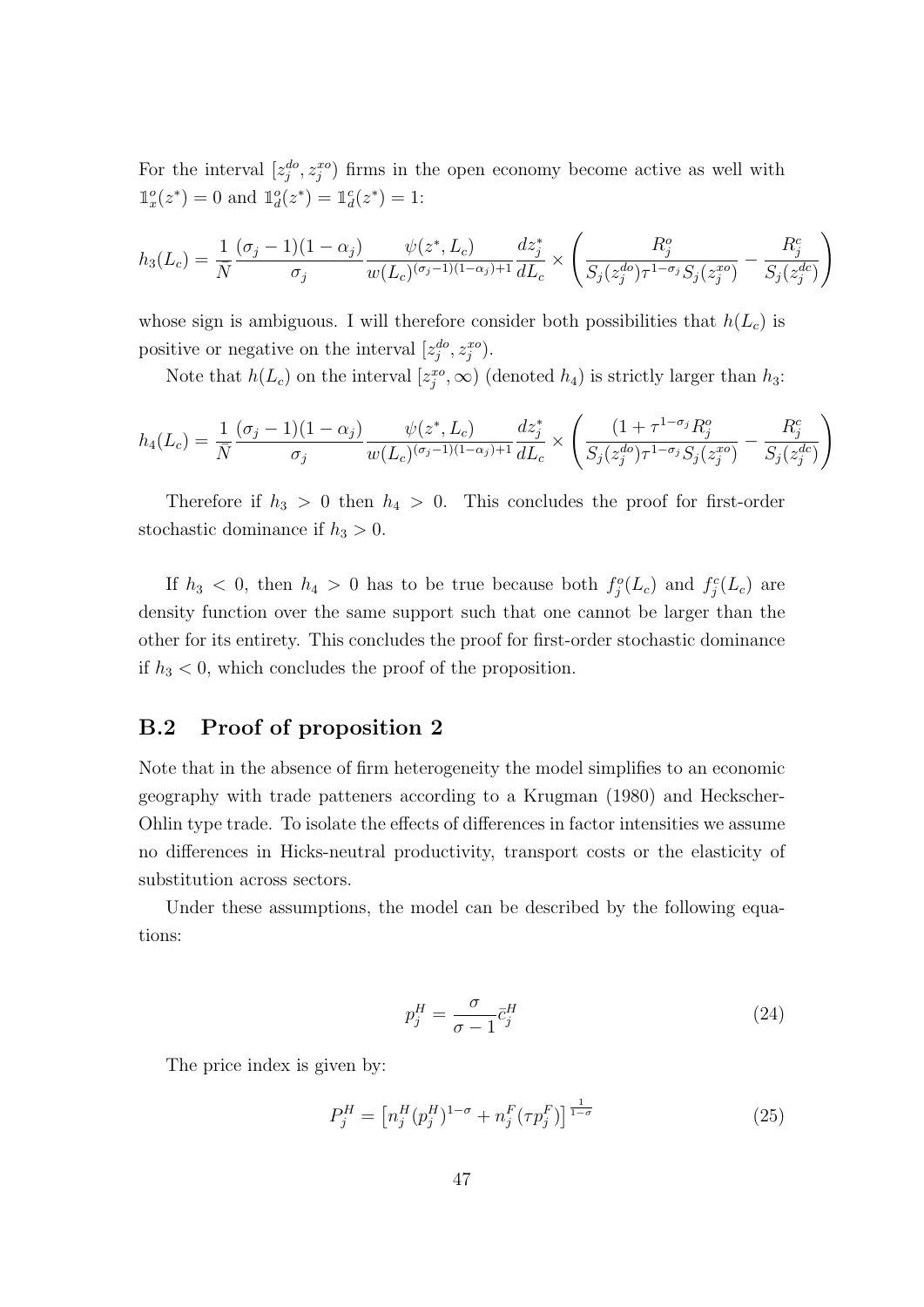Firm quantity is given by:

$$
q_j^H = q_j^F = \frac{(\sigma - 1)f}{w_{cj}^{1 - \alpha_j}}
$$
\n(26)

Using monopoly pricing (24), the price index (25) and the quantity in equilibrium, we can express the relative number of firms in home as follows:

$$
\frac{n_j^H}{n_j^F} = \frac{(Y^H + \tau^{2-2\sigma} Y^F) - \tilde{p}\tau^{1-\sigma}(Y^H + Y^F)}{\tilde{p}(Y^F + \tau^{2-2\sigma} Y^H) - \tilde{p}\tau^{1-\sigma}(Y^H + Y^F)}
$$
(27)

where  $\tilde{p}_j = p_j^H/p_j^F$  is the relative price of varities in sector j produced in home relative to foreign, which is a function of the relative factor prices.

The share of home firms in world revenues in sector  $j$  is defined as:

$$
s=\frac{n_j^H p_j^H q_j^H}{n_j^H p_j^H q_j^H+n_j^F p_j^F q_j^F}
$$

Solving for s yields:

$$
s = \frac{(Y^H + \tau^{2-2\sigma} Y^F) - \tilde{p}_j \tau^{1-\sigma} (Y^H + Y^F)}{(1 + \tau^{2-2\sigma}) (Y^H + Y^F) - (\tilde{p}^{\sigma} + \tilde{p}^{-\sigma}) \tau^{1-\tau} (Y^H + Y^F)}
$$
(28)

The share of firms of a given sector located in Home decreases in the relative price of varieties in that sector, as can be intutitively seen by evaluating the derivative at  $\tilde{p} = 1$ :

$$
\frac{\partial s}{\partial \tilde{p}}\Big|_{\tilde{p}=1}=\frac{-\sigma\tau^{1-\sigma}}{(\tau^{1-\sigma}-1)^2}<0
$$

Note that the relative price of varieties is fully determined by the factor prices in the two countries (see equation 24), which themselves depend on the abundance of factors. Next we will show that in the trade equilibrium the locally abundant factors are relatively cheap and hence Home will capture a larger share of the market in the capital-intensive sector, while Foreign will export the labour-intensive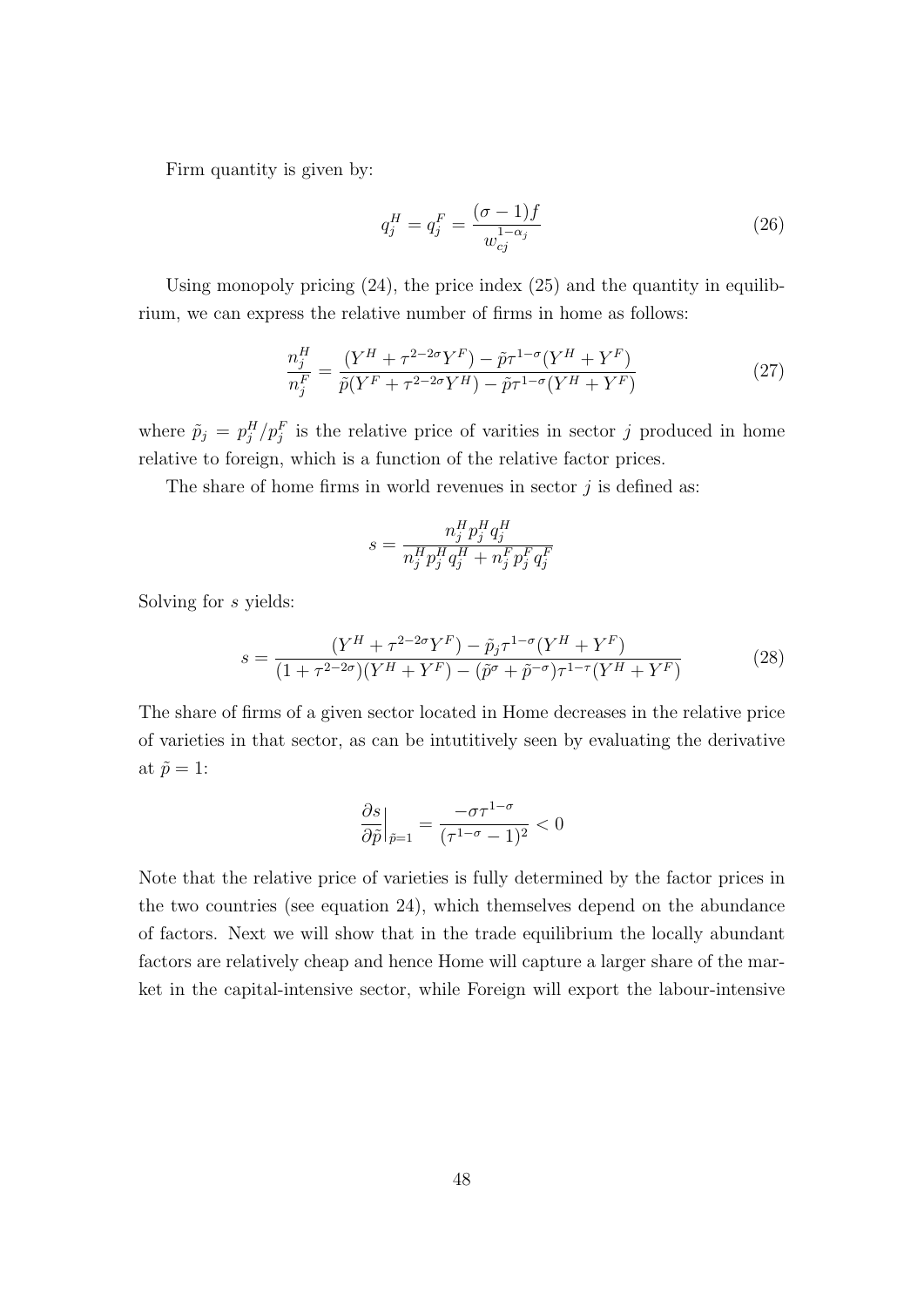good. The factor market clearing conditions are given by:

$$
\bar{w}^H \bar{L}^H = (\alpha_1 \beta_1 w_{c1}^{-1} s_1 + \alpha_2 \beta_2 w_{c2}^{-1} s_2)(Y^H + Y^F)
$$
\n(29)

$$
\rho^H \bar{K}^H = ((1 - \alpha_1)\beta_1 s_1 + (1 - \alpha_2)\beta_2 s_2)(Y^H + Y^F) \tag{30}
$$

$$
\bar{w}^F \bar{L}^F = (\alpha_1 \beta_1 w_{c1}^{-1} (1 - s_1) + \alpha_2 \beta_2 w_{c2}^{-1} (1 - s_2)) (Y^H + Y^F)
$$
(31)

$$
\rho^F \bar{K}^F = ((1 - \alpha_1)\beta_1(1 - s_1) + (1 - \alpha_2)\beta_2(1 - s_2))(Y^H + Y^F)
$$
(32)

Home is endowed with more capital and Foreign is endowed with more labour. For the full employment conditions to hold Home has to either have a larger share of the capital-intensive industry or to use capital more intensively in each industry. From equation (28) we know that Home will only have a larger share of the capitalintensive industry if the price of varieties in the capital-intensive sector are cheaper in Home than in Foreign, which is only the case if  $\rho^H/\bar{w}^H < \rho^F/\bar{w}^F$ . From the cost minimization problem of the firm and the resulting factor demands it follows that Home will only use capital more intensively in any industry if  $\rho^H/\bar{w}^H < \rho^F/\bar{w}^F$ . Hence capital will be relatively cheaper in the Home country, which will export the capital-intensive good.

Next, we compare the factor allocation within Home across the autarky and the trade equilibrium. The factor market clearing conditions under autarky are given by:

$$
\bar{w}^{HA}\bar{L}^{HA} = (\alpha_1\beta_1w_{c1}^{-1} + \alpha_2\beta_2w_{c2}^{-1})Y^{HA}
$$
\n(33)

$$
\rho^{HA} \bar{K}^{HA} = ((1 - \alpha_1)\beta_1 + (1 - \alpha_2)\beta_2) Y^{HA}
$$
\n(34)

Combining factor market clearings in Home across the two equilibria (equations 33, 30, 33 and 34), we can show that the price of capital relative to labour is higher under trade if the following regularity condition hold:

$$
\frac{(1-\alpha_1)}{(1-\alpha_2)}\frac{\alpha_2}{\alpha_1} < \frac{w_{c1}}{w_{c2}}
$$

which ensures that the wage premium that firms in larger cities pay is small enough so that it does not imply factor intensity reversals across sectors. This condition holds under all reasonable parameter values. Given these differences in factor prices both sectors will use labour more intensively, which implies that the capital